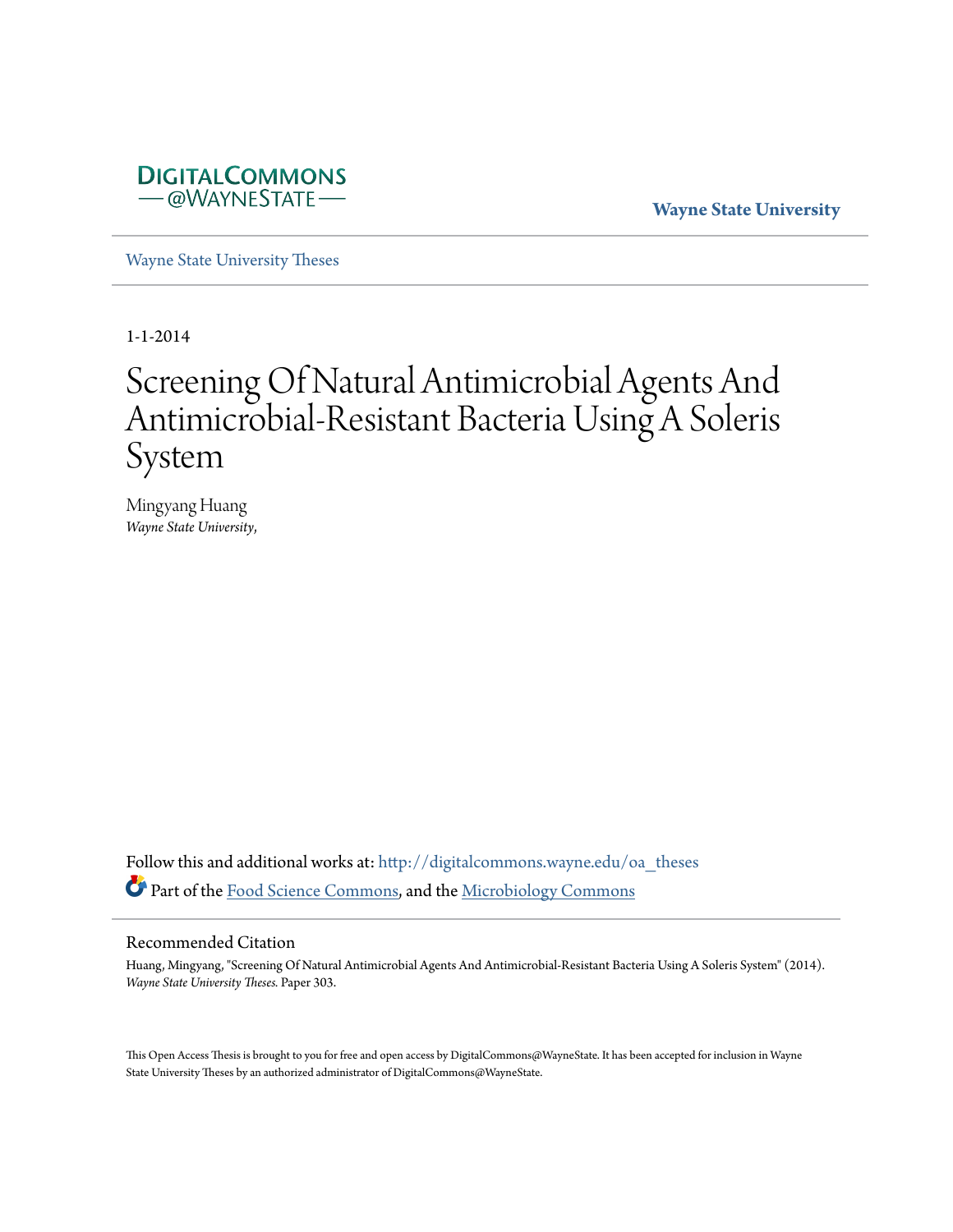# **SCREENING OF NATURAL ANTIMICROBIAL AGENTS AND ANTIMICROBIAL - RESISTANT BACTERIA USING A SOLERIS SYSTEM**

by

# **MINGYANG HUANG**

# **THESIS**

Submitted to the Graduate School

of Wayne State University,

Detroit, Michigan

in partial fulfillment of the requirements

for the degree of

# **MASTER OF SCIENCE**

2014

MAJOR: NUTRITION AND FOOD SCIENCE

Approved by:

Advisor Date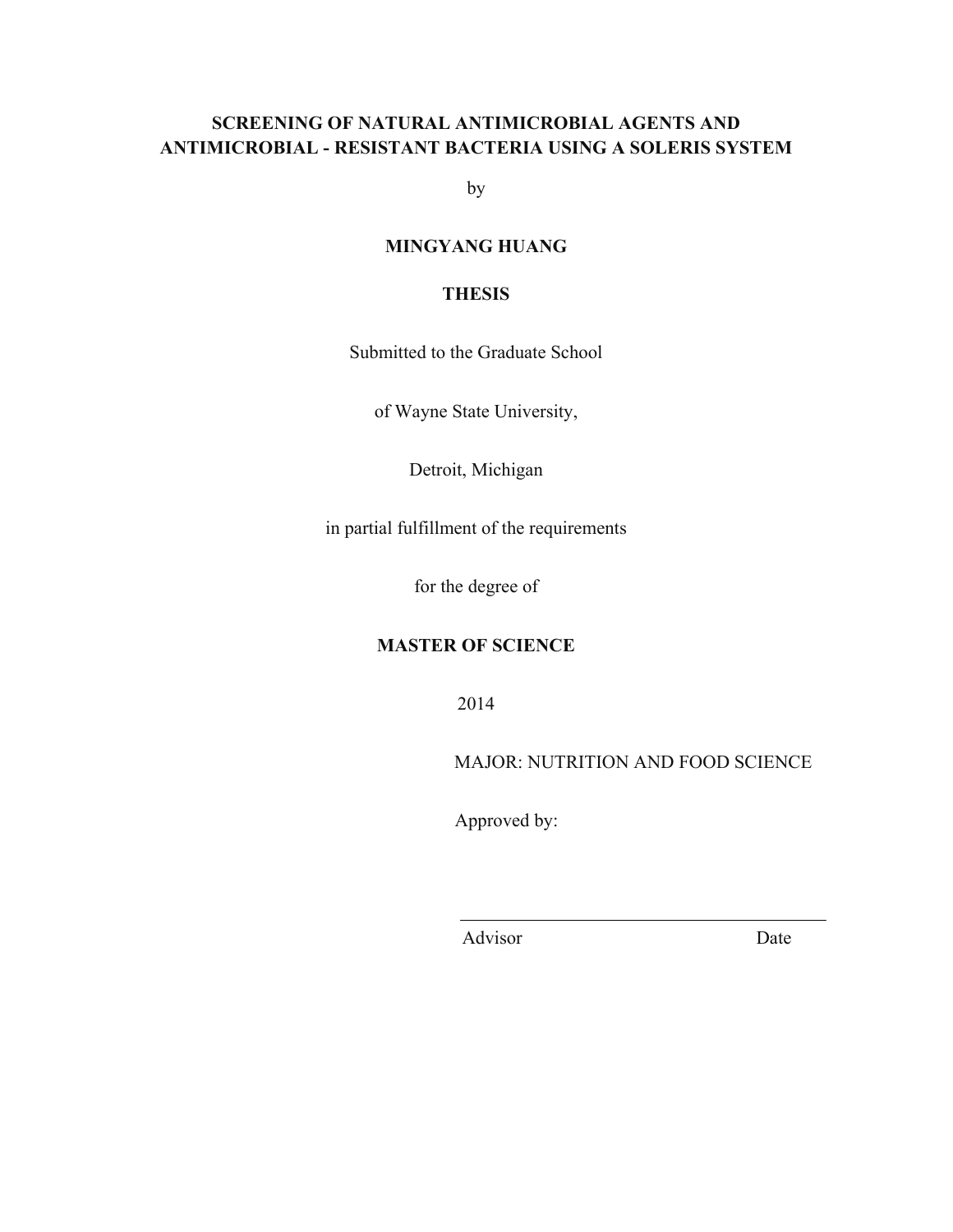# **© COPYRIGHT BY**

**Mingyang Huang**

**2014**

**All Rights Reserved**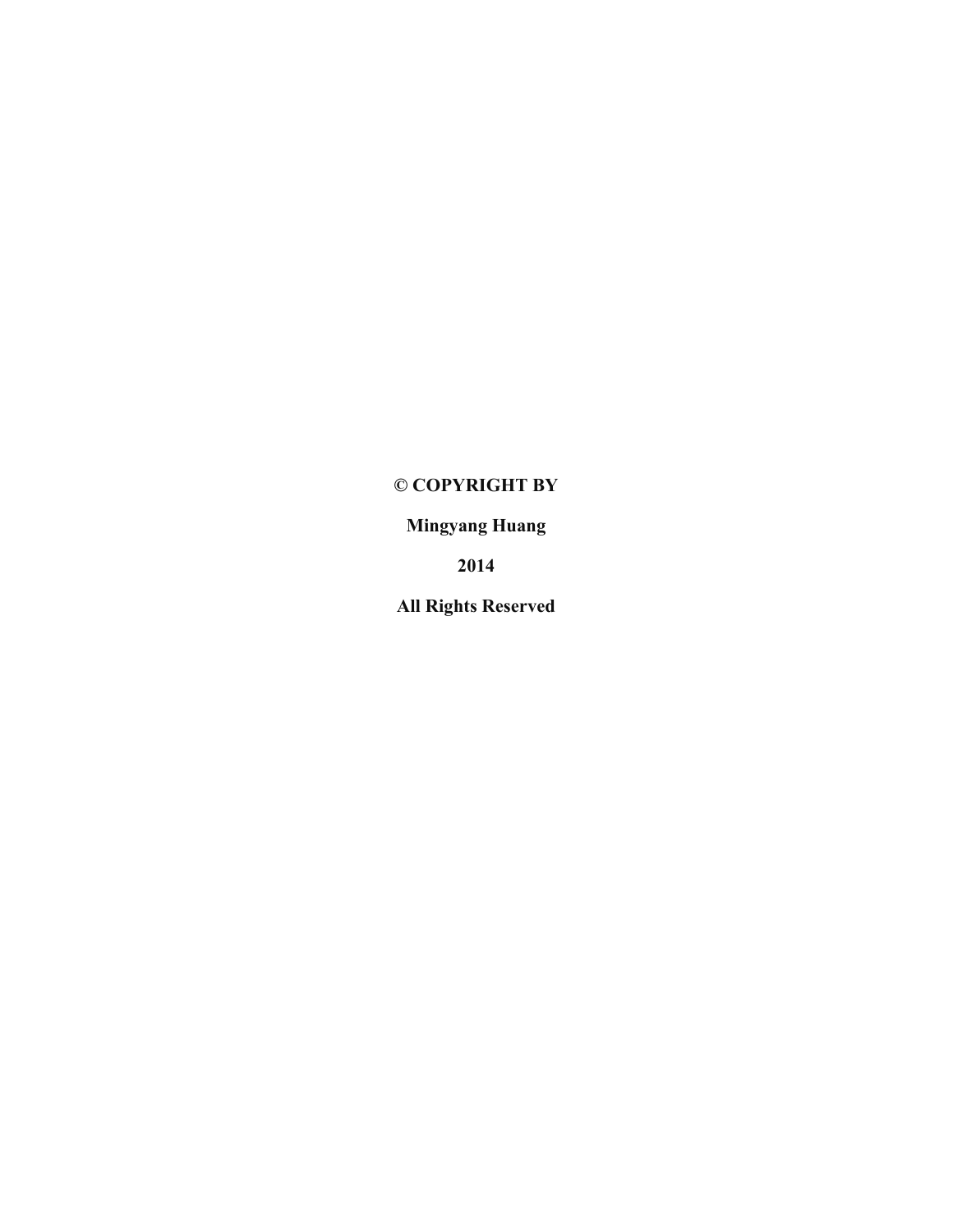# **DEDICATION**

I dedicate this thesis and all my hard work behind it to my dear family and friends. Having a family that is always supportive, understanding and loving makes me very grateful and happy no matter what bad situation I met in my life. My friends also have been showing their truthful helps to me during the period of this experience. I would have not been able to go through all the hard times if they were not there around me to give me the amazing support.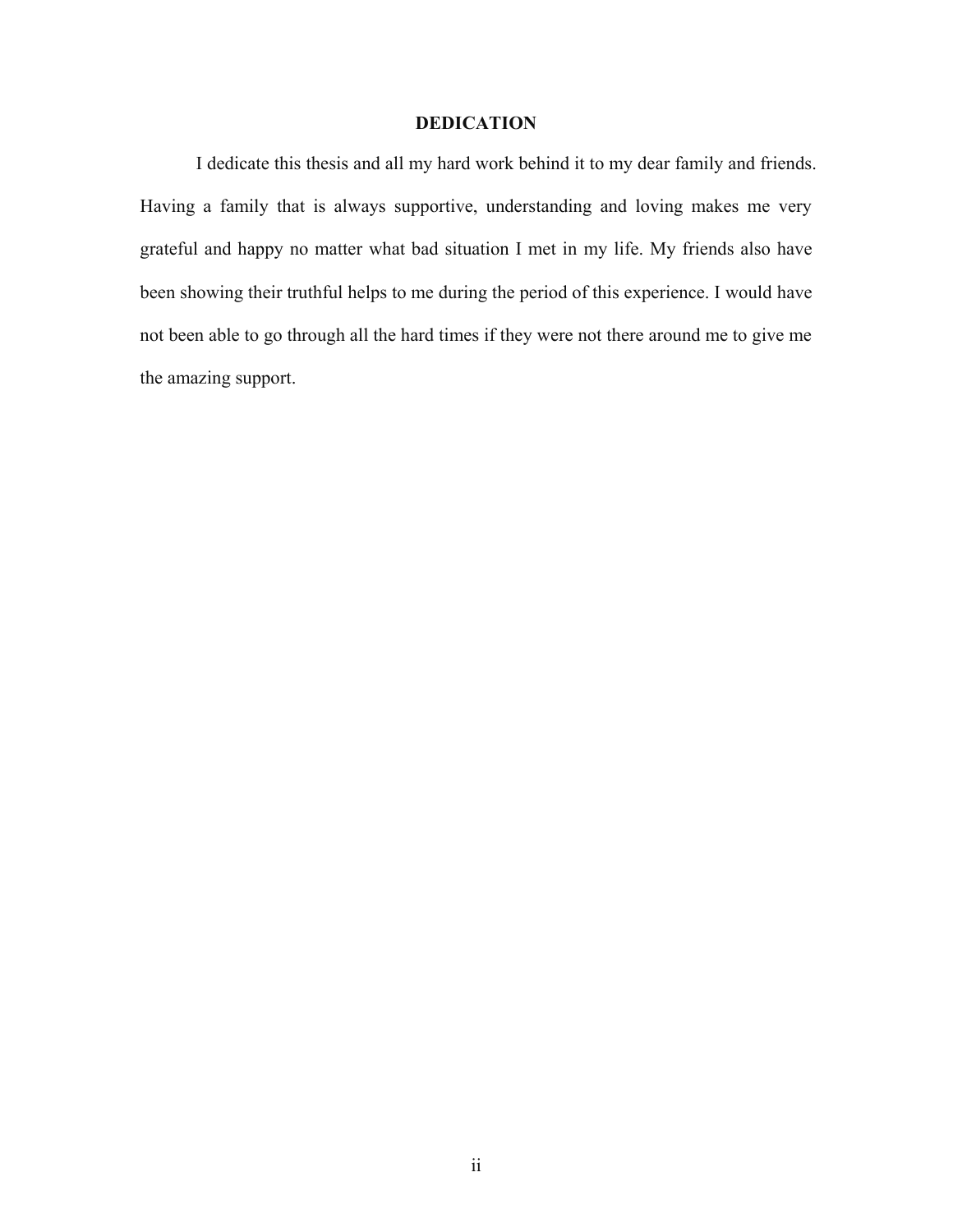## **ACKNOWLEDGEMENTS**

I would like to acknowledge and give my deepest appreciation to my super advisor, Dr. Yifan Zhang, who has taught me the spirit of adventure in regard to research and gave me practical guidance and amazing support. Based on what I have learned not only in the area of food safety and food microbiology, but also valuable experience in my life from Dr. Yifan Zhang, I would graduate from here with calm and confidence to achieve my career goals. In addition, I would also give my sincere gratitude to my committee members, Dr. Kai-Lin Catherine Jen and Dr. Kequan Zhou. They were both very caring and supportive during the whole period of my graduate study. Without their guidance and helps, I would not have the confidence and expertise to finish my best work. Finally, I would also thank my lab mates Vasiana Tomco, Varun Tahlan, and Manisha Polur for their contributions during the research in the lab. Thanks again to all of you.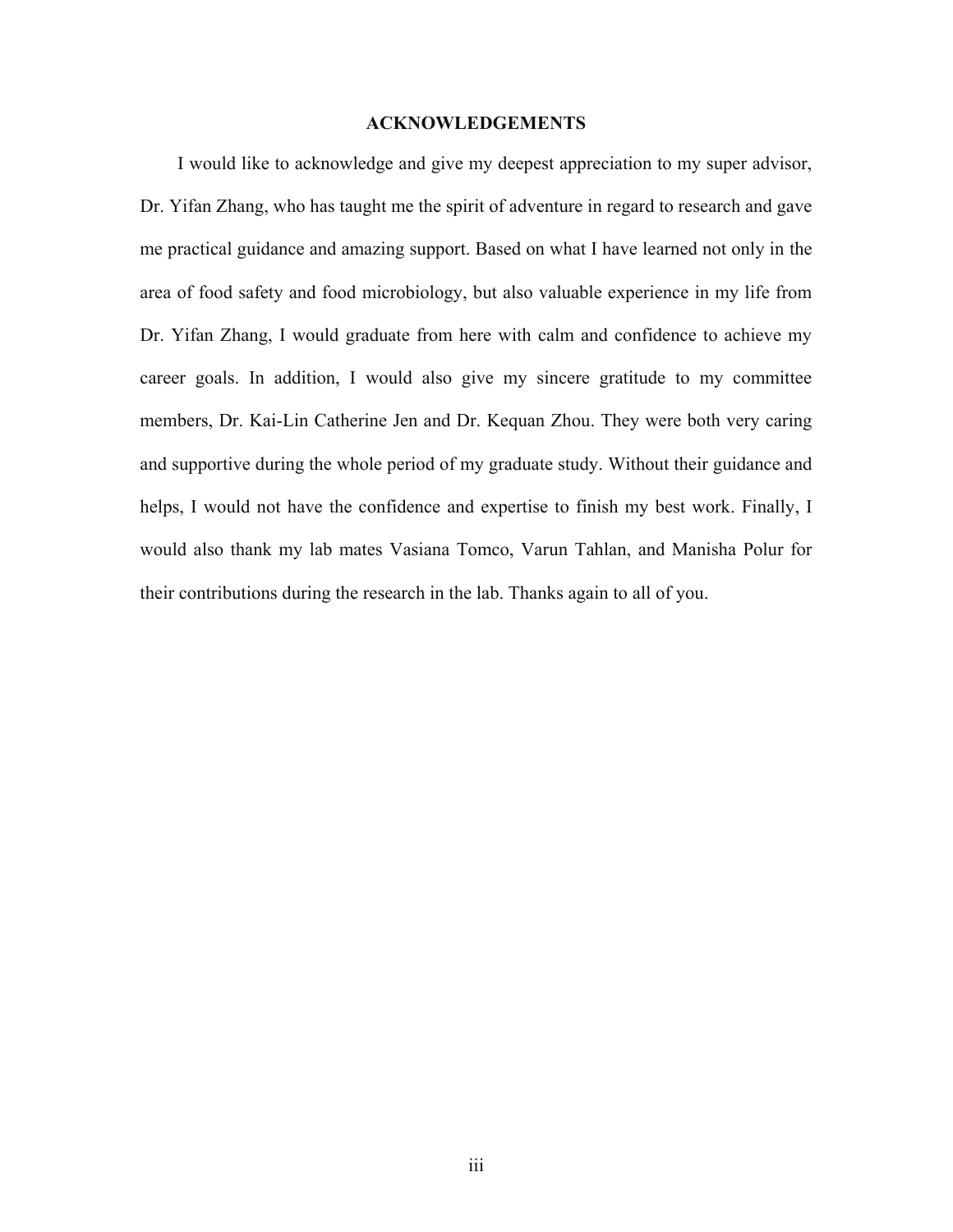| Table of contents $\cdots$ $\cdots$ $\cdots$ $\cdots$ $\cdots$ $\cdots$ $\cdots$ $\cdots$ $\cdots$ $\cdots$ $\cdots$ $\cdots$ $\cdots$ $\cdots$ $\cdots$                                                                                                                                                                             |
|--------------------------------------------------------------------------------------------------------------------------------------------------------------------------------------------------------------------------------------------------------------------------------------------------------------------------------------|
| List of tables $\cdots$ $\cdots$ $\cdots$ $\cdots$ $\cdots$ $\cdots$ $\cdots$ $\cdots$ $\cdots$ $\cdots$ $\cdots$ $\cdots$ $\cdots$ $\cdots$ $\cdots$ $\cdots$ $\cdots$ $\cdots$ $\cdots$ $\cdots$ $\cdots$ $\cdots$ $\cdots$ $\cdots$ $\cdots$ $\cdots$ $\cdots$ $\cdots$ $\cdots$ $\cdots$ $\cdots$ $\cdots$ $\cdots$ $\cdots$ $\$ |
|                                                                                                                                                                                                                                                                                                                                      |
|                                                                                                                                                                                                                                                                                                                                      |
| CHAPTER 2: MATERIALS AND METHODS <b>CHAPTER 2:</b> MATERIALS AND METHODS                                                                                                                                                                                                                                                             |
| CHAPTER 3: RESULTS <b>CHAPTER</b> 3: RESULTS <b>CHAPTER</b> 3: RESULTS <b>CHAPTER</b> 3: RESULTS <b>CHAPTER</b> 3: RESULTS <b>CHAPTER</b> 3: RESULTS <b>CHAPTER</b> 3: RESULTS <b>CHAPTER</b> 3: RESULTS <b>CHAPTER</b> 3: RESULTS <b>CHAPTER</b> 3: RESULTS <b>CHAPTER</b> 3: R                                                     |
| CHAPTER 4: DISCUSSION <b>WEIGHTER 4: DISCUSSION</b>                                                                                                                                                                                                                                                                                  |
| CHAPTER 5: CONCLUSION <b>WEIGHTER 5:</b> CONCLUSION                                                                                                                                                                                                                                                                                  |
|                                                                                                                                                                                                                                                                                                                                      |
|                                                                                                                                                                                                                                                                                                                                      |
|                                                                                                                                                                                                                                                                                                                                      |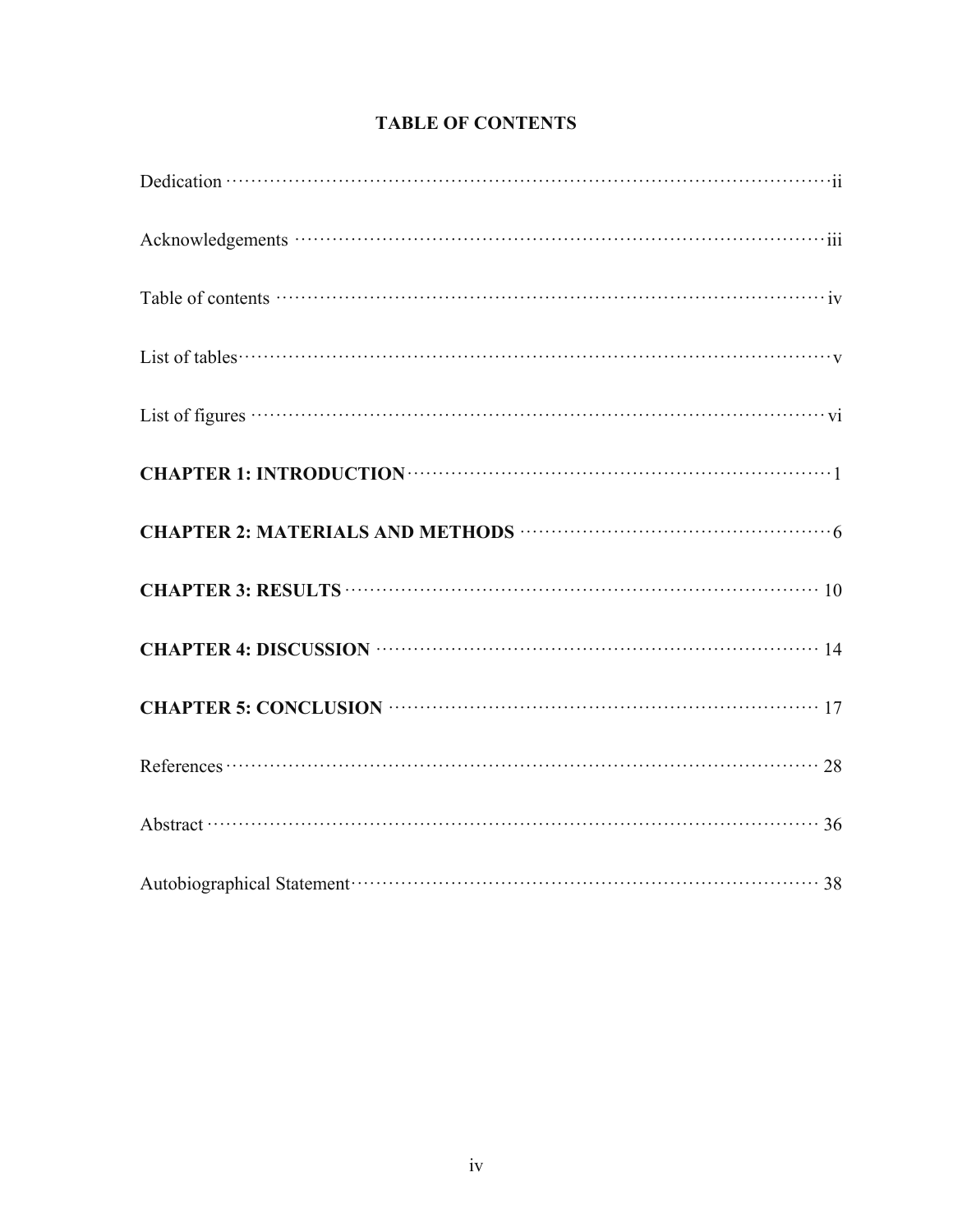# **LIST OF TABLES**

| Table 1: Antimicrobial activity expressed as the minimum inhibitor concentration (MIC)                           |
|------------------------------------------------------------------------------------------------------------------|
| Table 2: Detection time (h) of different concentration of selected essential oil emulsions                       |
| Table 3: Detection time (h) of different concentration of selected essential oil emulsions                       |
| (uL/mL) against E. coli (ATCC 23631) by Soleris system. $\cdots$ $\cdots$ $\cdots$ 20                            |
| Table 4: Detection time (h) of different concentration of cefoxtin (mg/L) against the                            |
|                                                                                                                  |
| Table 5: Detection time (h) of different concentration of cefoxtin $(mg/L)$ against the                          |
| selected B-lactam-resistant <sup>(1)</sup> and -susceptible <sup>(2)</sup> E. coli by Soleris system $\cdots$ 22 |
| Table 6: Detection time (h) of different concentration of ampicilin (mg/L) against the                           |
| selected B-lactam-resistant <sup>(1)</sup> and -susceptible <sup>(2)</sup> E. coli by Soleris system $\cdots$ 23 |
| Table 7: Detection time (h) of different concentration of tetracycline (mg/L) against the                        |
| selected B-lactam-resistant <sup>(1)</sup> and -susceptible <sup>(2)</sup> E. coli by Soleris system $\cdots$ 24 |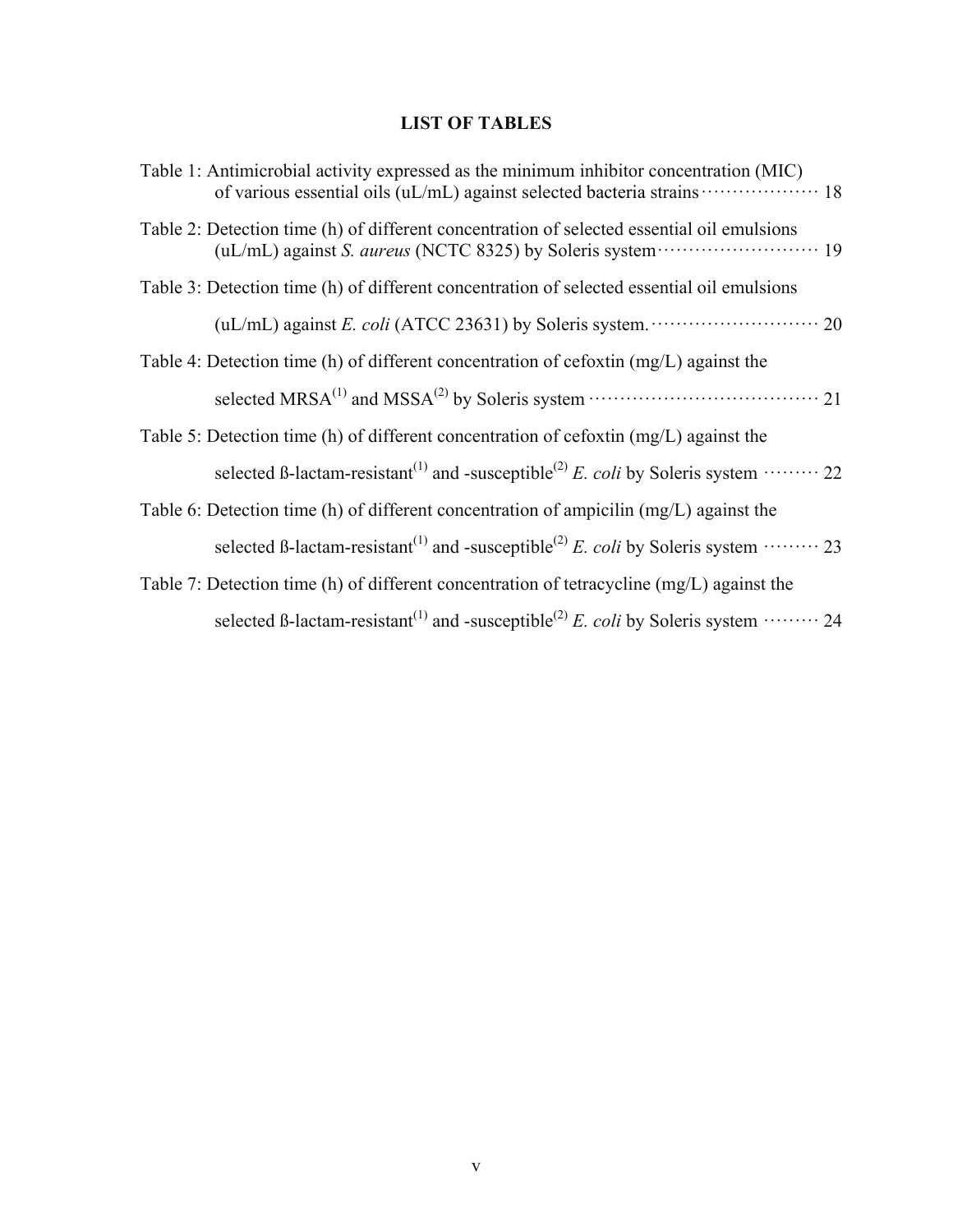# **LIST OF FIGURES**

| Figure 1: Regression curve for the data from <i>E. coli</i> (ATCC 23631) plate culture method |  |
|-----------------------------------------------------------------------------------------------|--|
| Figure 2: Regression curve for the data from S. <i>aureus</i> (NCTC 8325) plate culture       |  |
| Figure 3: Time ratio of the Soleris system detection procedures compared to traditional       |  |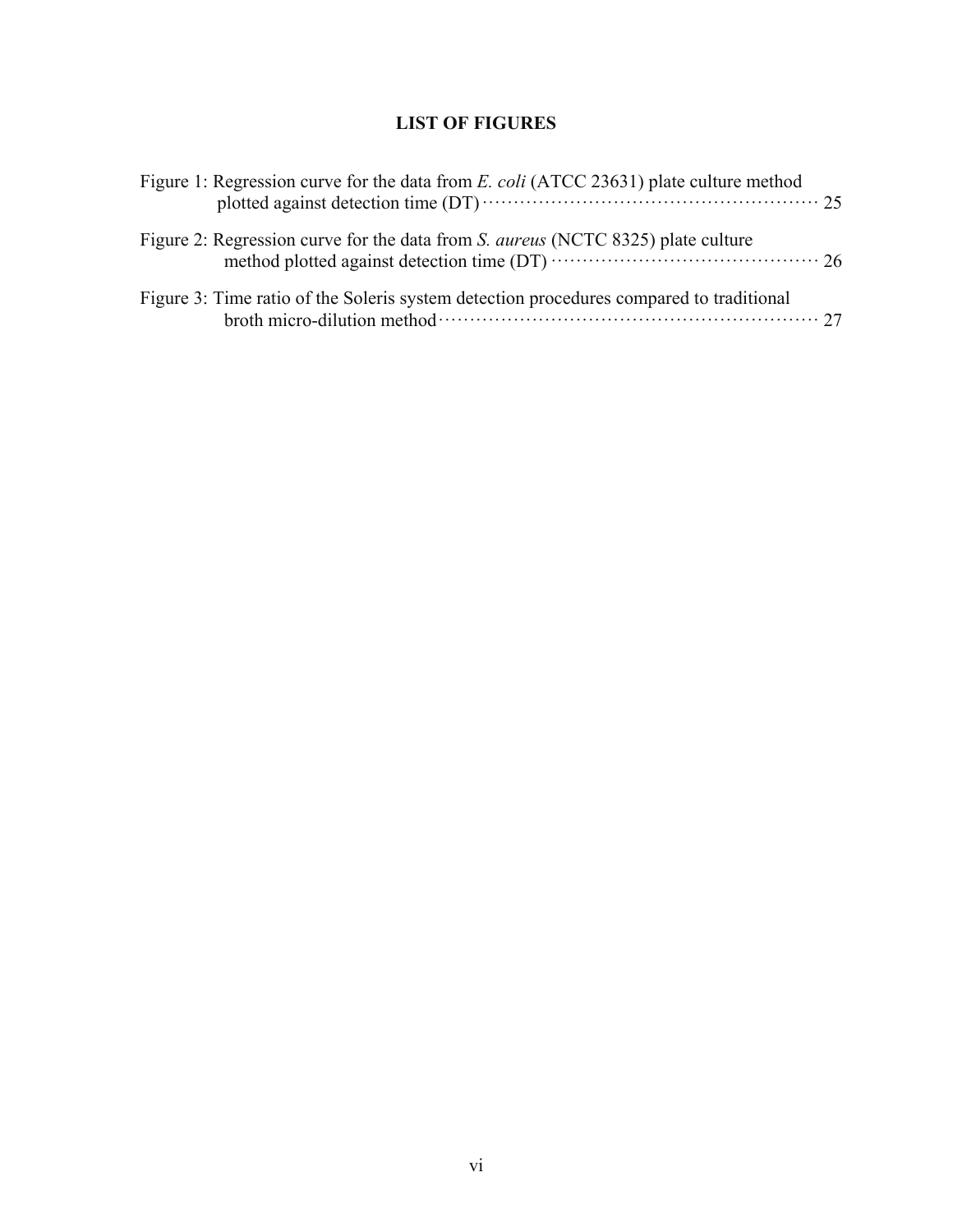## **CHAPTER 1**

#### **INTRODUCTION**

#### **1.1 Natural antimicrobial agents**

Prevention and control of bacterial contamination in food is an imperative task to ensure food safety. Many antimicrobials derived from animals, plants, and microbial sources have been shown to have antimicrobial activities applied in food industries (1-6). Essential oils are secondary metabolites of plants that are generally recognized as safe (GRAS) as flavoring agents for consumption by animals and humans in the US. They have been shown to be promising alternatives to chemical sanitizers against foodborne bacteria (7-8). Essential oils from clove, basil, lemongrass, and thyme have demonstrated antimicrobial effects on food products (9-15). These natural antimicrobials can be used alone or in combination with other novel preservation methods or compounds to obtain satisfactory result for preservation in food industries (16-18). In particular, plant-derived natural antimicrobials have been newly widely applied in food industries to prevent food spoilage and extend shelf life of food as well (19).

It has been extensively reported that various plant-derived essential oils and their isolates exhibit antimicrobial functions against foodborne pathogens (20-23) They are natural aromatic compounds found in the seeds, bark, stems, roots, flowers, and other parts of plants (1, 21). Essential oils are considered as the blood of plants with antibacterial, anti-inflammatory, and anti-viral characteristics (24-26). Generally, methods used to obtain and produce essential oils include fermentation, expression, extraction and steam distillation (1, 26). Antimicrobial mechanism of essential oils is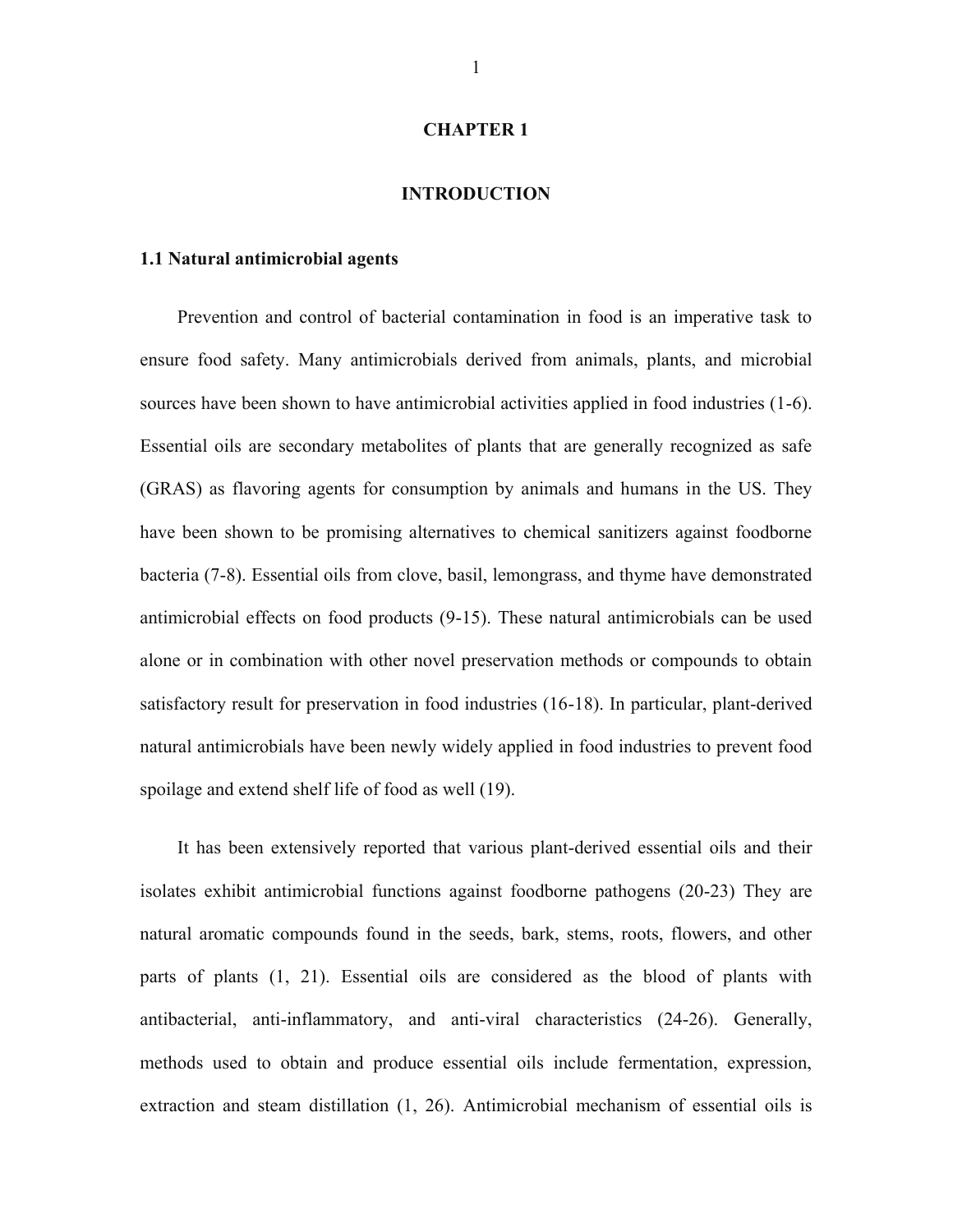involved in several specific targets of microorganism cells. Basically, mechanism of antimicrobial action is associated with hydrophobicity that enables essential oils to penetrate into bacterial cell membrane and mitochondria, further disturbing the membrane structures and rendering them more permeable (27-31). Leakage of ions and other cell contents can subsequently occur. As a severe consequence, extensive loss of cell contents or the exit of critical molecules and ions will lead to death of bacteria. The most effective compounds attributing to antimicrobial abilities of essential oils are believed to be phenolic compounds (30-32).

#### **1.2 Identification of Antimicrobial-Resistant Bacteria**

Antimicrobial resistance (AMR) is defined as the resistance of a microbial organism against antimicrobial agents to which it was initially sensitive (33). It is acknowledged that the overuse of antimicrobial agents in animal feed for preventing and/or treating bacterial associated infectious diseases has imposed selective pressure on many foodborne pathogens (34). consequently, such selective pressure promotes acquisition of the antimicrobial-resistant foodborne bacterial pathogens that subsequently transmit to humans as food contaminants (34). Micro-dilution antimicrobial susceptibility testing assay is frequently used to determine the Minimal Inhibitory Concentration (MIC) – defined as the lowest concentration of an antimicrobial substance that inhibits the visible growth of a microorganism *in vitro* after overnight incubation (34-37). It is usually expressed in micrograms per milliliter (ppm) of a specific antimicrobial agent required to inhibit the growth of a specific microorganism (35, 37). MIC is widely used in microbiology laboratories when antimicrobial susceptible testing is performed to screen antimicrobial-resistant or –susceptible microorganisms (33-34). Moreover, MIC takes an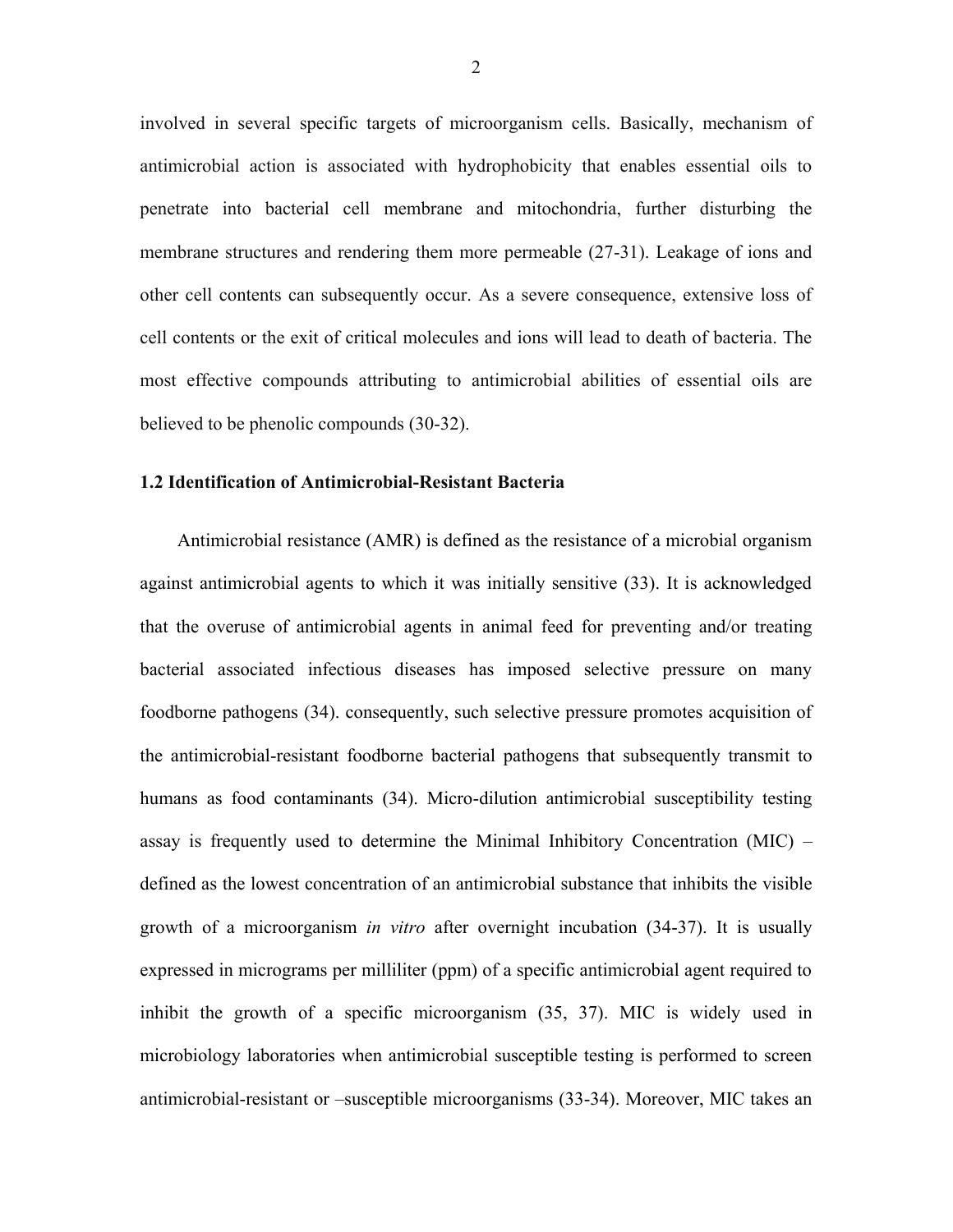important role in diagnostic laboratories to determine breakpoints of an antimicrobial substance (35-37). Breakpoints refer to MIC of any given antimicrobial agent that can be used to define susceptibility and resistance of bacterial pathogens. The unit is either in concentration (in ug/L or in  $uL/mL$ ) or diameter (in mm) depending on testing methods (34, 36, 37). Breakpoints are the concentrations of antimicrobial substances at which bacteria are killed successfully. With the increasing prevalence of antimicrobial resistance long time established breakpoints may underestimate antimicrobials dosage levels (34, 37). Thus, new data are needed to obtain the accurate breakpoints of antimicrobial agents (33-34).

As recommended by the Clinical and Laboratory Standards Institute (CLSI), microdilution method is a common method to test antimicrobial susceptibility of antimicrobial agents against microorganisms (38-39). Testing is generally performed using a 96 microtiter plate incorporated with a two-fold serial dilution of individual antimicrobial agent and the specific concentration of bacterial suspension was determined by 0.5 McFarland standard. After overnight incubation, the first clear well is estimated as MIC of the antimicrobial agent (38). However, the main disadvantage of the traditional microdilution method is time-consuming and labor-intensive. Limitations also focus on the application of restricted concentrations of antimicrobial agents and inconsistent results when testing fastidious anaerobes due to excessive exposure to oxygen during the preparation procedure (40).

#### **1.3 Soleris Detection Method**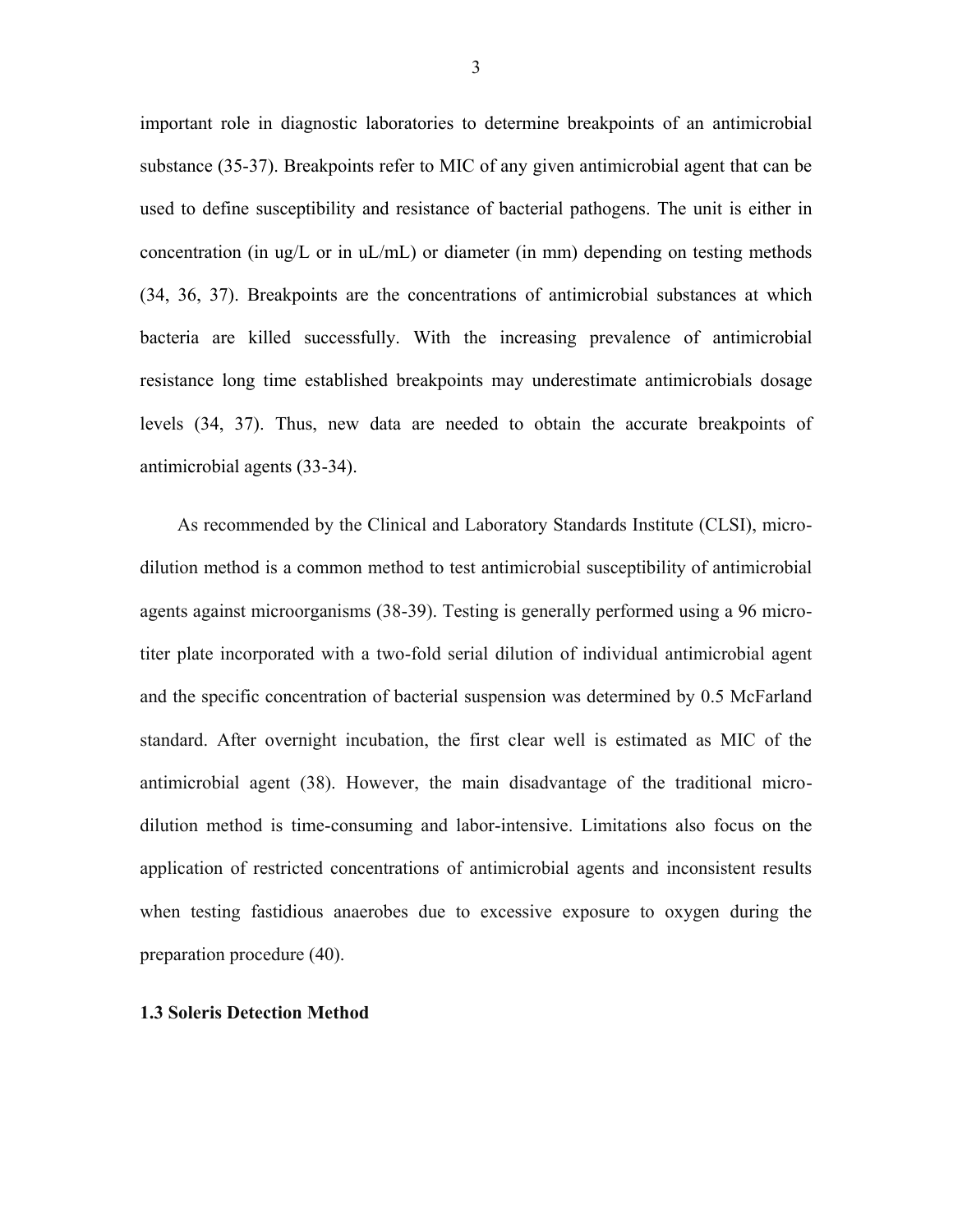A method called Soleris system for rapid automated detection of bacteria was described and developed by Firstenberg-Eden and Shelef (41, 43, 45). The Soleris system is an instrument that is capable of monitoring 32 samples simultaneously at one incubation temperature in the range of 15-60 ℃. The presence of micro-organisms is detected via changes in pH as the micro-organisms grow and produce acid. The unique design of this system is the disposable vials that contain a specific broth in its upper layer and a semi-fluid barrier part at the bottom. Since only small molecules and ions can pass through the semi-fluid barrier, it mirrors the color change in the medium, without the influence of turbidity. Changes in optical units are monitored and recorded to determine the detection time for a specific micro-organism (41-47). Each detection time corresponds with a certain concentration of the microorganism tested within the specific vial. Many studies have reported that using the Soleris system for bacteria detection, such as rapid detection of *E. coli* in ground beef and water, *Listeria* in shell eggs and ready-toeat meats, *Salmonella* in milk and chicken, etc. (41-47). The Soleris system can be used to screen natural antimicrobials and antimicrobial-resistant bacteria by monitoring the growth of microorganisms under different antimicrobial conditions.

The overall goal of this study was to screen 11 plant-derived essential oils and 2 compounds for their antimicrobial activities against some foodborne pathogens and screen two species of antibiotic-resistant and -susceptible bacteria using the Soleris system. The specific objectives of this study were i) to develop an automated detection technique to test the antimicrobial properties of plant-derived essential oils and compounds against different species of bacteria; (ii) to compare the performance of Soleris system with traditional broth micro-dilution assay for testing MIC (iii) to screen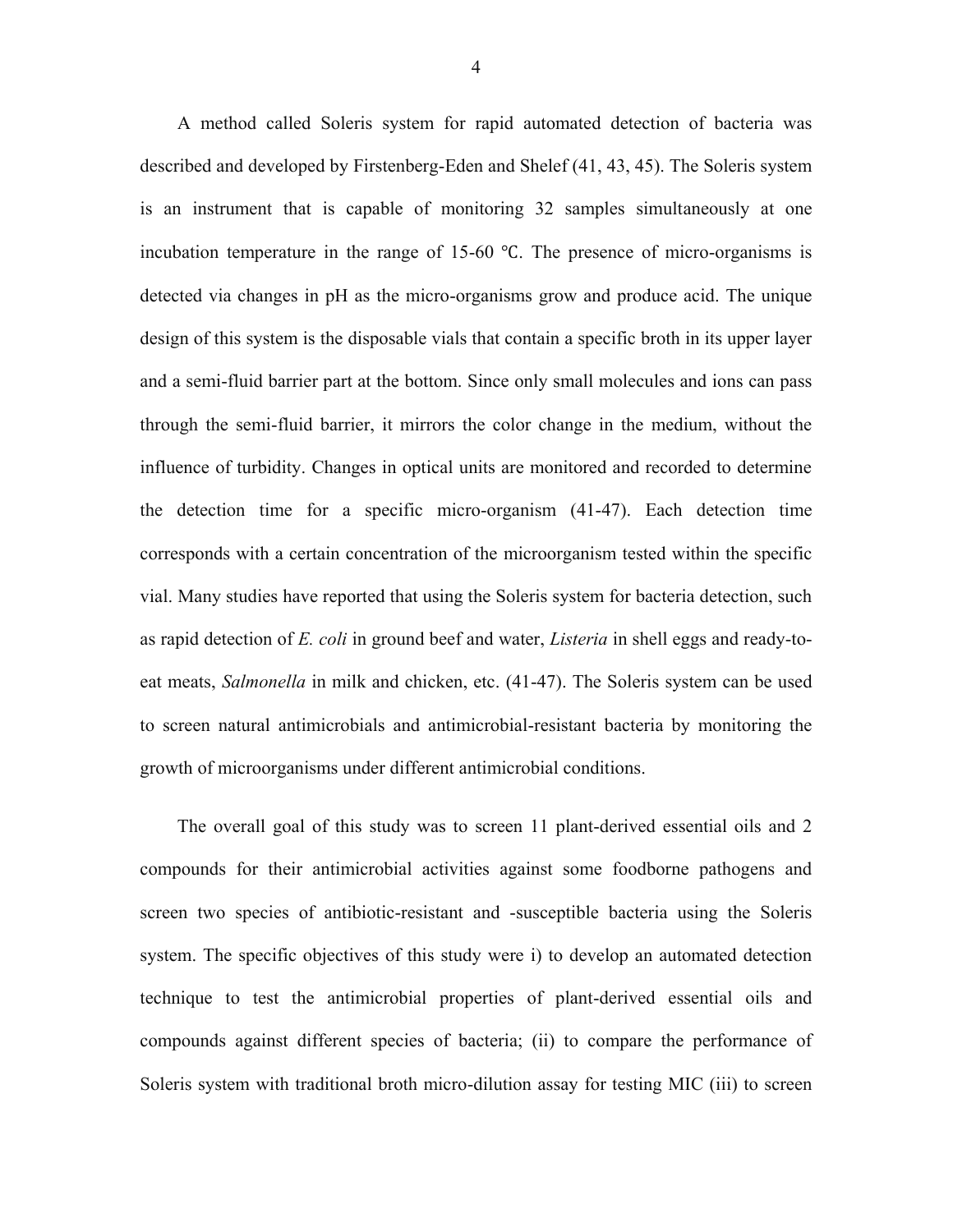different strains of methicillin-resistant and -susceptible *Staphylococcus aureus* (*S. aureus*), ß-lactam-resistant and -susceptible *Escherichia coli* (*E. coli*) using Soleris system.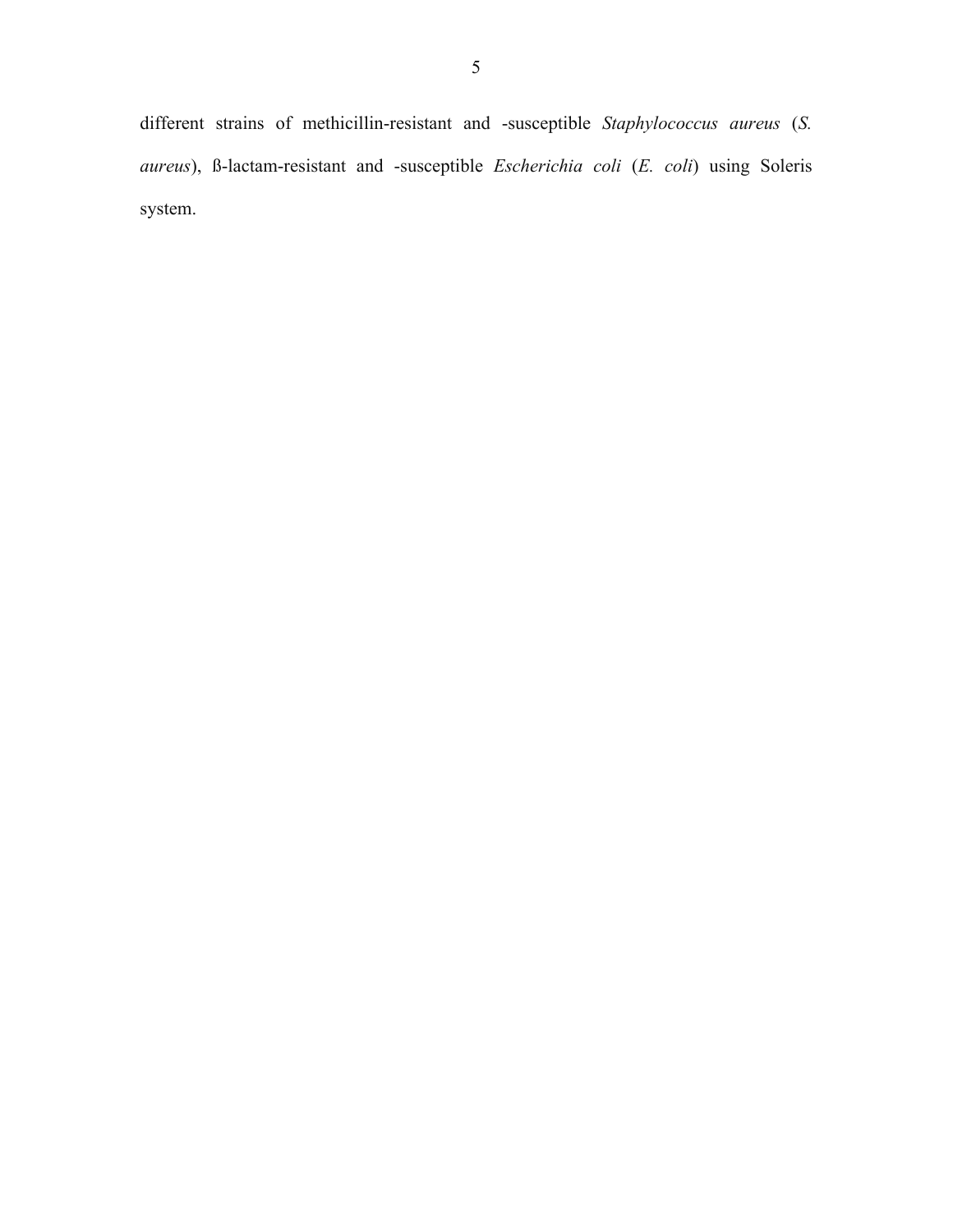#### **CHAPTER 2**

#### **MATERIALS AND METHODS**

#### **2.1 Bacterial strains and culture methods**

The microorganisms utilized in this study consisted of the following strains: *S. aureus* (NCTC 8325), *E. coli* (ATCC 23631, ATCC 13706, ATCC 25922), methicillinresistant *S. aureus* (58-2, 276, 47-3, 19-2, 85), methicillin-susceptible *S. aureus* (408, TS40-1, TS 18-3, TS15-1, 925, 83-2, TS20-3, 83-1), ß-lactam-resistant *E. coli* (N39037, N39078, N39872, N39958, N39969, N40530, N40558, N40613). All the ß-lactamresistant *E. coli* strains were obtained from the National Antimicrobial Resistance Monitoring System (NARMS). The remaining microorganisms were from the Microbiology Laboratory of Wayne State University. The microorganisms were maintained on Tryptic Soy Agar (TSA) at 4℃ and newly sub-cultured on TSA for 18 to 24 h at 37<sup>o</sup>C before use.

#### **2.2 Instrument Description**

The Soleris system (Ann Arbor, MI) is an automated detection system with an incubator containing 32 vials capacity model that is capable of heating and cooling in the temperature range of 15-60℃. It measures optical changes via color change in pH initiated by microbial growths in the disposable vials. Samples are introduced into a ready-for-use vial that contain specific medium in its upper layer, and at the bottom, a square window containing a soft agar layer which separates liquid broth and the agar barrier. The semi-fluid layer mirrors the color change in the broth without the influence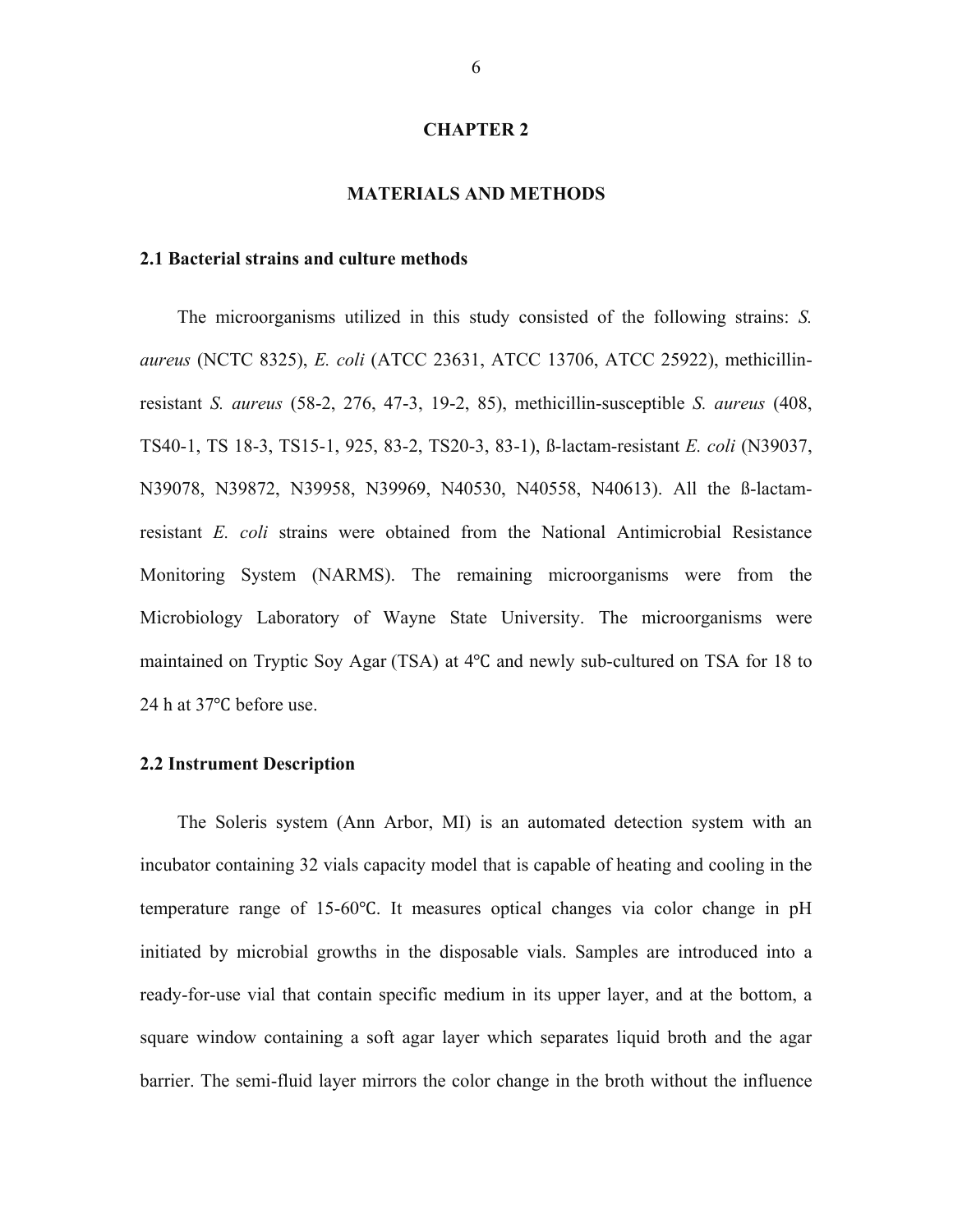by sample particles or turbidity. Light from light emitting diodes passes through the bottom potion of the vial and a photodiode measures light transmission at the rate of 10 readings per hour. As soon as the color change expressed as optical units is detected by the optical sensor, the time of such detection is recorded in the computer.

## **2.3 Preparation of Essential Oil Emulsions**

Eleven essential oils including thyme, cinnamon, oregano, clove, bay, rosemary, basil, nutmeg, bergamot, marjoram, sage, lemongrass oils, and two plant-derived compounds consisting of eugenol and carvacrol were purchased from Fisher-scientific Company. Stock solutions (20  $\mu L/mL$ ) were prepared using 600 $\mu L$  of individual essential oil or compound, 300ul Tween 80, and 30ml double-distilled water. A sonic dismembrator model was used to vortex the emulsions thoroughly. All the essential oils stock solutions were stored at 4℃.

#### **2.4 Preparation of Antibiotic Stock Solutions**

Cefoxitin, ampicillin and tetracycline stock solutions (2mg/L) were prepared by using 0.002g of individual antibiotic and 50ml deionized water based upon which to guarantee the final concentration of an antibiotic in one specific test vial is 4mg/L. Similarly, 4mg/L, 8 mg/L, 16 mg/L, 32 mg/L, 64 mg/L and 128 mg/L antibiotic stock solutions were prepared by using 0.004g, 0.008g, 0.016g, 0.032g, 0.064g and 0.0128g of individual antibiotic, respectively, and 500ml deionized water for each. All the antibiotic stock solutions were stored at 4℃.

## **2.5 Generation of calibration curves**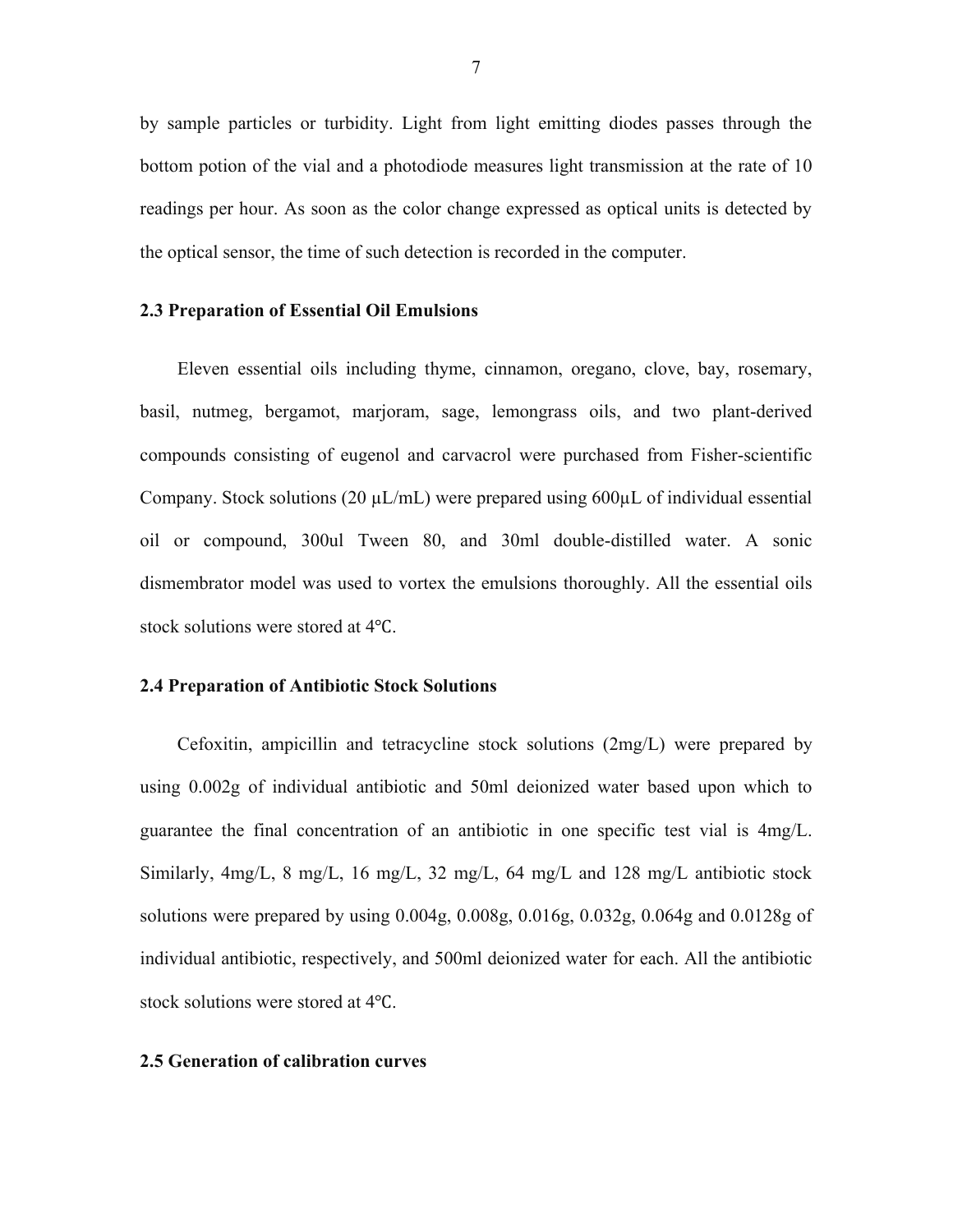In order to compare the reproducibility of the data generated using the Soleris system and traditional culture method, the reproducibility test was performed prior to the rest of the test. The overnight pure culture was serially diluted 10-fold  $(10^0 - 10^9 \text{ cftu/ml})$ in sterile water. The diluted *S. aureus* (1ml) suspension was aseptically added into vials containing 9ml specific broth. Likewise, diluted *E. coli* suspension (5ml) was transferred into the corresponding test vials containing 5ml test media*.* The vials were gently inverted several times and loaded into the incubator. An un-inoculated vial was tested as a control of each measurement. Each test was carried out three times. *S. aureus* was tested at  $37^{\circ}$ C for 16 h, while *E. coli* was tested at  $35^{\circ}$ C for 14 h (41, 42, 47). Colony counts were determined by the traditional culture method.

#### **2.6 Testing procedure using Soleris system**

All the tested inoculums were prepared using 18h culture adjusted in reference to the McFarland 0.5 standard and further diluted with Mueller Hinton Broth (MHB) to obtain approximately 10<sup>8</sup>cfu/ml. The 9ml specific broth vials for *S. aureus* were inoculated with 500  $\mu$ l of 10<sup>7</sup> cfu/ml bacterial suspension, while the 5 ml specific medium vials for *E. coli* were inoculated with 278  $\mu$ l of 10<sup>7</sup> cfu/ml bacterial suspension in order to give the final concentration in each vial approximately  $5 \times 10^5$  cfu/ml. Different concentration of antimicrobial agents or antibiotic stock solutions (500µl) obtained by a two-fold dilution ( ranging from 156ppm to 10000ppm) was added into each *S. aureus* vial, while 278µl was added into each *E. coli* vial. One corresponding vial that consists of un-inoculated media was included in each measurement as a control. The ready-for-test vials were inverted 10 times gently prior to their placement into the incubator. Sample information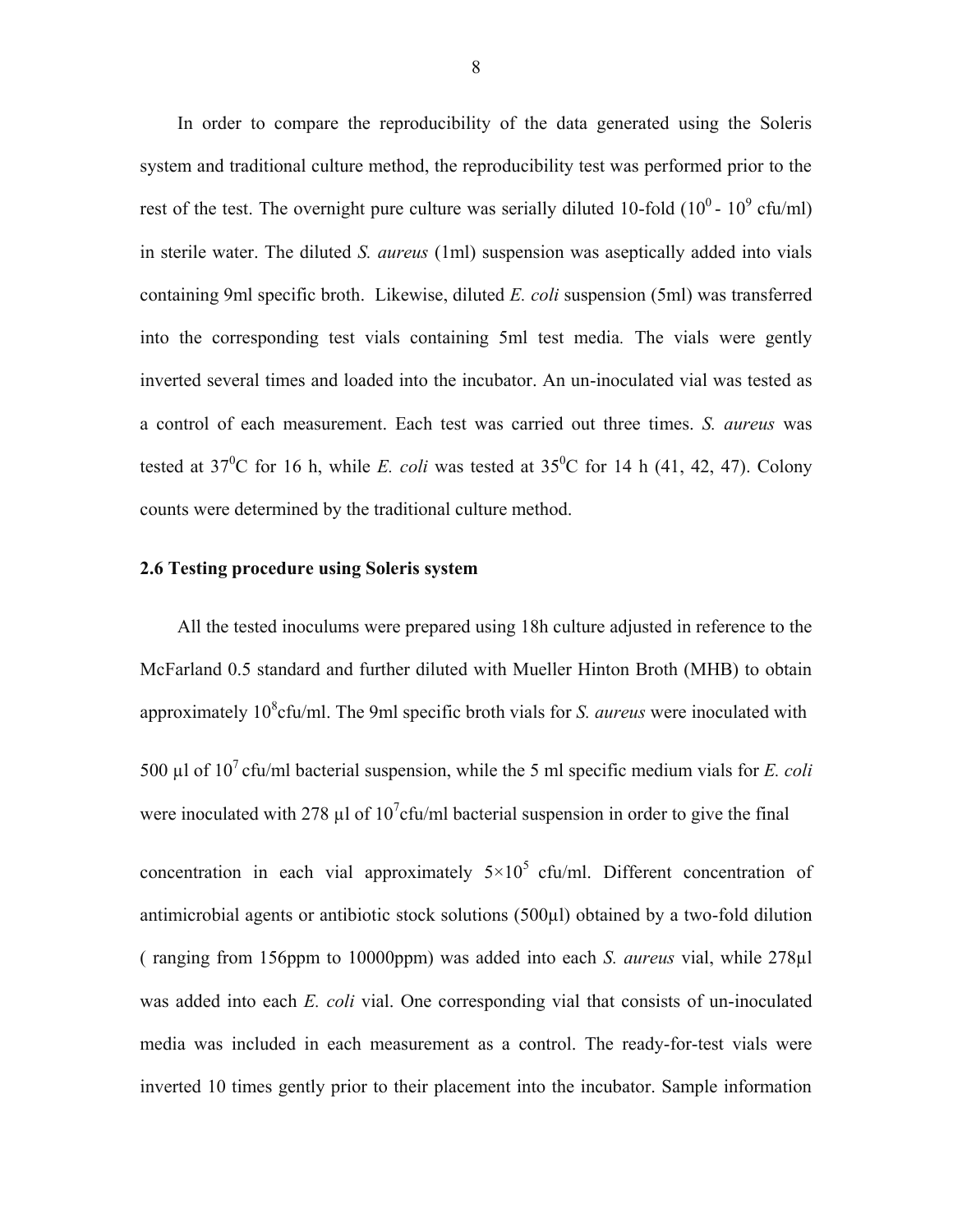and parameters were entered into the Soleris system corresponding to the position of each sample in the incubator. *S. aureus* was tested at  $37^{\circ}$ C for a maximum of 12.1 h, whereas *E. coli* was tested at  $35^{\circ}$ C for a maximum of 10.8 h.

#### **2.7 Determination of minimal inhibitory concentration (MIC)**

A broth micro-dilution assay as recommended by NCCLS was used to show the minimal inhibitory concentration (MIC) of antimicrobial properties of the selected plant essential oils and compounds (38-39). All tests for *E. coli* strains were performed with Cation Adjusted Mueller Hinton Broth (CAMHB) alone, while tests for *S. aureus* strains were also tested with 4% Sodium Chloride solution. Initially, a two-fold serial dilution of various essential oils and compounds, ranging from 78ppm to 10000ppm, were incorporated in a 96-well microtiter plate, including one control (CAMHB + sterile distilled water or CAMHB  $+ 4\%$  NaCl  $+$  sterile distilled water) at the last row. Bacterial suspensions were standardized to approximately  $1 \times 10^8$  cfu/ml (using McFarland 0.5) Standard). The specific amount of bacterial suspension (50 $\mu$ l) was subsequently added to each well in order to give a final concentration of approximately  $5 \times 10^5$  CFU/ml. Plates were incubated overnight at 37 °C for 18 h. Each test was carried out in triplicate. The first clear well was determined as the Minimal Inhibitory Concentration (MIC) of an individual essential oil or compound showing complete inhibition of the tested bacteria.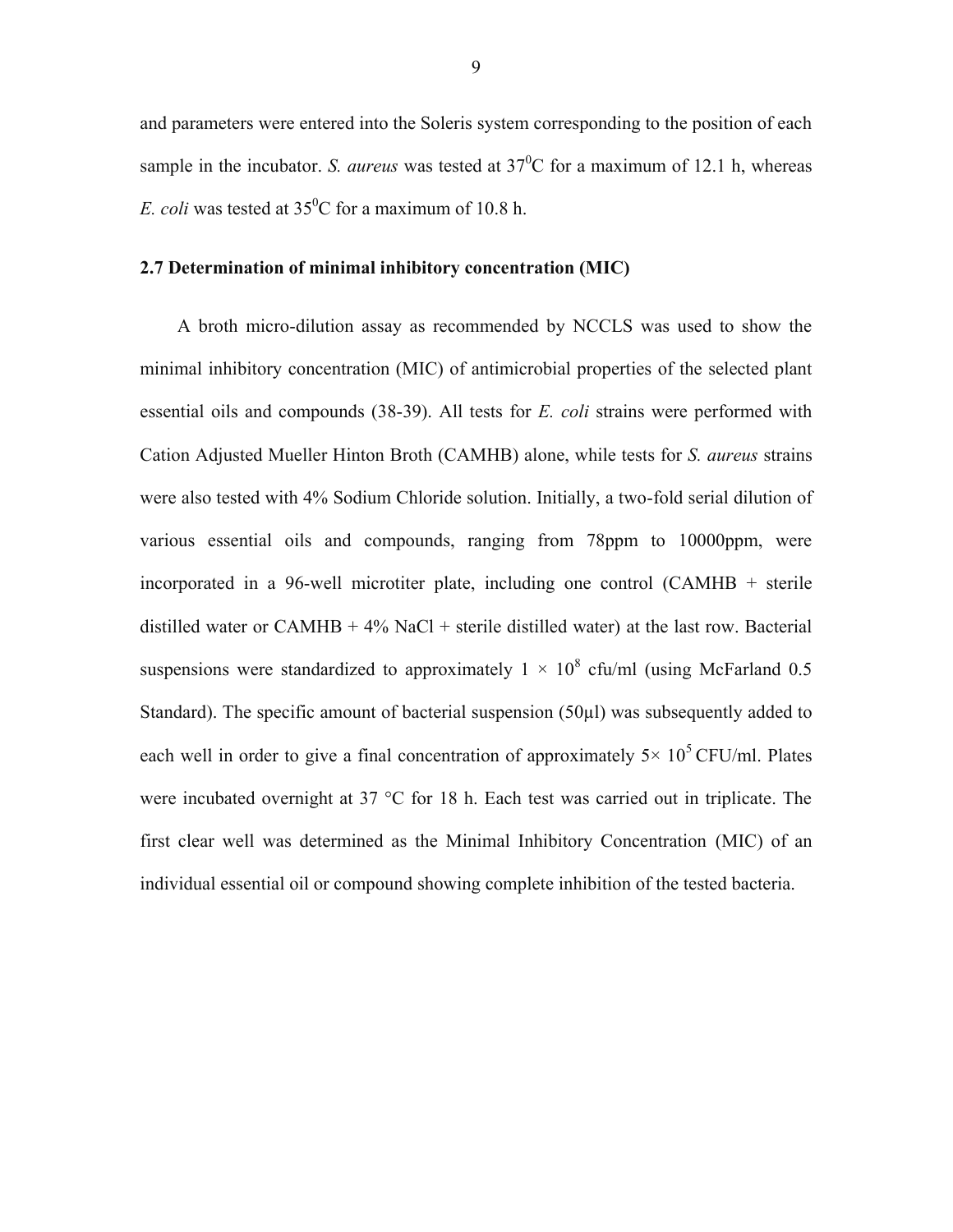#### **CHAPTER 3**

#### **RESULTS**

# **3.1 Calibration curves of** *S. aureus* **and** *E. coli* **standard strains**

The *E. coli* (ATCC 23631) and *S. aureus* (NCTC 8325) colony counts obtained by traditional culture method were plotted against the detection times generated by the Soleris system. The regression lines for *E. coli* (ATCC 23631) and *S. aureus* (NCTC 8325) are shown in Fig. 1 and Fig.2, respectively. A total of 30 data points were used to generate the regression lines for *E. coli* resulting in a correlation coefficient of -0.97 and the line equation was log (cfu/mL)=  $9.766 - 0.79 \times DT$  (Fig. 1). The correlation coefficient for 30 data points obtained for *S. aureus* counts was -0.96 and the line equation was log  $(cfu/mL)= 9.244 - 0.671 \times DT$  (Fig. 2).

#### **3.2 Antimicrobial property expressed by MIC**

Antimicrobial activity of 11 different essential oils and 2 compounds obtained from herbs and spices against *E. coli* and *S. aureus* were investigated. The MIC values showed the wide variation in the antimicrobial properties of the tested essential oils and compounds against *S. aureus* and *E. coli* (Table. 1). As shown in Table 1, among 11 essential oils tested, 8 essential oils exhibited antibacterial activity against *S. aureus*. Cinnamon oil (1250ppm), oregano oil (1250ppm), and rosemary oil (1250ppm) turned out to be the top three inhibitory oils examined. However, only 7 essential oils revealed antibacterial properties against *E. coli* in which cinnamon oil (312ppm) was the most effective one examined among the selected antimicrobial agents. By contrast, bergamot oil, marjoram oil, and basil oil failed to inhibit any of the selected strains. Sage oil did not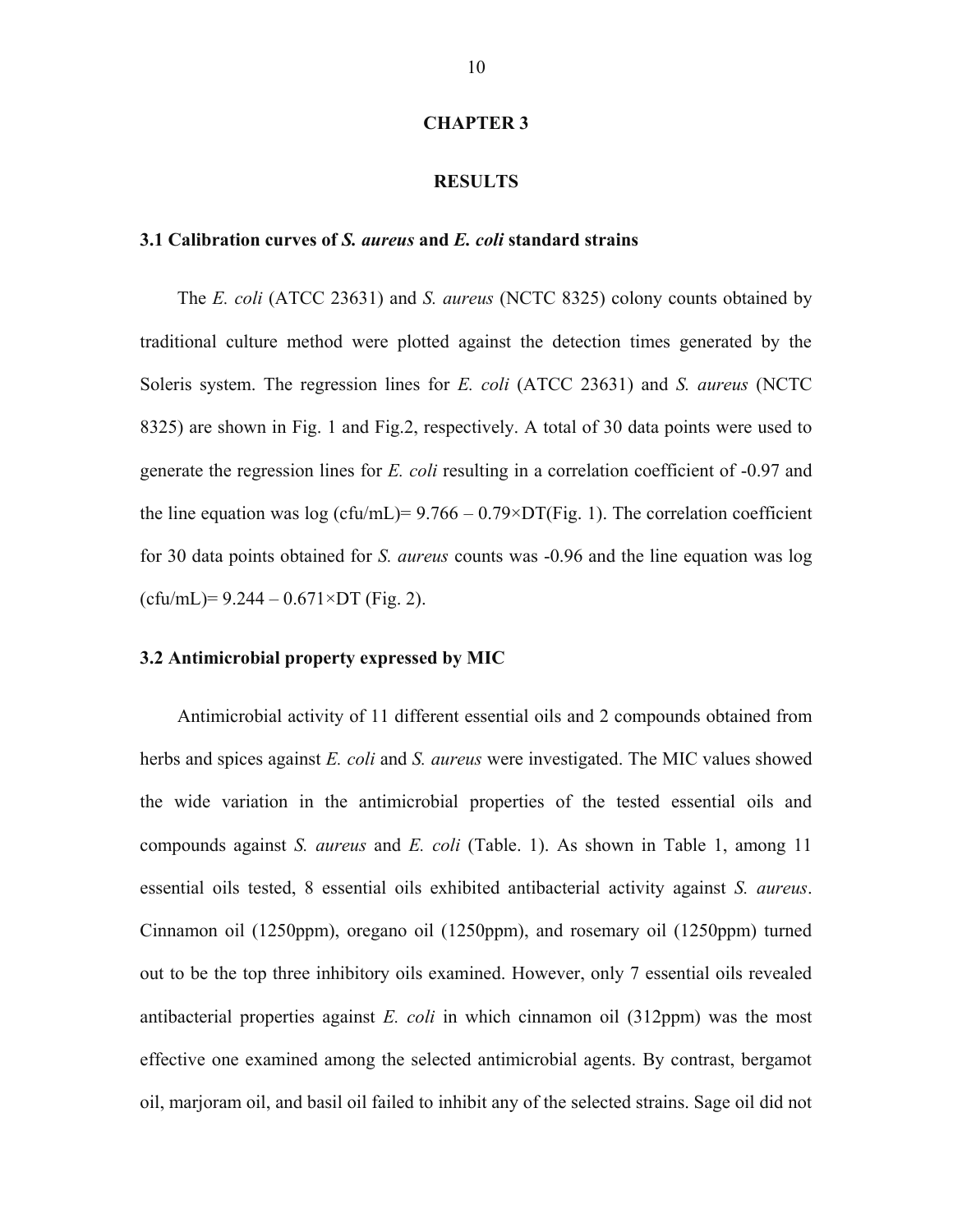exhibit antimicrobial activity against *E. coli* in the present study. In addition, carvacrol showed higher antimicrobial property than eugenol against all the tested microorganisms. No obvious difference in susceptibility to the tested antimicrobial agents was found between gram-positive and gram-negative bacteria.

## **3.3 Antimicrobial activity expressed by Detection Times (DTs)**

Antimicrobial activities of various essential oils against *S. aureus* and *E. coli* expressed by Detection Time (DT) are shown in Table 2 and Table 3, respectively. As shown in Table 2 and Table 3, when applying higher concentrations of individual essential oils and compounds in the inoculated media, longer time was required to detect the microorganism in the vial. The *S. aureus* was more sensitive to the oils of thyme, sage and lemongrass than other selected oils. By contrast, the oils of clove, basil, oregano, marjoram, sage, and lemongrass were less active against the tested *E. coli* than other oils examined. In terms of the antimicrobial performance of two plant-derived compounds, carvacrol appeared to possess higher antimicrobial properties than eugenol against all the tested microorganisms.

#### **3.4 Screening MRSA and MSSA**

Detection times (DTs) of various cefoxitin concentrations (mg/L) against the selected Methicillin-resistant *S. aureus* and Methicillin-susceptible *S. aureus* strains are shown in Table 4. All the tested MRSA strains were found to demonstrate significant resistance to cefoxitin. Out of 8 different of MSSA strains, 7 of them (TS40-1, TS15-1, TS20-3, 925, 408, 83-2, and 83-1) were sensitive to cefoxitin at a concentration of 4mg/L.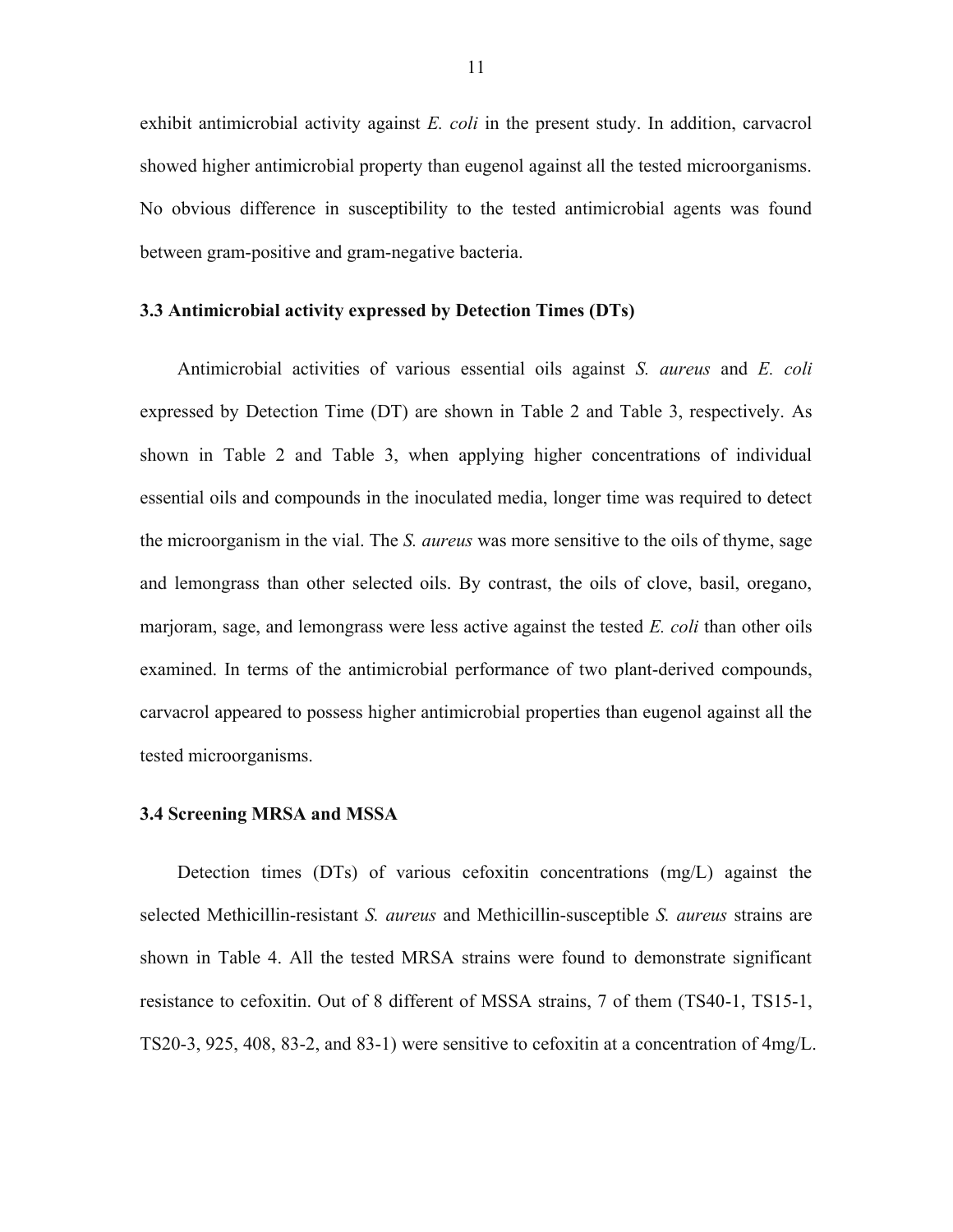The MSSA strain (TS18-3) indicated higher susceptibility to cefoxitin than the rest of selected MSSA strains.

#### **3.5 Screening cefoxitin-resistant and -susceptible** *E. coli*

Detection times (DTs) of various cefoxitin concentrations (mg/L) against the tested ß-lactam-resistant and -susceptible *E. coli* are shown in Table 5. Among 9 different ßlactam-resistant *E. coli* strains, 6 (N39001, N40602, N39213, N39190, N39200, N40490) were not detected when cefoxitin concentrations were 32mg/L or higher. The rest of the tested strains *(*N39969, N39078, and N39037) exhibited a higher degree of resistance to cefoxitin. By contrast ß-lactam-susceptible *E. coli (*ATCC25922 and ATCC 13706) were less susceptible to cefoxitin than ATCC 23631 did.

#### **3.6 Screening ampicilin-resistant and -susceptible** *E. coli*

Detection times (DTs) of different concentration of ampicilin (mg/L) against the selected ß-lactam-resistant and -susceptible *E. coli* strains are shown in Table 6. Only one ß-lactam-resistant *E. coli* strain (N39037) revealed ampicillin resistance in this study. With higher concentration of ampicillin applied, longer time was required to detect the microorganisms in the vials. The ß-lactam-susceptible *E. coli* strains (ATCC13706 and ATCC 23631) showed higher susceptibility to ampicillin, compared with the strain (ATCC 25922).

## **3.7 Screening tetracycline-resistant and -susceptible** *E. coli*

Detection times (DTs) of different concentration of tetracycline (mg/L) against the tested ß-lactam-resistant and susceptible *E. coli* are shown in Table 7. Tetracycline was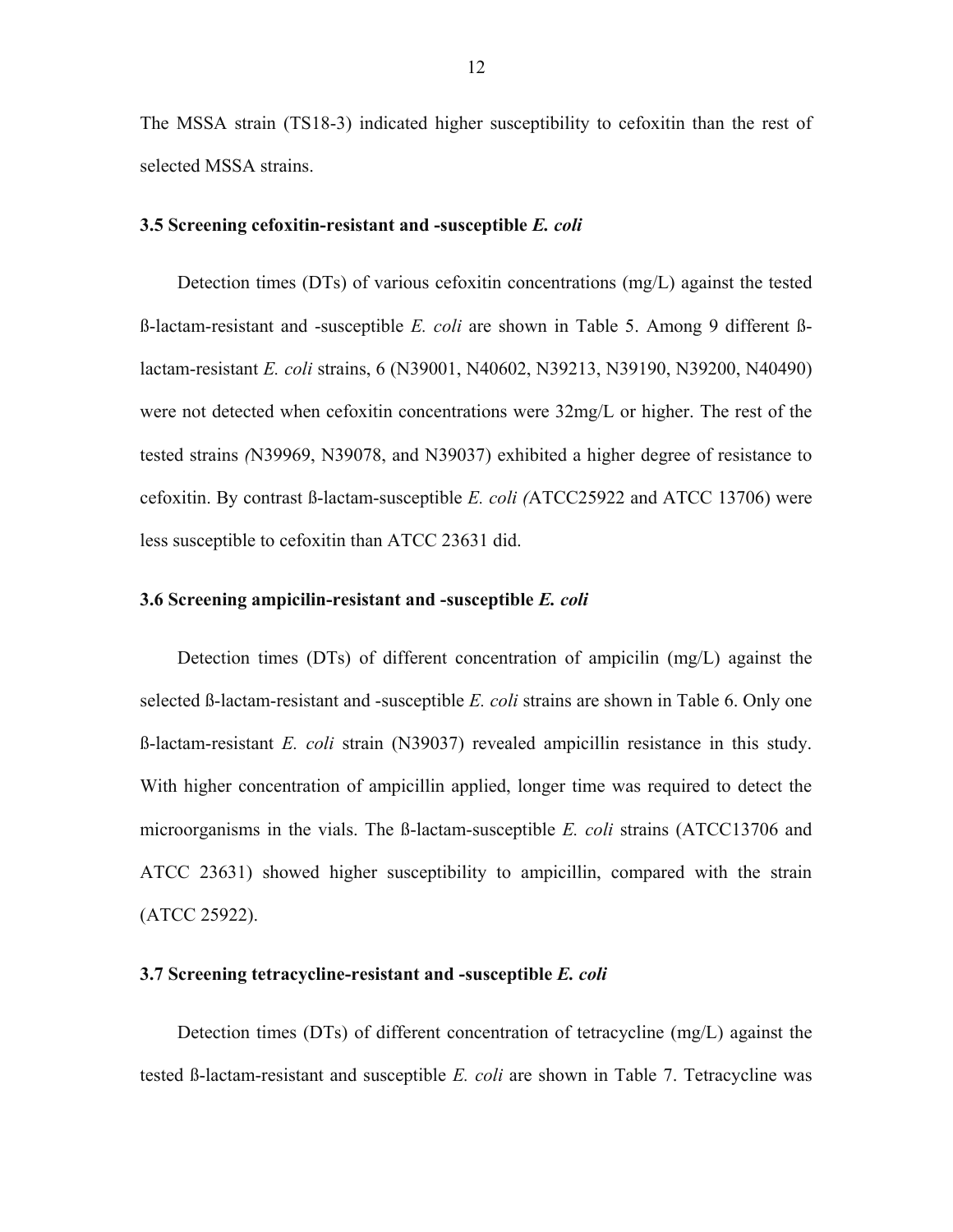active against all the selected ß-lactam-resistant *E. coli* strains (N40602 and N39001) at a concentration of 128mg/L. The ß-lactam-susceptible *E. coli* strain (N39910) failed to exhibit susceptibility to tetracycline at the tested concentration of 2mg/L and 4mg/L. By contrast, the rest of the ß-lactam-susceptible *E. coli* strains of (N39190 and N39872) indicated high susceptibility to tetracycline.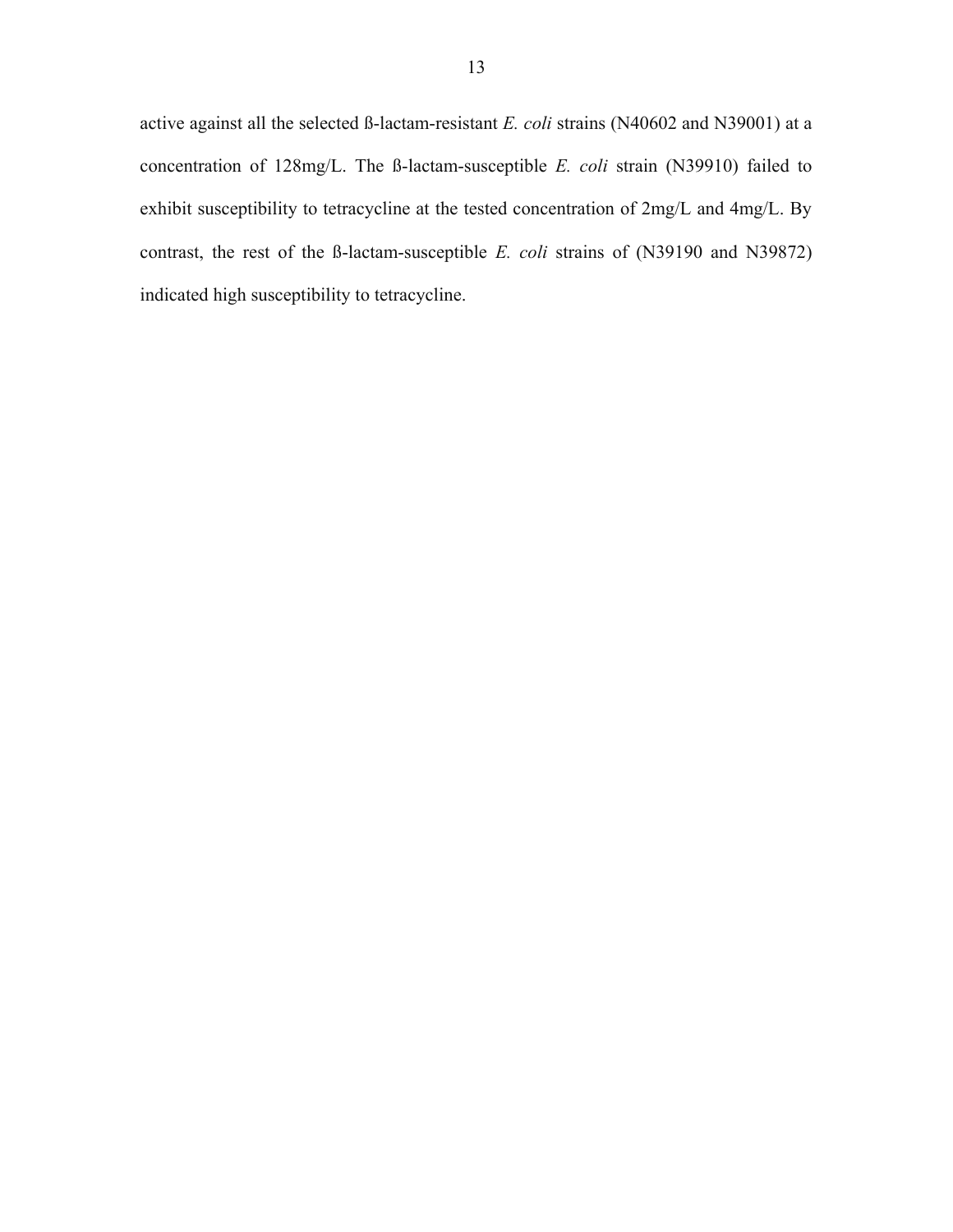#### **CHAPTER 4**

#### **DISCUSSION**

In this study, the suitability of the Soleris system for screening natural antimicrobial agents and antimicrobial-resistant bacteria was evaluated. The high correlation coefficients between the Soleris system DTs and traditional culture methods support the application of this system as an alternative method for enumeration of the tested bacteria.

The time required to perform the measurements for 8 different concentrations of individual antimicrobial agent tested by micro-dilution method (media preparation, serial dilution preparation, samples loading, incubation, and results analysis), and the time required by the Soleris system (labeling, serial dilution preparation, vials loading, parameters setting, incubation, data handling) was recorded and compared. The hands-on time (excluding incubation time) of each measurement using the Soleris system and micro-dilution method was 18.5 and 89.5 min, respectively. Moreover, MICs for *E. coli*  could be determined within 12.6 h using the Soleris system, while the traditional microdilution method required 21 h. Time consumption to test MICs for *S. aureus* using the Soleris system and micro-dilution method was 11.3 h and 21 h, respectively. The ratios of the time required to perform the susceptibility testing using the Soleris system in relation to the traditional micro-dilution assay were 0.6 for *E. coli* and 0.54 for *S. aureus* as shown in Fig. 3. The Soleris system is time-saving and less labor intensive in comparison to the standard micro-dilution assay when performing susceptibility testing.

In this study, the tested antimicrobial agents showed varying antimicrobial activities against the selected bacterial pathogens. Out of 11 essential oils and 2 compounds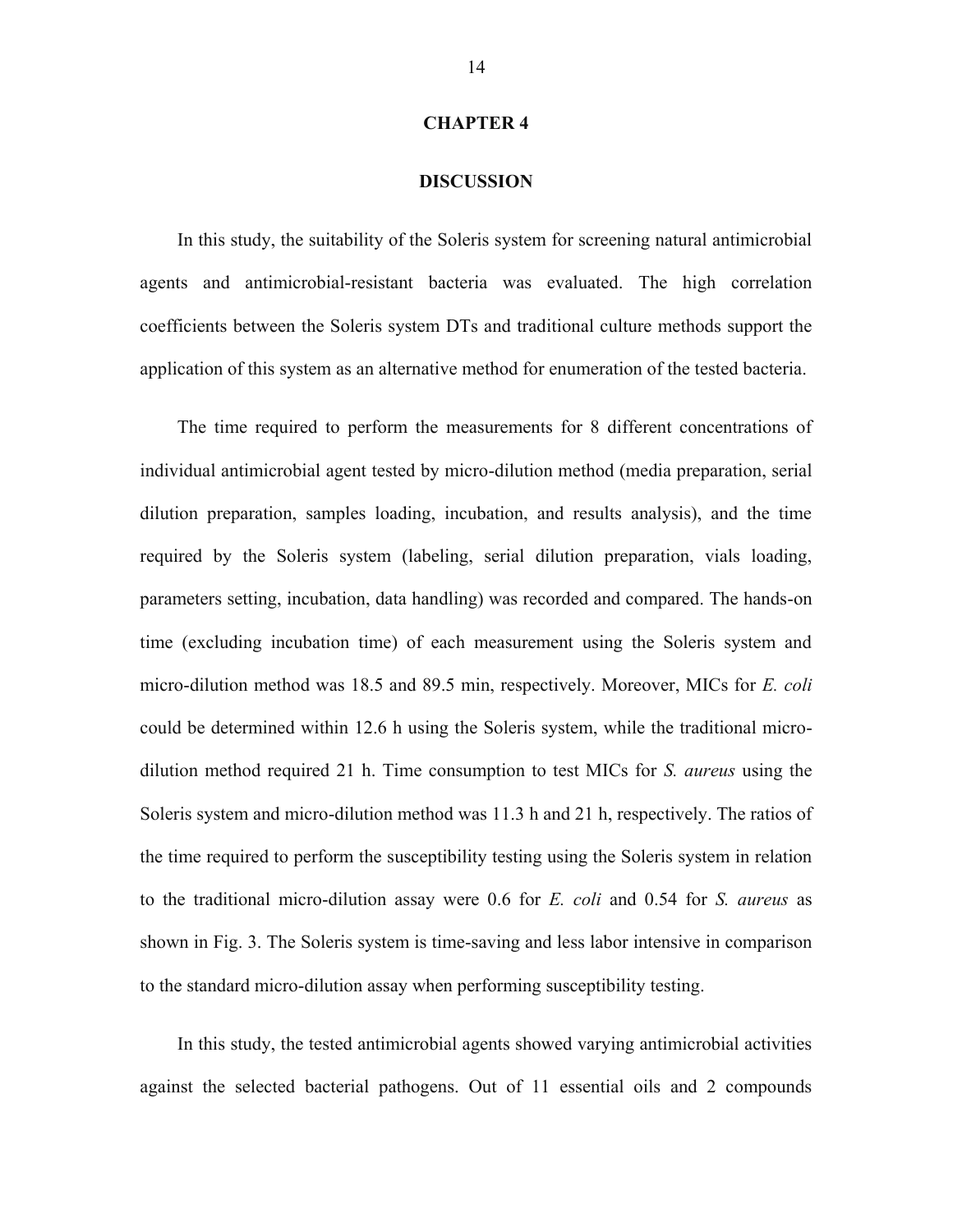examined, oregano, rosemary, thyme, cinnamon oils and carvacrol revealed strong activity against the tested pathogens. Previous studies (9-15, 47-56) have shown that oregano, cinnamon, rosemary, thyme had strong and consistent inhibitory effects against various bacteria. Among all antimicrobial agents investigated in this study, cinnamon oil appeared to be the most effective oil to inhibit the growth of bacterial pathogens. Earlier studies (48, 57) have found better antimicrobial activity for clove and bay oils, however, the present study showed least inhibitory effect of clove and bay oils against the tested *S. aureus*. Moreover, previous studies reported that gram-positive bacteria were more resistant to the antimicrobial agents than gram-negative bacteria (7, 9), however, no obvious difference of susceptibility of the tested antimicrobial agents was found between gram-positive and gram-negative bacteria in this study. The essential oils of nutmeg, bergamot and sage failed to exhibit antimicrobial activity against the selected bacterial pathogens. The differences were probably due to the application of different oil extraction methods, oil preparation methods, testing methods, and discrepant sensitivities of the tested microorganisms.

DT values cannot be compared with literature data since there are no reports on the antimicrobial properties of the tested essential oils and compounds. However, this study showed that the Soleris system is comparable to the standard micro-dilution method with respect to susceptibility testing of antimicrobial agents. The oils of thyme, cinnamon, oregano, bay, rosemary and compound carvacrol revealed higher inhibitory effects than the remaining tested antimicrobial agents. Moreover, one of the advantages of the Soleris system is its ability to determine Minimum Bactericidal Concentration (MBC) in addition to MICs simultaneously. The definition of MBC is concentration at which 99.9% or more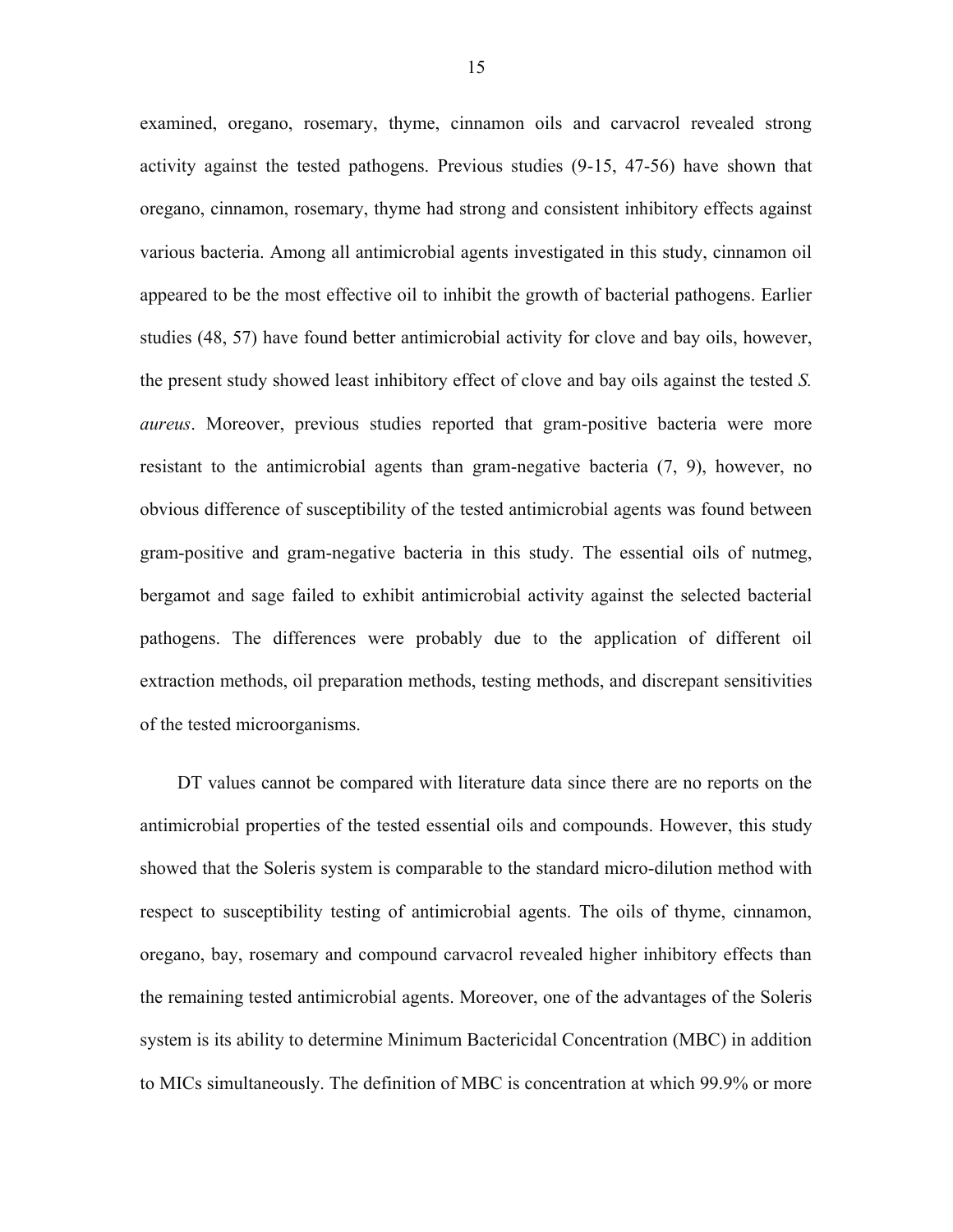of the initial inoculum is killed (58). The first no detection (ND) was associated with the MBC value of a certain antimicrobial agent. The corresponding concentration of a specific essential oil following the one that showed ND was estimated as MIC value provided by the Soleris system.

Generally, the antimicrobial concentration of the first clear well is estimated as MIC of the tested substance using the standard micro-dilution method (35-36). However, the well that remains clear or less turbid after overnight incubation probably still contains a lower level of viable microorganisms. Another possibility is that all the microbes could have been killed by the antimicrobial agent examined. The above two possibilities cannot be differentiated visually. However, the soleris system can guarantee the absence of microorganism in the test vials that efficiently avoids the inconsistent results due to the limitation of data handling visually. Thus, the Soleris system demonstrated higher efficiency and accuracy than the traditional method when testing MIC values of antimicrobial agents.

Regarding the effectiveness of the Soleris system for screening ß-lactam susceptible *E*. coli, this study showed consistent results with the data measured by broth microdilution. In addition, the corresponding MIC values of various antibiotics provided by the Soleris system were also in agreement with earlier literatures (59-63).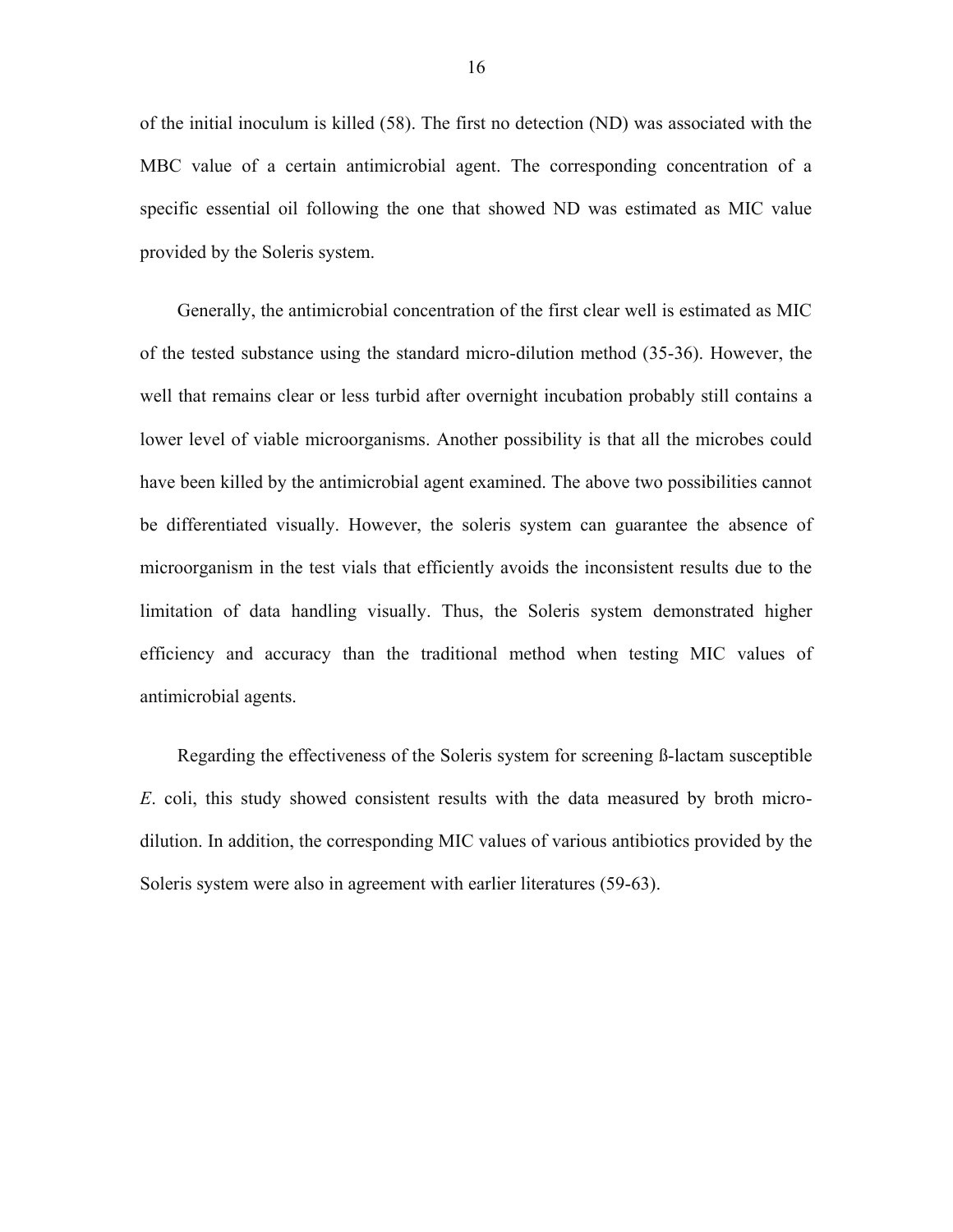## **CHAPTER 5**

## **CONCLUSION**

Conclusions were made based on the results of MIC values and detection time values. First, different essential oils and effective compounds possessed varying antimicrobial abilities against the tested strains. Second, the Soleris system provided us an alternative and time-saving method to test MIC and MBC of different essential oils. Finally, the Soleris system produced comparable data and provided a rapid and costefficient alternative method for screening antimicrobial- resistant and -susceptible bacteria. Future research will be designed to test the effective components of essential oils and the exact modes of their antimicrobial activities, and test the system on different bacteria and antimicrobial agents.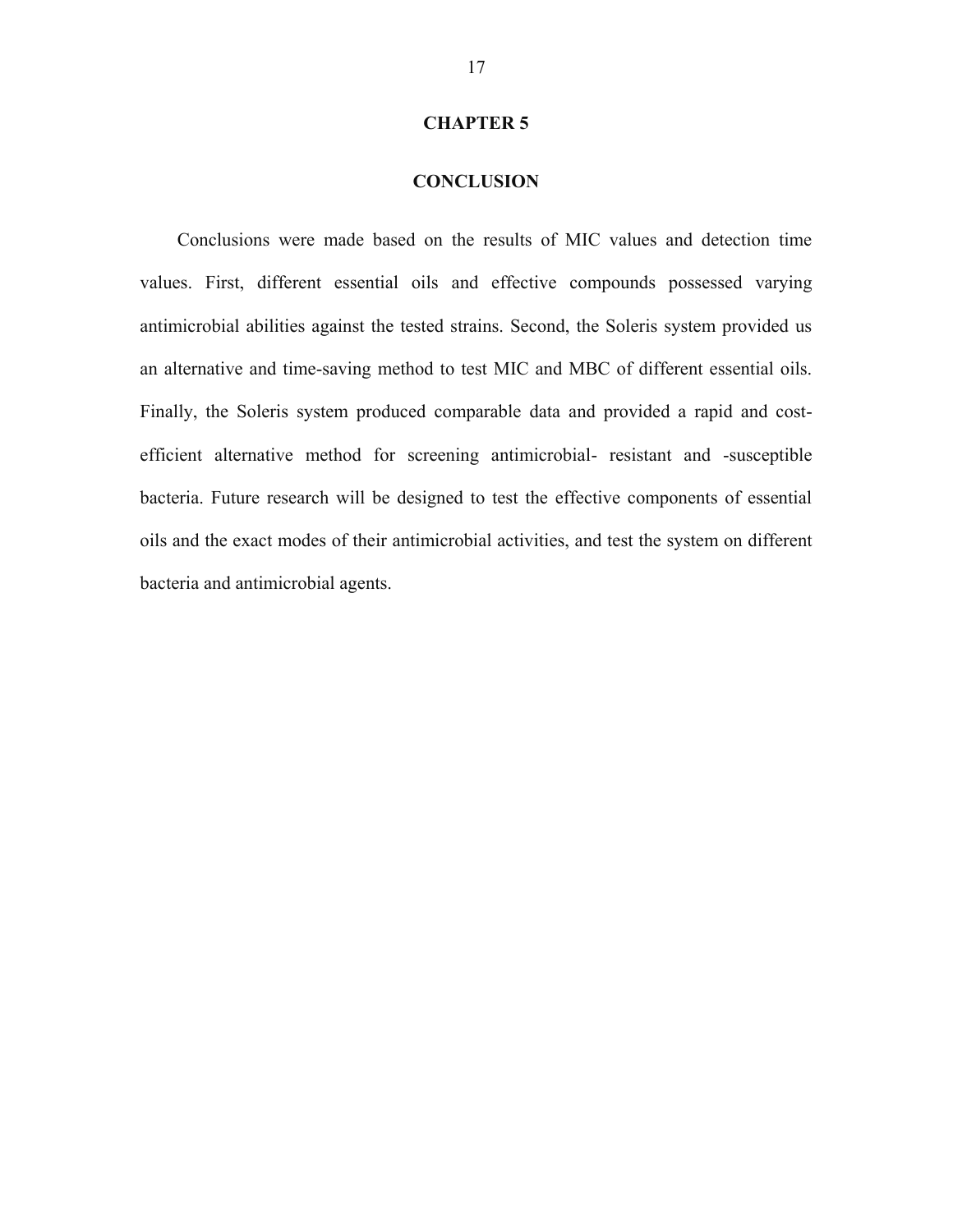|                       | MIC (ppm)                |                   |  |  |
|-----------------------|--------------------------|-------------------|--|--|
| <b>Essential Oils</b> | $E.$ $\text{coli}^{(2)}$ | S. $aureus^{(2)}$ |  |  |
| Thyme                 | $\geq 1250$              | $\geq$ 2500       |  |  |
| Cinnamon              | $\geq 312$               | $\geq$ 1250       |  |  |
| Sage                  | (3)                      | $\geq$ 2500       |  |  |
| Origanum              | $\geq$ 2500              | $\geq 1250$       |  |  |
| Bergamot              |                          |                   |  |  |
| Eugenol               | $\geq 5000$              | $\geq 5000$       |  |  |
| Carvacrol             | $\geq 312$               | $\geq$ 1250       |  |  |
| Clove                 | $\geq 1250$              | $\geq 5000$       |  |  |
| Marjoram              |                          |                   |  |  |
| Bay                   | $\geq 1250$              | $\geq 5000$       |  |  |
| Lemongras             | $\geq$ 2500              | $\geq$ 2500       |  |  |
| Rosemary              | $\geq$ 2500              | $\geq 1250$       |  |  |
| <b>Basil</b>          | -                        | -                 |  |  |

**Table 1.** Antimicrobial activity expressed as the minimum inhibitor concentration  $(MIC)^{(1)}$  of various essential oils and compounds (ppm) against selected bacteria strains<sup>(2)</sup>

 $\frac{(1)}{(1)}$  Defined as the lowest concentration of essential oil that showed total inhibition after 18

h of incubation at 37°C.

(2) All strains in the stationary phase of growth were used at a final concentration of

 $5 \times 10^5$  CFU/mL.

(3) Were not detected.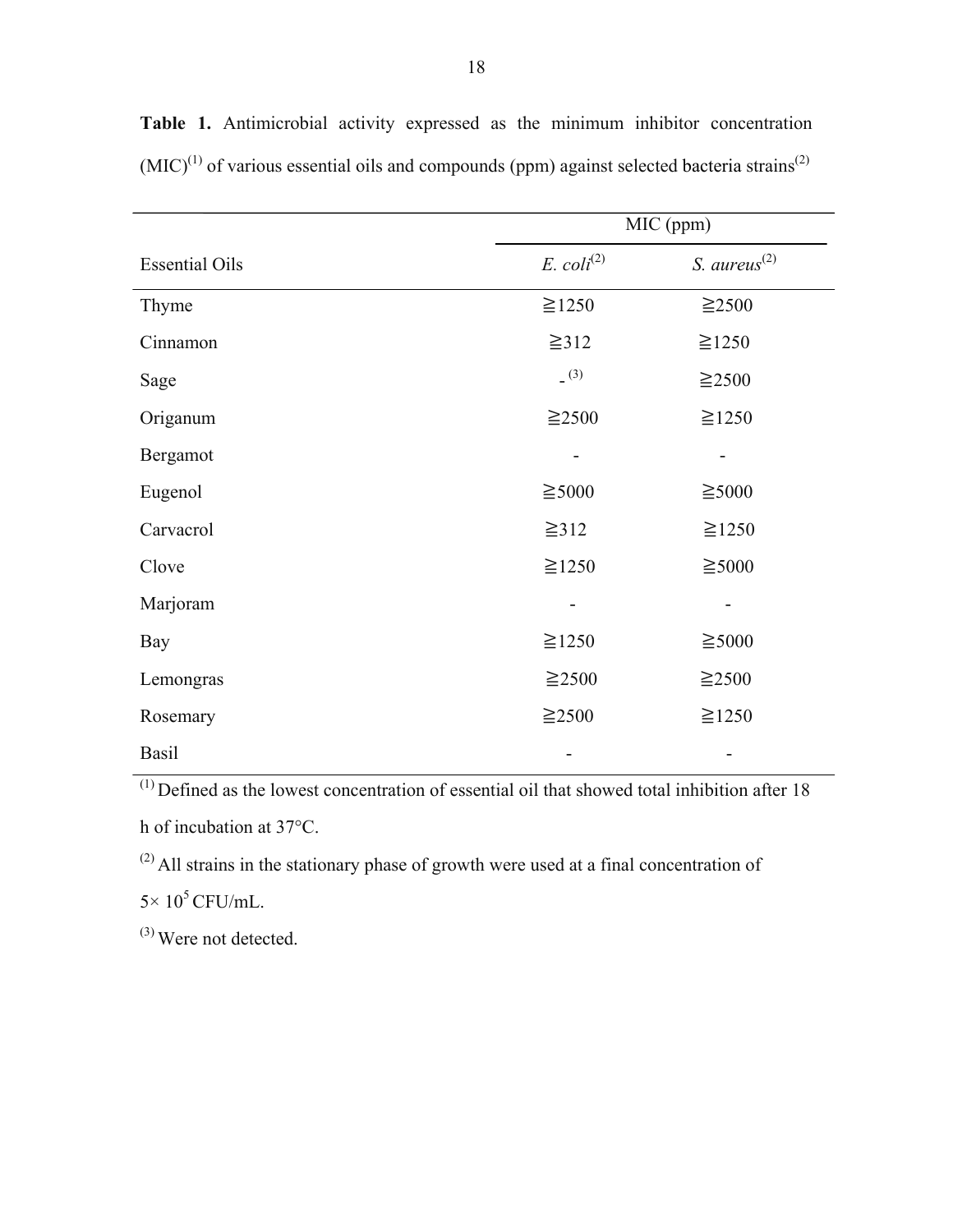|            | 10000            | 5000             | 2500             | 1250             | 615              | 312              | 156              |
|------------|------------------|------------------|------------------|------------------|------------------|------------------|------------------|
| Thyme      | ND               | 6.7 <sub>h</sub> | 3.9 <sub>h</sub> | 3.0 <sub>h</sub> | 2.8h             | 2.8 <sub>h</sub> | 2.8 <sub>h</sub> |
| Cinnamon   | <b>ND</b>        | <b>ND</b>        | 4.4h             | 3.2 <sub>h</sub> | 3.2h             | 3.1h             | 3.0 <sub>h</sub> |
| Oregano    | <b>ND</b>        | ND               | 6.9 <sub>h</sub> | 3.8 <sub>h</sub> | 3.6h             | 3.3h             | 3.1h             |
| Clove      | 5.8h             | 4.1h             | 3.8 <sub>h</sub> | 3.4h             | 3.3 <sub>h</sub> | 3.3 <sub>h</sub> | 3.2 <sub>h</sub> |
| Bay        | 5.0 <sub>h</sub> | 3.3 <sub>h</sub> | 3.1h             | 2.9 <sub>h</sub> | 2.9h             | 2.9 <sub>h</sub> | 2.8 <sub>h</sub> |
| Rosemary   | 7.6h             | 5.6h             | 3.3 <sub>h</sub> | 3.3 <sub>h</sub> | 3.1h             | 3.0 <sub>h</sub> | 2.8 <sub>h</sub> |
| Basil      | 5.5h             | 3.5 <sub>h</sub> | 3.1h             | 2.9h             | 2.9h             | 2.8 <sub>h</sub> | 2.8 <sub>h</sub> |
| Nutmeg     | 12.1h            | 6.3h             | 4.8h             | 3.9h             | 3.6 <sub>h</sub> | 3.1h             | 3.0 <sub>h</sub> |
| Bergamot   | 9.8 <sub>h</sub> | 5.7 <sub>h</sub> | 3.1h             | 2.9 <sub>h</sub> | 2.9 <sub>h</sub> | 2.8 <sub>h</sub> | 2.8 <sub>h</sub> |
| Eugenol    | 10.3h            | 4.6h             | 3.9 <sub>h</sub> | 3.1h             | 2.9h             | 2.9 <sub>h</sub> | 2.8 <sub>h</sub> |
| Majoram    | 10.6h            | 4.2h             | 2.8 <sub>h</sub> | 2.8 <sub>h</sub> | 2.8 <sub>h</sub> | 2.8 <sub>h</sub> | 2.8 <sub>h</sub> |
| Sage       | ND               | 7.8 <sub>h</sub> | 4.1h             | 3.3h             | 3.1h             | 3.0 <sub>h</sub> | 2.8 <sub>h</sub> |
| Carvacrol  | ND               | 9.6h             | 4.1h             | 3.9h             | 3.2 <sub>h</sub> | 2.9 <sub>h</sub> | 2.8 <sub>h</sub> |
| Lemongrass | ND               | 4.2h             | 4.0 <sub>h</sub> | 3.2h             | 3.2h             | 2.8 <sub>h</sub> | 2.8 <sub>h</sub> |

**Table 2.** Detection time (h) of different concentration of selected essential oils and

compounds (ppm) against *S. aureus* (NCTC 8325) by Soleris system.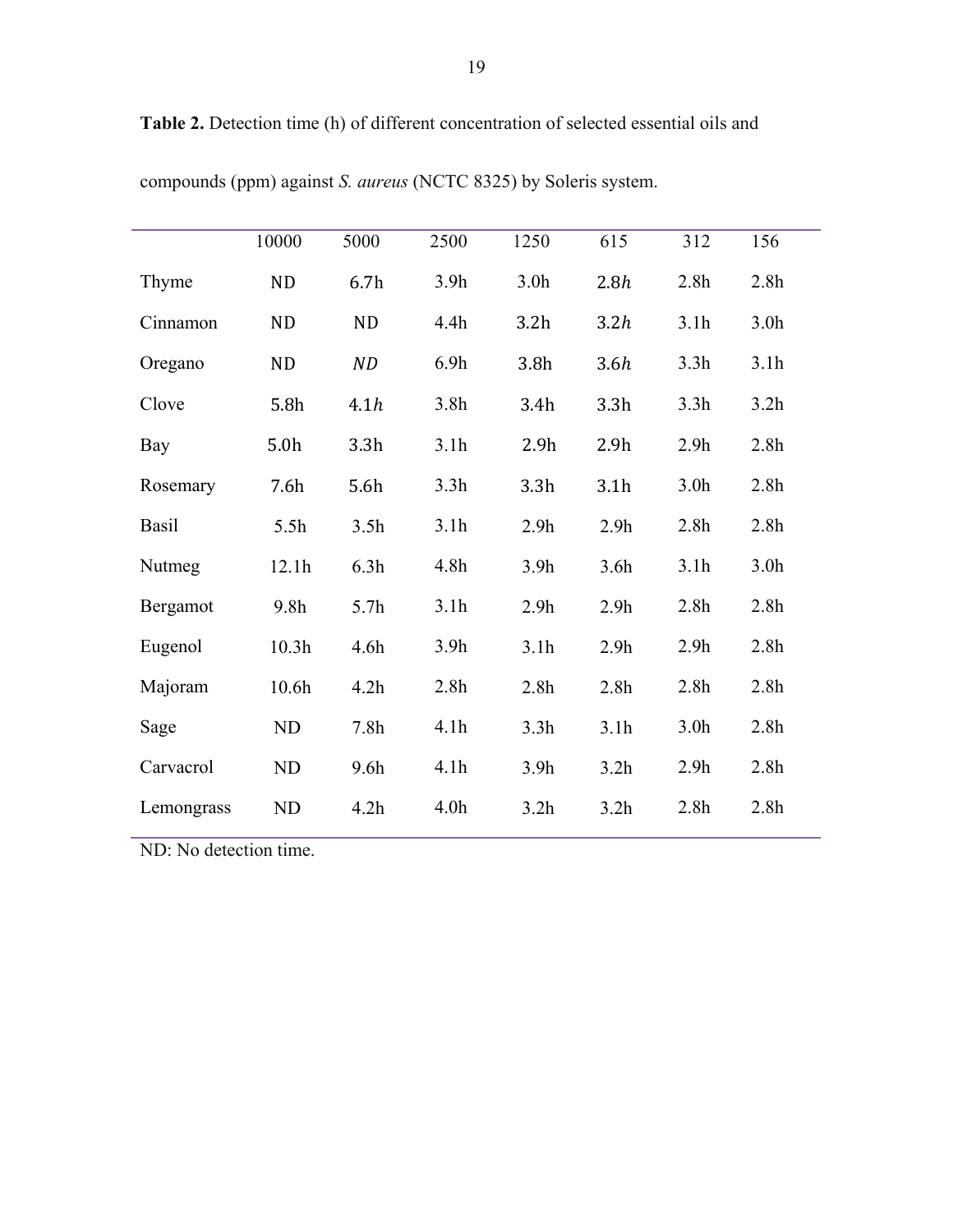|            | 10000            | 5000             | 2500             | 1250             | 615              | 312              | 156              |
|------------|------------------|------------------|------------------|------------------|------------------|------------------|------------------|
| Thyme      | <b>ND</b>        | 6.4h             | 3.9 <sub>h</sub> | 3.0 <sub>h</sub> | 2.8h             | 2.8 <sub>h</sub> | 2.8 <sub>h</sub> |
| Cinnamon   | <b>ND</b>        | <b>ND</b>        | 4.4h             | 3.2 <sub>h</sub> | 3.2h             | 3.1h             | 3.0 <sub>h</sub> |
| Oregano    | 8.4h             | 6.9h             | 6.0 <sub>h</sub> | 3.8 <sub>h</sub> | 3.6h             | 3.3h             | 3.1h             |
| Clove      | 7.3h             | 5.8h             | 3.8 <sub>h</sub> | 3.4h             | 3.3h             | 3.3h             | 3.2 <sub>h</sub> |
| Bay        | <b>ND</b>        | 6.2h             | 3.1h             | 2.9 <sub>h</sub> | 2.9h             | 2.9 <sub>h</sub> | 2.8 <sub>h</sub> |
| Rosemary   | <b>ND</b>        | 5.6h             | 3.3h             | 3.3 <sub>h</sub> | 3.1h             | 3.0 <sub>h</sub> | 2.8 <sub>h</sub> |
| Basil      | 6.6h             | 6.1 <sub>h</sub> | 4.4h             | 4.4h             | 4.2 <sub>h</sub> | 4.2h             | 4.1h             |
| Nutmeg     | ND               | 6.1 <sub>h</sub> | 4.1h             | 3.8 <sub>h</sub> | 3.7 <sub>h</sub> | 3.6 <sub>h</sub> | 3.4h             |
| Bergamot   | ND               | 5.9h             | 3.9 <sub>h</sub> | 3.8 <sub>h</sub> | 3.7 <sub>h</sub> | 3.6 <sub>h</sub> | 3.5 <sub>h</sub> |
| Eugenol    | 10.8h            | 5.9h             | 5.1h             | 4.0 <sub>h</sub> | 3.7 <sub>h</sub> | 3.5 <sub>h</sub> | 3.4h             |
| Marjoram   | 6.9 <sub>h</sub> | 6.1h             | 4.4h             | 4.3h             | 3.9 <sub>h</sub> | 3.8 <sub>h</sub> | 3.8 <sub>h</sub> |
| Sage       | 8.2h             | 6.9h             | 5.3h             | 4.4h             | 4.1h             | 3.4h             | 2.8 <sub>h</sub> |
| Carvacrol  | ND               | 11.7h            | 4.0 <sub>h</sub> | 4.0 <sub>h</sub> | 3.7 <sub>h</sub> | 3.7 <sub>h</sub> | 3.5 <sub>h</sub> |
| Lemongrass | 8.2 <sub>h</sub> | 6.6 <sub>h</sub> | 5.3h             | 4.5h             | 3.6 <sub>h</sub> | 3.1h             | 2.8 <sub>h</sub> |

**Table 3.** Detection time (h) of different concentration of selected essential oil

And compounds (ppm) against *E. coli* (ATCC 23631) by Soleris system.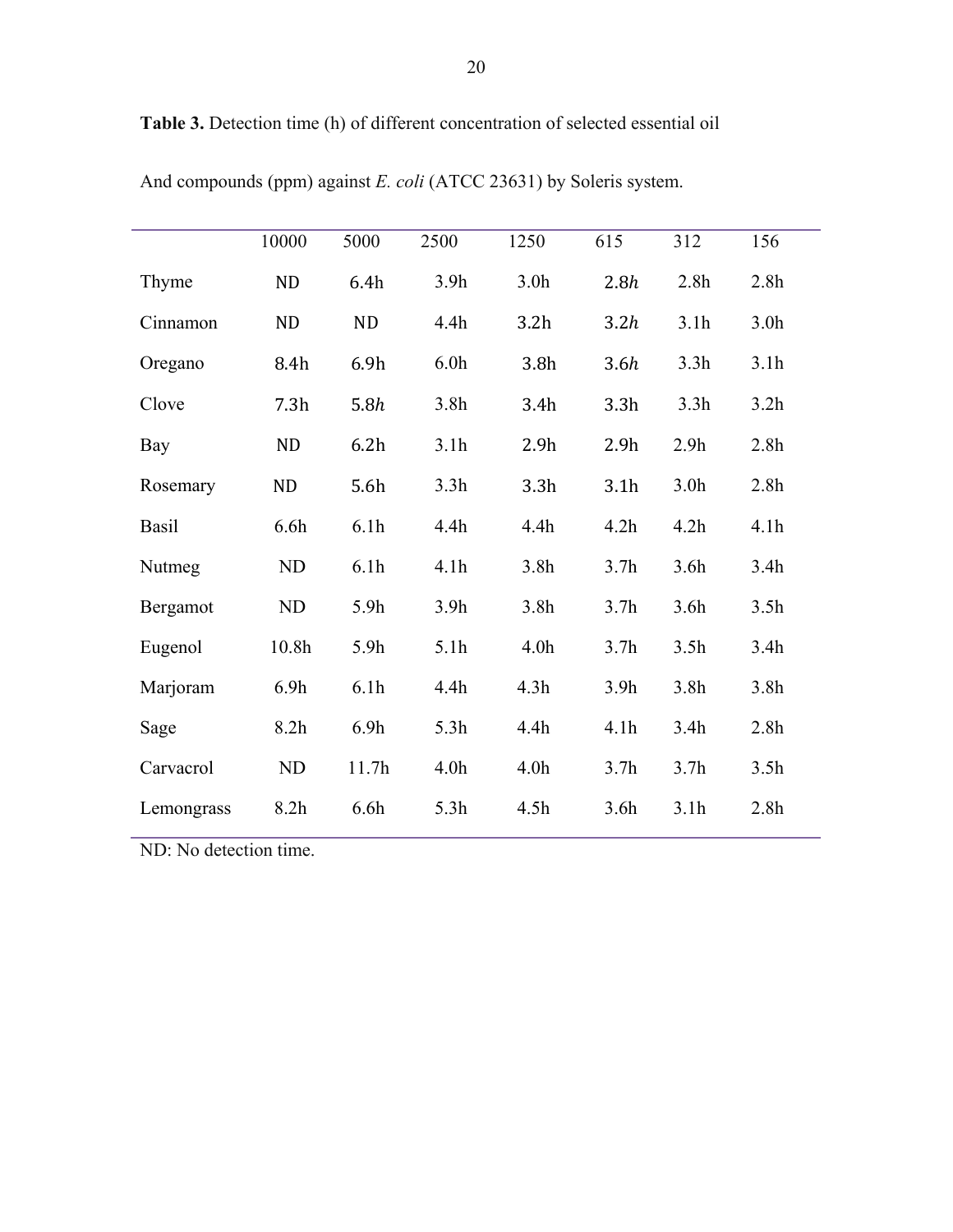| <b>Strains</b>  | $\boldsymbol{2}$ | $\overline{\mathbf{4}}$ | 8       | 16         | 32 | 64 |  |
|-----------------|------------------|-------------------------|---------|------------|----|----|--|
| $85^{(1)}$      |                  |                         |         | $\rm ND$   |    |    |  |
| $276^{(1)}$     |                  |                         | $7.2\,$ | ${\rm ND}$ |    |    |  |
| $58 - 2^{(1)}$  |                  |                         | 4.2     | ${\rm ND}$ |    |    |  |
| $47 - 3^{(1)}$  |                  |                         |         | $\rm ND$   |    |    |  |
| $19-2^{(1)}$    |                  |                         |         | ${\rm ND}$ |    |    |  |
| TS40- $1^{(2)}$ | 4.0              | ${\rm ND}$              |         |            |    |    |  |
| $TS18-3^{(2)}$  | ND               |                         |         |            |    |    |  |
| $TS15-1^{(2)}$  | 2.8              | $\rm ND$                |         |            |    |    |  |
| $TS20-3^{(2)}$  | 3.9              | $\rm ND$                |         |            |    |    |  |
| $925^{(2)}$     | 3.9              | $\rm ND$                |         |            |    |    |  |
| $408^{(2)}$     | 4.0              | ND                      |         |            |    |    |  |
| $83 - 2^{(2)}$  | 10.7             | ${\rm ND}$              |         |            |    |    |  |

**Table 4.** Detection time (h) of different concentration of cefoxitin (mg/L) against the

selected  $MRSA^{(1)}$  and  $MSSA^{(2)}$  by Soleris system.

ND: No detection time.

2.8

ND

 $83 - 1^{(2)}$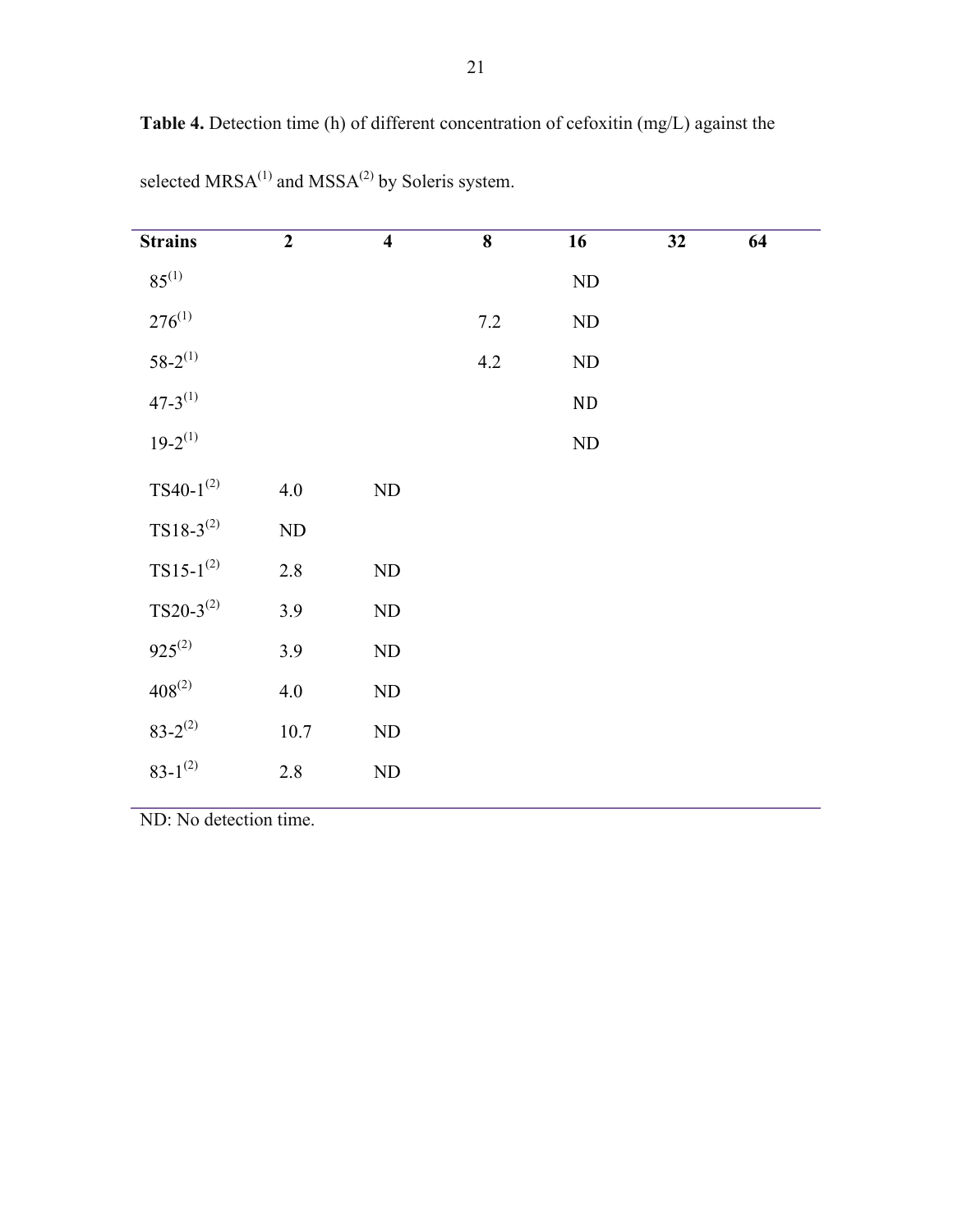| <b>Strains</b>           | $\overline{2}$ | $\overline{\mathbf{4}}$ | 8 | 16   | 32       | 64         |
|--------------------------|----------------|-------------------------|---|------|----------|------------|
| $N39001^{(1)}$           |                |                         |   | 12.4 | ND       | ${\rm ND}$ |
| $N40602^{(1)}$           |                |                         |   | 15.4 | ND       | ND         |
| $N39213^{(1)}$           |                |                         |   | 9.1  | ND       | ND         |
| $N39190^{(1)}$           |                |                         |   | 8.7  | ND       | ND         |
| $N39200^{(1)}$           |                |                         |   | 9.4  | $\rm ND$ | ${\rm ND}$ |
| $N39037^{(1)}$           |                |                         |   |      | 8.6      | ${\rm ND}$ |
| $N39969^{(1)}$           |                |                         |   |      | 13.1     | ND         |
| $N39078^{(1)}$           |                |                         |   |      | 6.7      | ${\rm ND}$ |
| $N40490^{(1)}$           |                |                         |   |      | ND       |            |
| $ATCC25922^{(2)}$        | 6.1            | ND                      |   |      |          |            |
| ATCC13706 <sup>(2)</sup> | 10.3           | ND                      |   |      |          |            |
| ATCC23631 $(2)$          | ND             |                         |   |      |          |            |

**Table 5.** Detection time (h) of different concentration of cefoxitin (mg/L) against the

selected ß-lactam-resistant<sup>(1)</sup> and -susceptible<sup>(2)</sup> *E. coli* by Soleris system.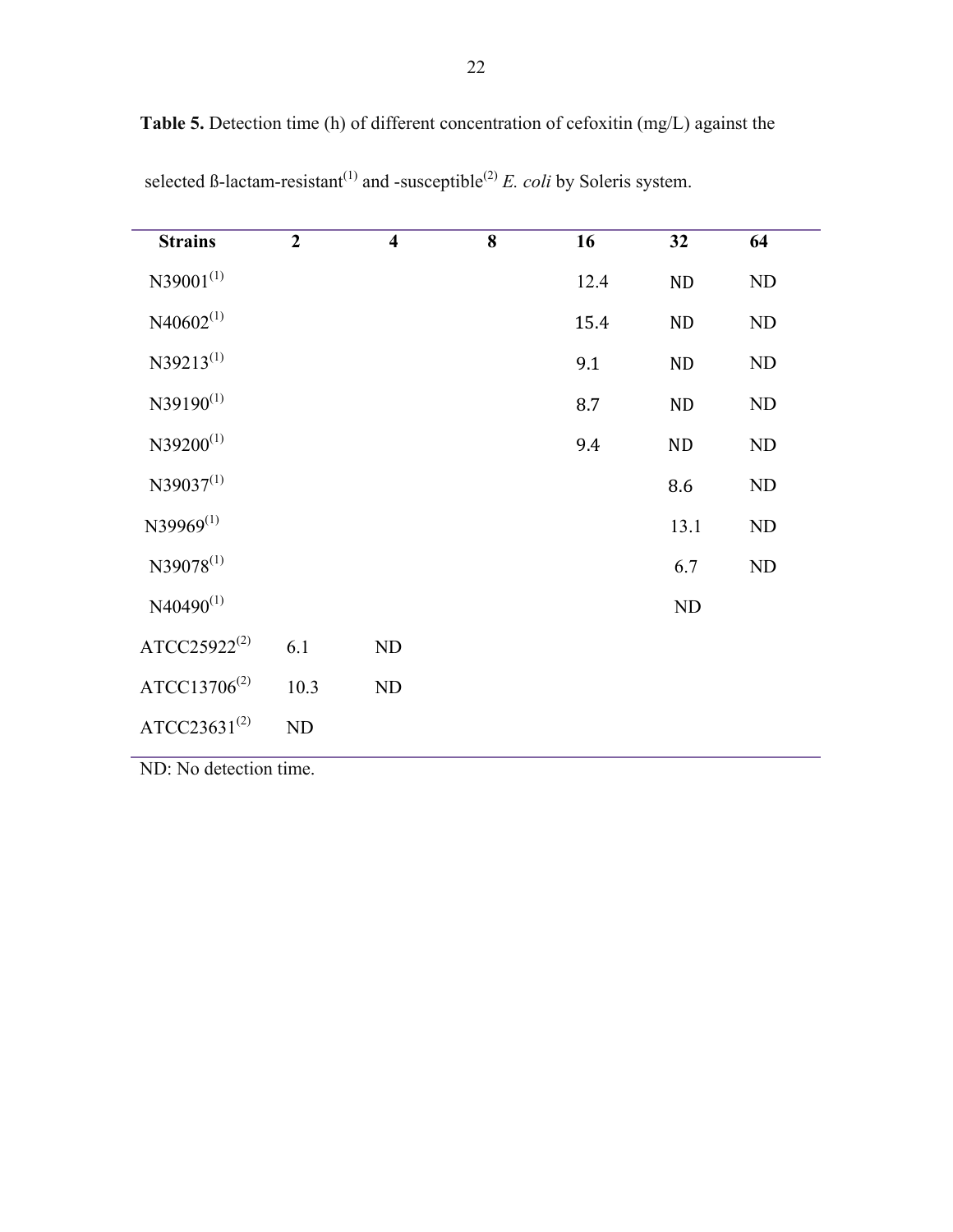| 23 |  |
|----|--|
|    |  |

| <b>Strains</b>           | $\overline{2}$ | $\overline{\mathbf{4}}$ | 8 | 16 | 32  | 64      | 128      |
|--------------------------|----------------|-------------------------|---|----|-----|---------|----------|
| $N39001^{(1)}$           |                |                         |   |    | 6.9 | 7.0     | 7.9      |
| $N40602^{(1)}$           |                |                         |   |    | 4.6 | 5.2     | 5.0      |
| $N39213^{(1)}$           |                |                         |   |    | 5.5 | 6.7     | 14.7     |
| $N39190^{(1)}$           |                |                         |   |    | 6.3 | 10.8    | 15.6     |
| $N39200^{(1)}$           |                |                         |   |    | 4.5 | 5.4     | 16.5     |
| $N39037^{(1)}$           |                |                         |   |    | 4.4 | 5.1     | $\rm ND$ |
| $N39969^{(1)}$           |                |                         |   |    | 5.2 | $8.0\,$ | 8.2      |
| $N39078^{(1)}$           |                |                         |   |    | 5.2 | 4.5     | 5.5      |
| ATCC25922 <sup>(2)</sup> | 9.7            | ND                      |   |    |     |         |          |
| ATCC13706 $(2)$          | ND             |                         |   |    |     |         |          |
| ATCC23631 $(2)$          | ND             |                         |   |    |     |         |          |
| $MD. No. det$            |                |                         |   |    |     |         |          |

**Table 6.** Detection time (h) of different concentration of ampicilin (mg/L) against the

selected ß-lactam-resistant<sup>(1)</sup> and -susceptible<sup>(2)</sup> *E. coli* by Soleris system.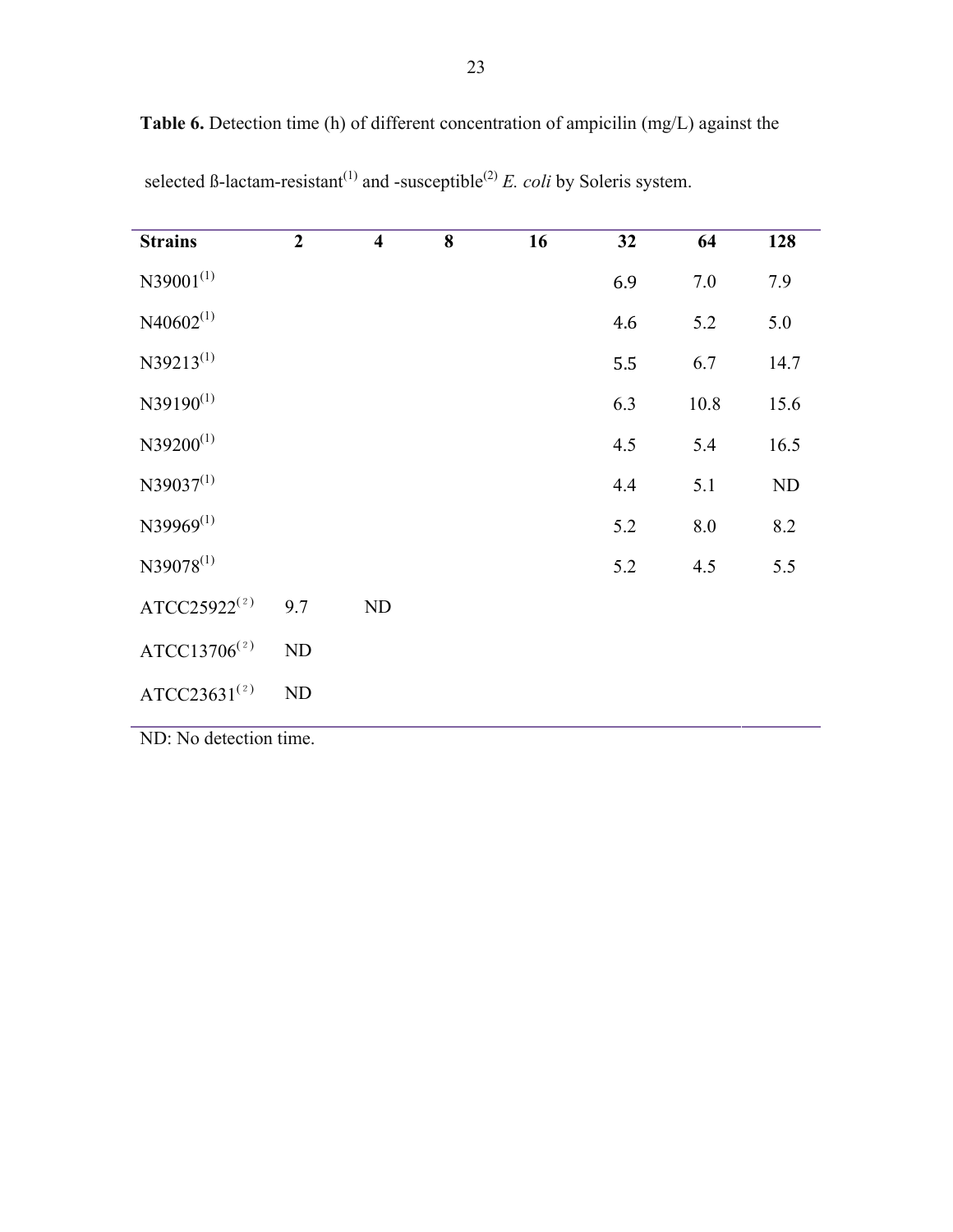| Table 7. Detection time (h) of different concentration of tetracycline (mg/L) against |  |  |  |  |
|---------------------------------------------------------------------------------------|--|--|--|--|
|---------------------------------------------------------------------------------------|--|--|--|--|

| <b>Strains</b> | $\overline{2}$ | $\overline{\mathbf{4}}$ | 8 | 16 | 32  | 64   | 128            |
|----------------|----------------|-------------------------|---|----|-----|------|----------------|
| N39190         |                | <b>ND</b>               |   |    |     |      |                |
| N39872         |                | ND                      |   |    |     |      |                |
| N40602         |                |                         |   |    | 3.7 | 14.3 | N <sub>D</sub> |
| N39001         |                |                         |   |    | 3.6 | 8.1  | <b>ND</b>      |
| N39910         | 5.6            | 6.1                     |   |    |     |      |                |

the selected ß-lactam-resistant and -susceptible *E. coli* by Soleris system.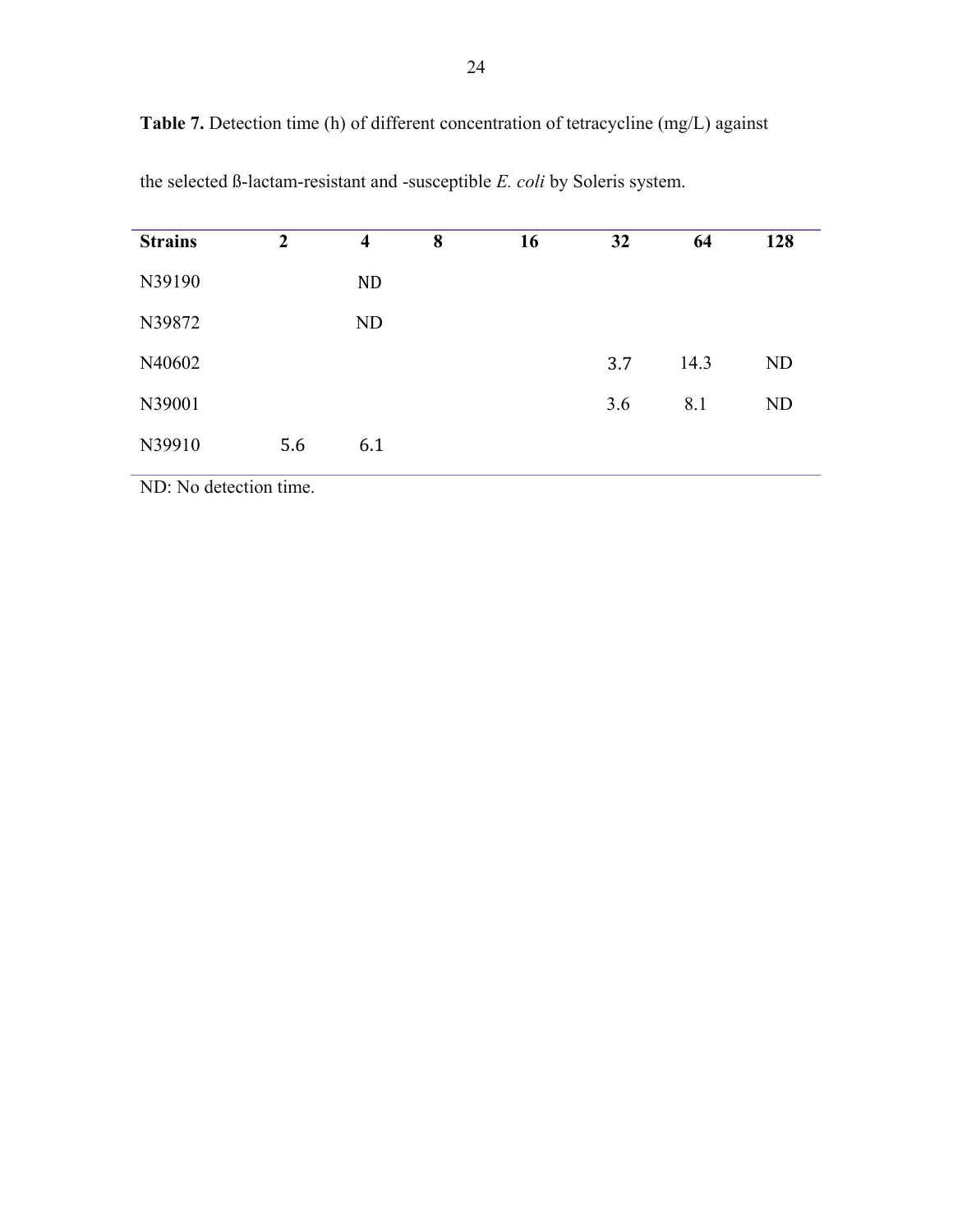

**Fig.1**. Regression curve for the data from *E. coli* (ATCC 23631) plate culture method plotted against detection time (DT).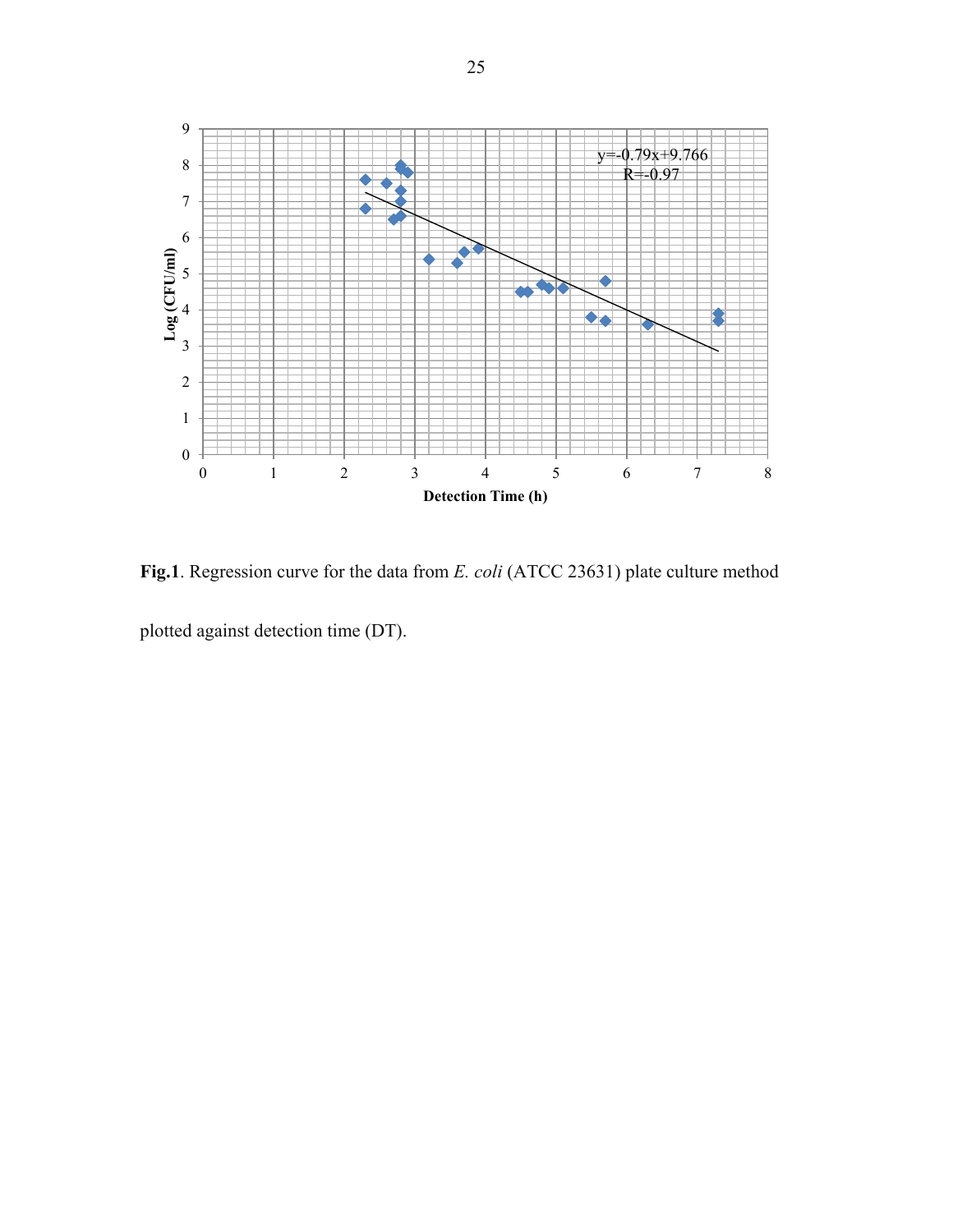

**Fig.2**. Regression curve for the data from *S. aureus* (NCTC 8325) plate culture method plotted against detection time (DT).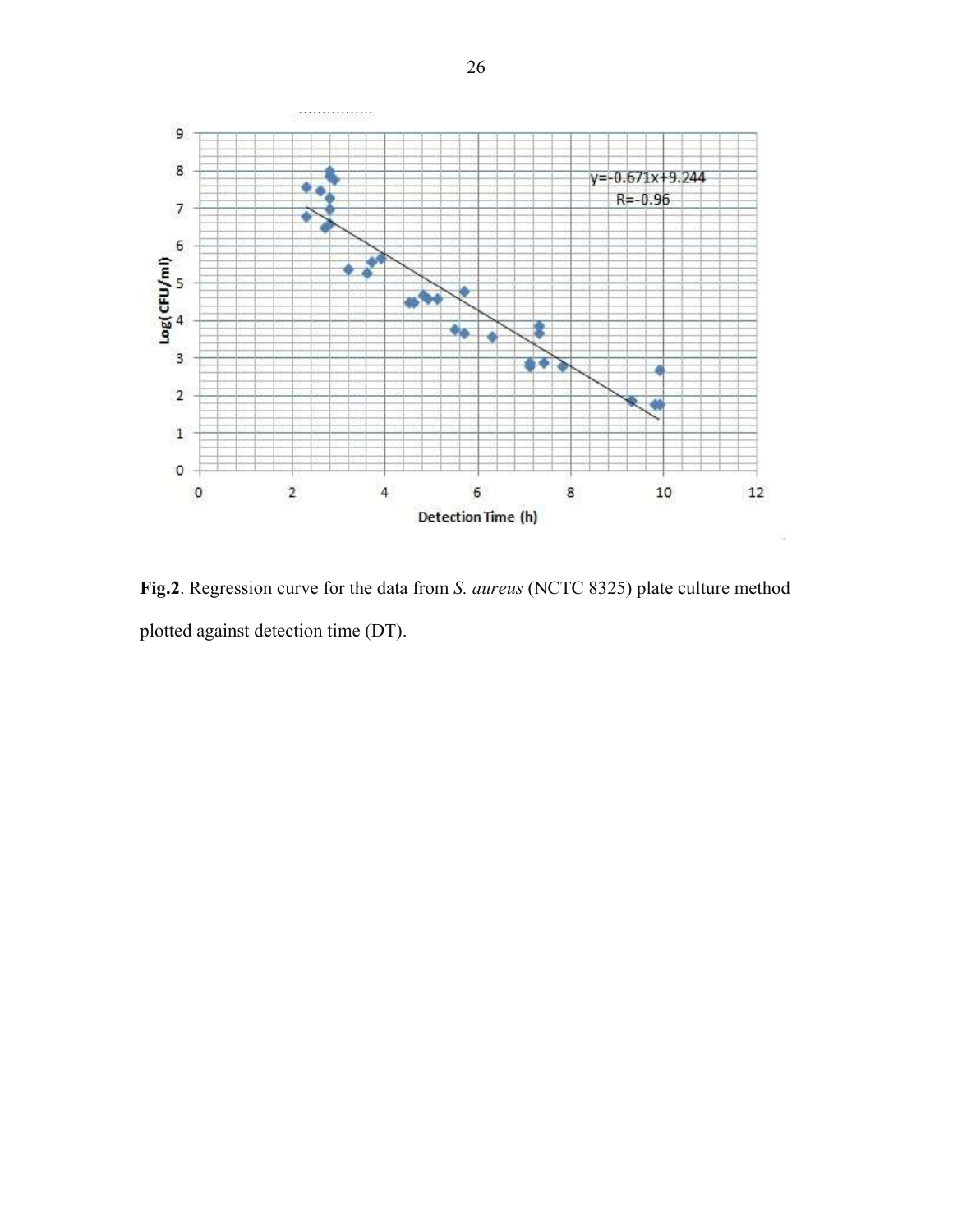

**Fig. 3.** Time ratio of the Soleris system detection procedures compared to traditional broth micro-dilution method.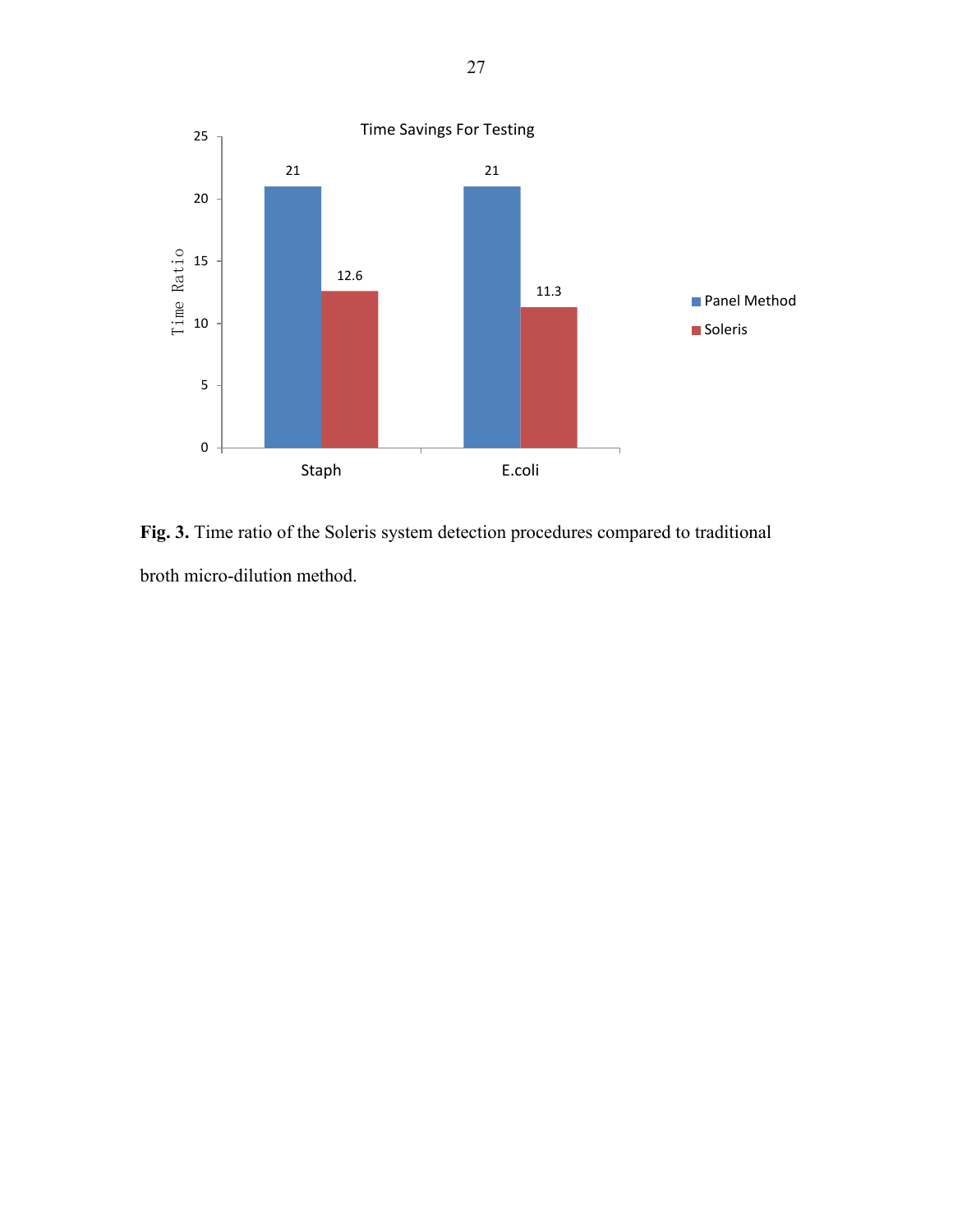#### **REFERENCES**

- 1. Tiwari, B. K., Valdramidis, V. P., O'Donnell, C. P., Muthukumarappan, K., Bourke, P., & Cullen, P. J. (2009). Application of natural antimicrobials for food preservation. *Journal of agricultural and food chemistry*, *57*(14), 5987-6000.
- 2. Smid, E. J., & Gorris, L. G. (1999). Natural antimicrobials for food preservation. *Food Science and Technology-New York-Marcel Dekker*, 285-308.
- 3. Sánchez-González, L., Vargas, M., González-Martínez, C.,hiralt, A., & Cháfer, M. (2011). Use of essential oils in bioactive edible coatings: a review. *Food Engineering Reviews*, *3*(1), 1-16.
- 4. Kotzekidou, P., Giannakidis, P., & Boulamatsis, A. (2008). Antimicrobial activity of some plant extracts and essential oils against foodborne pathogens *in vitro* and on the fate of inoculated pathogens in chocolate. *LWT-Food Science and Technology*, *41*(1), 119-127.
- 5. Packiyasothy, E. V., & Kyle, S. (2002). Antimicrobial properties of some herb essential oils. *Food Australia*, *54*(9), 384-387.
- 6. Beuchat, L. R., & Golden, D. A. (1989). Antimicrobials occurring naturally in foods. *Food technology, 43*(1), 134–142.
- 7. Kalemba, D., & Kunicka, A. (2003). Antibacterial and antifungal properties of essential oils. *Current medicinal chemistry*, *10*(10), 813-829.
- 8. Burt, S. (2004). Essential oils: their antibacterial properties and potential applications in foods—a review. *International journal of food microbiology*, *94*(3), 223-253.
- 9. Hammer, K. A., Carson, C. F., & Riley, T. V. (1999). Antimicrobial activity of essential oils and other plant extracts. *Journal of applied microbiology*, *86*(6), 985-990.
- 10. Farag, R. S., Daw, Z. Y., Hewedi, F. M., & El-Baroty, G. S. A. (1989). Antimicrobial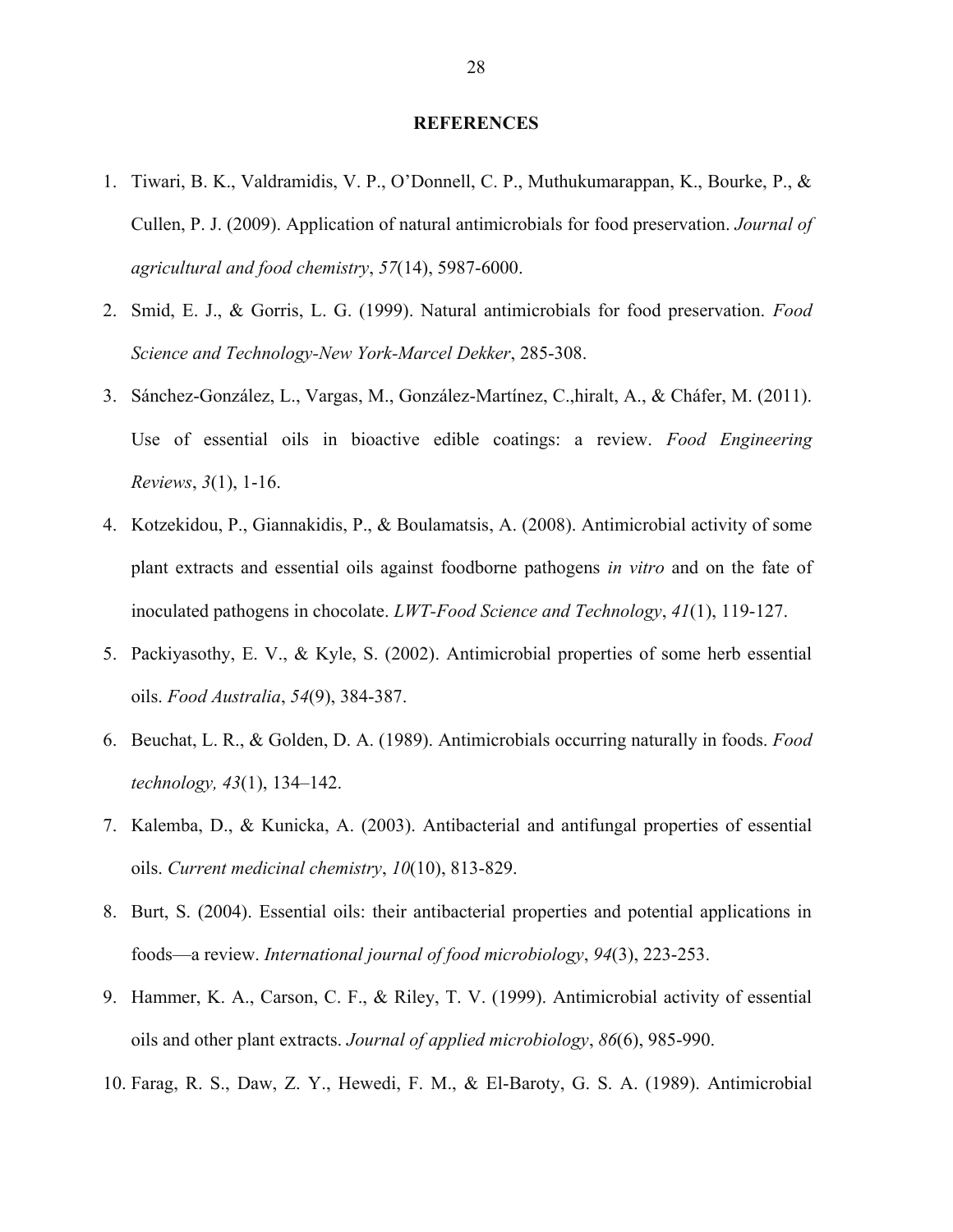activity of some Egyptian spice essential oils. *Journal of Food Protection*, *52*(9), 665-667.

- 11. Carson, C. F., Hammer, K. A., & Riley, T. V. (1995). Broth micro-dilution method for determining the susceptibility of Escherichia coli and Staphylococcus aureus to the essential oil of Melaleuca alternifolia (tea tree oil). *Microbios*, *82*(332), 181-185.
- 12. Cosentino, S., Tuberoso, C. I. G., Pisano, B., Satta, M., Mascia, V., Arzedi, E., & Palmas, F. (1999). In‐vitro antimicrobial activity and chemical composition of Sardinian thymus essential oils. *Letters in applied microbiology*,*29* (2), 130-135.
- 13. Smith-Palmer, A., Stewart, J., & Fyfe, L. (1998). Antimicrobial properties of plant essential oils and essences against five important food-borne pathogens. *Letters in applied microbiology*, *26*(2), 118-122.
- 14. Burt, S. A., & Reinders, R. D. (2003). Antibacterial activity of selected plant essential oils against Escherichia coli O157: H7. *Letters in applied microbiology*, *36*(3), 162-167.
- 15. Lis‐Balchin, M., & Deans, S. G. (1998). Studies on the potential usage of mixtures of plant essential oils as synergistic antibacterial agents in foods.*Phytotherapy Research*, *12*(7), 472-475.
- 16. Schultes, R. E. (1987). Common Fragrance and Flavor Materials: Preparation, Properties and Uses. *Economic Botany*, *41*(4), 493-493.
- 17. Dubey, R. C., Gupta, K. K., & Pandey, R. R. (2010). Antimicrobial properties of essential oils and their potential applications in pharmaceutical industries.*Industrial exploitation of microorganisms*.
- 18. De Martino, L., De Feo, V., Fratianni, F., & Nazzaro, F. (2009). Chemistry, antioxidant, antibacterial and antifungal activities of volatile oils and their components. *Natural product communications*, *4*(12), 1741-1750.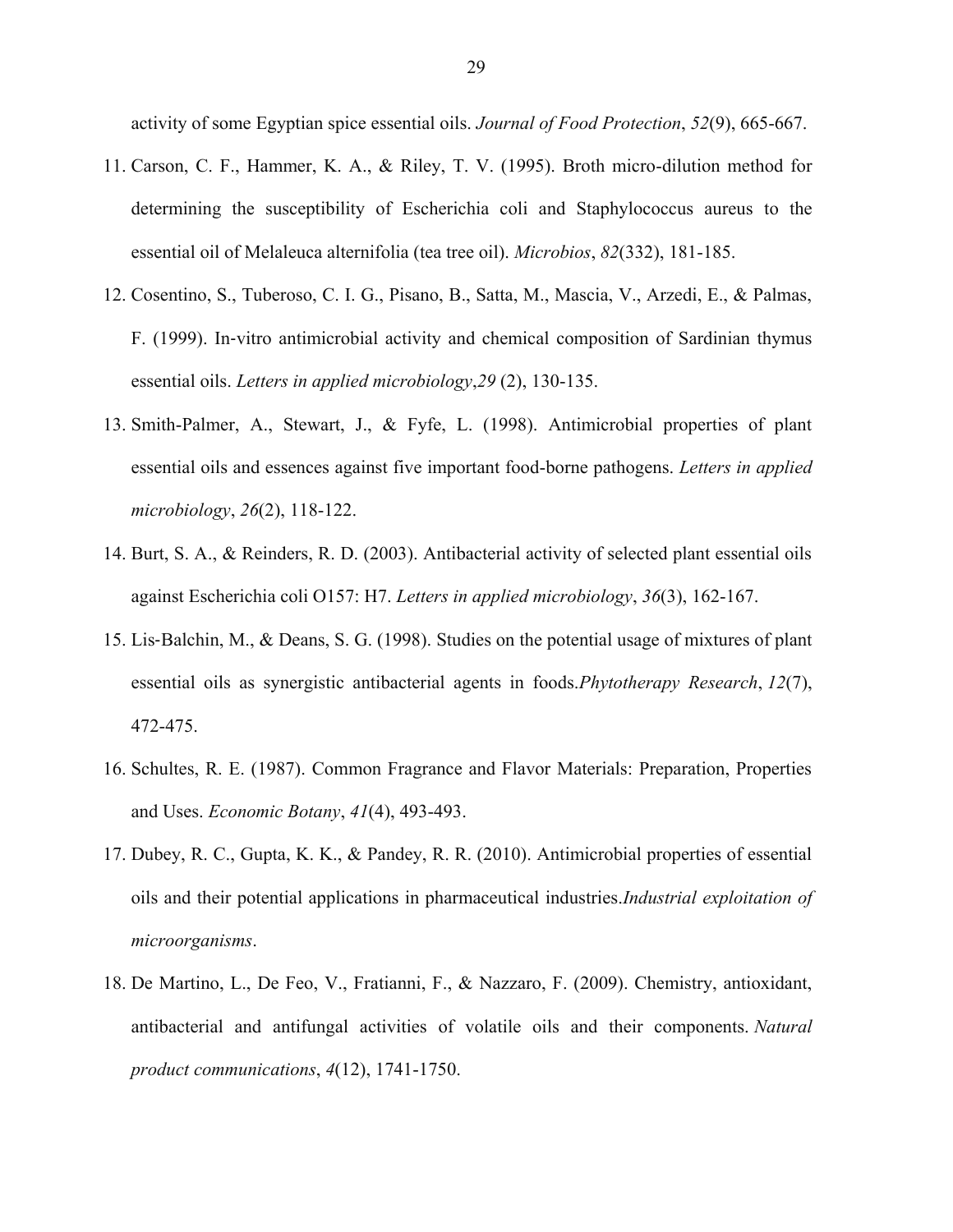- 19. Reichling, J., Schnitzler, P., Suschke, U., & Saller, R. (2009). Essential oils of aromatic plants with antibacterial, antifungal, antiviral, and cytotoxic properties–an overview. *Forschende Komplementärmedizin/Research in Complementary Medicine*, *16*(2), 79-90.
- 20. Shelef, L. A. (1984). Antimicrobial effects of spices1. *Journal of Food Safety*, *6*(1), 29-44.
- 21. Erdohan, Z. O., & Turhan, K. N. (2011). Olive leaf extract and usage for development of antimicrobial food packaging. *Science Against Microbial Pathogens: Communicating Current Research and Technological Advances, Microbiology Book Series*, *3*, 1094-1101.
- 22. Remmal, A., Bouchikhi, T., Rhayour, K., Ettayebi, M., & Tantaoui-Elaraki, A. (1993). Improved method for the determination of antimicrobial activity of essential oils in agar medium. *Journal of Essential Oil Research*, *5*(2), 179-184.
- 23. Kim, J., Marshall, M. R., & Wei, C. I. (1995). Antibacterial activity of some essential oil components against five foodborne pathogens. *Journal of Agricultural and Food Chemistry*, *43*(11), 2839-2845.
- 24. Ouattara, B., Simard, R. E., Holley, R. A., Piette, G. J. P., & Bégin, A. (1997). Antibacterial activity of selected fatty acids and essential oils against six meat spoilage organisms. *International journal of food microbiology*, *37*(2), 155-162.
- 25. Dorman, H. J. D., & Deans, S. G. (2000). Antimicrobial agents from plants: antibacterial activity of plant volatile oils. *Journal of applied microbiology*, *88*(2), 308-316.
- 26. Davidson, P. M. (2001) Chemical Preservatives and Naturally Antimicrobial Compounds. *In Food Microbiology: Fundamentals and Frontiers* 2nd ed.; Doyle, M. P., Beuchat, L. R., Montville, T. J., Eds.; ASM Press: Washington, DC; pp 593-628.
- 27. Nychas, G. J. E. (1995) Natural Antimicrobials from Plants. *In New Methods of Food*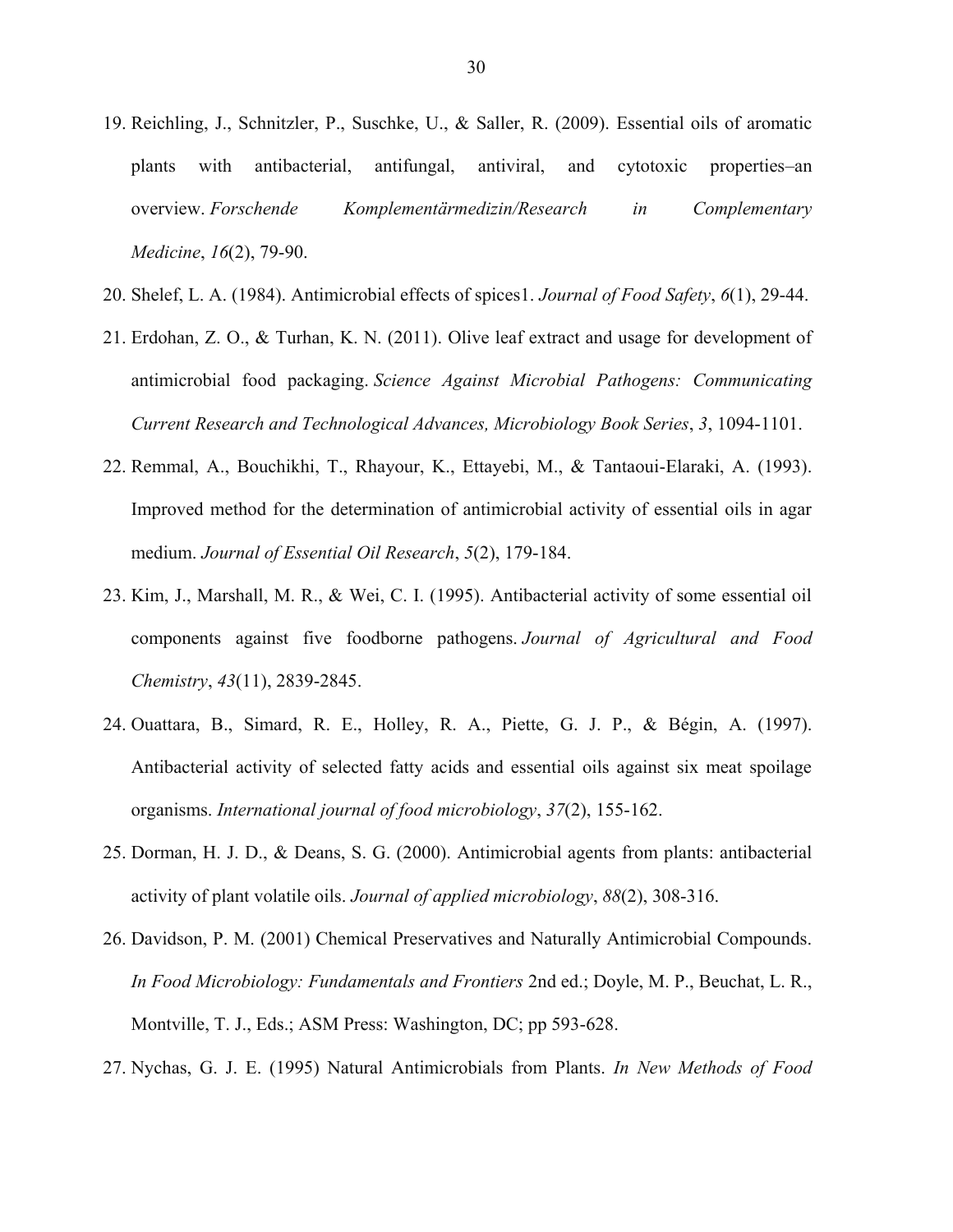*Preservation;* Gould, G. W., Ed.; Blackie Academic & Professional: Glasgow, Scotland; pp 58-89.

- 28. Lopez-Malo, A.; Alzamora, S. M.; Palou, E. (2005) Naturally Occurring Compounds: Plant Sources. *In Antimicrobials in Food*, 3rd ed.; Davidson, P. M., Sofos, J. N., Branen, A. L., Eds.; CRC Press: New York; pp 429-251.
- 29. Sofos, J.; Beuchat, L. R.; Davidson, P. M.; Johnson, E. A. (1998) Naturally Occurring Antimicrobials in Food*.* Task Force Report; *Council of Agricultural Science and Technology*: Ames, IA; p 103.
- 30. Wilkins, K. M.; Board, R. G. (1989) Natural Antimicrobial Systems. *In Mechanisms of Action of Food Preservation Procedures*; Gould, G. W., Ed.; Elsevier: New York; pp 285- 362
- 31. Granato, D., Branco, G. F., Nazzaro, F., Cruz, A. G., & Faria, J. A. (2010). Functional foods and nondairy probiotic food development: trends, concepts, and products. *Comprehensive Reviews in Food Science and Food Safety*, *9*(3), 292-302.
- 32. Furuya, E. Y., & Lowy, F. D. (2006). Antimicrobial-resistant bacteria in the community setting. *Nature Reviews Microbiology*, *4*(1), 36-45.
- 33. White, D. G., Zhao, S., Simjee, S., Wagner, D. D., & McDermott, P. F. (2002). Antimicrobial resistance of foodborne pathogens. *Microbes and Infection*, *4*(4), 405-412.
- 34. Reller, L. B., Weinstein, M., Jorgensen, J. H., & Ferraro, M. J. (2009). Antimicrobial susceptibility testing: a review of general principles and contemporary practices. *Clinical infectious diseases*, *49*(11), 1749-1755.
- 35. Jorgensen, J. H., Turnidge, J. D., & Washington, J. A. (1999). Antibacterial susceptibility tests: dilution and disk diffusion methods. *Manual of clinical microbiology, 7th ed.*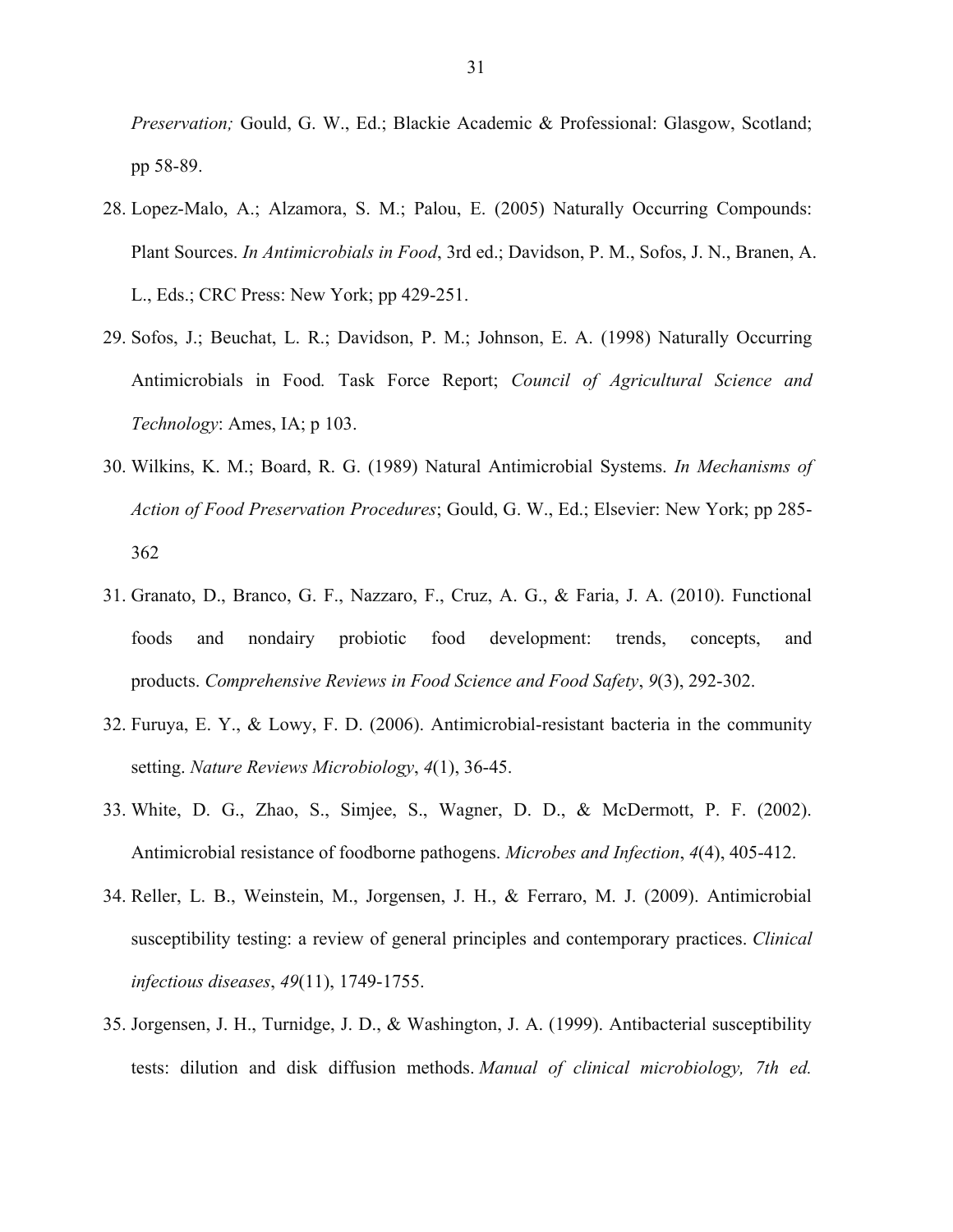*American Society for Microbiology, Washington, DC*, 1526-1543.

- 36. Jevons, M. P. (1974). Current Techniques for Antibiotic Susceptibility Testing.*Journal of clinical pathology*, *27*(6), 511-511.
- 37. Barry, A. L., Jones, R. N., & Gavan, T. L. (1978). Evaluation of the micro-media system for quantitative antimicrobial drug susceptibility testing: a collaborative study. *Antimicrobial agents and chemotherapy*, *13*(1), 61-69.
- 38. Waitz, J. A. (1990). *Methods for dilution antimicrobial susceptibility tests for bacteria that grow aerobically*. National Committee for Clinical Laboratory Standards.
- 39. Jorgensen, J. H., Hindler, J. F., Reller, L. B., & Weinstein, M. P. (2007). New consensus guidelines from the Clinical and Laboratory Standards Institute for antimicrobial susceptibility testing of infrequently isolated or fastidious bacteria.*Clinical infectious diseases*, *44*(2), 280-286.
- 40. Olsson-Liljequist, B., & Nord, C. E. (1994). Methods for susceptibility testing of anaerobic bacteria. *Clinical infectious diseases*, *18*(Supplement 4), S293-S296.
- 41. Shelef, L. A., & Firstenberg‐Eden, R. (1997). Novel selective and non‐selective optical detection of micro‐organisms. *Letters in applied microbiology*, *25*(3), 202-206.
- 42. Odumeru, J. A., & Belvedere, J. (2002). Evaluation of the MicroFoss system for enumeration of total viable count, *Escherichia coli* and coliforms in ground beef. *Journal of microbiological methods*, *50*(1), 33-38.
- 43. Peng, Hui, and Leora A. Shelef. "Automated simultaneous detection of low levels of listeriae and salmonellae in foods." *International journal of food microbiology* 63.3 (2001): 225-233.
- 44. Anprasertporn, A. (2010). *Microbiological analyses of eggs and egg products using the*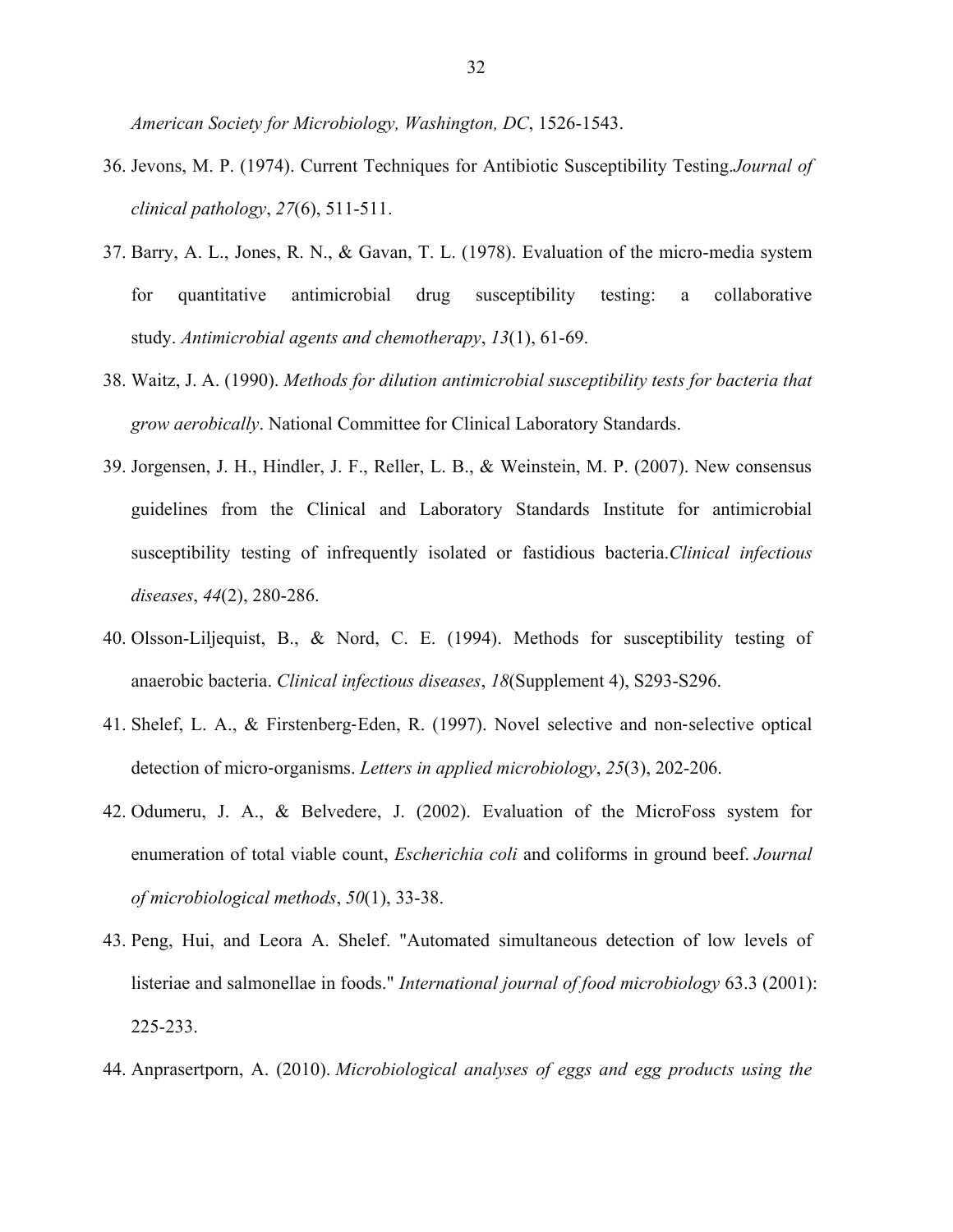*MicroFoss system* (Doctoral dissertation, University of New South Wales).

- 45. Firstenberg-Eden, R., Foti, D. L., McDougal, S. T., & Baker, J. (2002). Optical instrument for the rapid detection of microorganisms in dairy products.*International dairy journal*, *12*(2), 225-232.
- 46. Odumeru, J. A., Belvedere, J., & Donkersgoed, C. V. (2004). Evaluation of the MicroFoss system for the detection of *Listeria* species in environmental samples. *Journal of microbiological methods*, *57*(1), 1-7.
- 47. Friedman, M., Henika, P. R., & Mandrell, R. E. (2002). Bactericidal activities of plant essential oils and some of their isolated constituents against Campylobacter jejuni, Escherichia coli, Listeria monocytogenes, and Salmonella enterica. *Journal of Food Protection®*, *65*(10), 1545-1560.
- 48. Fu, Y., Zu, Y., Chen, L., Shi, X., Wang, Z., Sun, S., & Efferth, T. (2007). Antimicrobial activity of clove and rosemary essential oils alone and in combination. *Phytotherapy Research*, *21*(10), 989-994.
- 49. Faleiro, M. L., Miguel, M. G., Ladeiro, F., Venancio, F., Tavares, R., Brito, J. C., ... & Pedro, L. G. (2003). Antimicrobial activity of essential oils isolated from Portuguese endemic species of Thymus. *Letters in applied microbiology*, *36*(1), 35-40.
- 50. Lambert, R. J. W., Skandamis, P. N., Coote, P. J., & Nychas, G. J. (2001). A study of the minimum inhibitory concentration and mode of action of oregano essential oil, thymol and carvacrol. *Journal of applied microbiology*, *91*(3), 453-462.
- 51. Sarac, N., & Ugur, A. (2007). Antimicrobial activities and usage in folkloric medicine of some Lamiaceae species growing in Mugla, Turkey. *EurAsian Journal of BioSciences*, *4*, 28-37.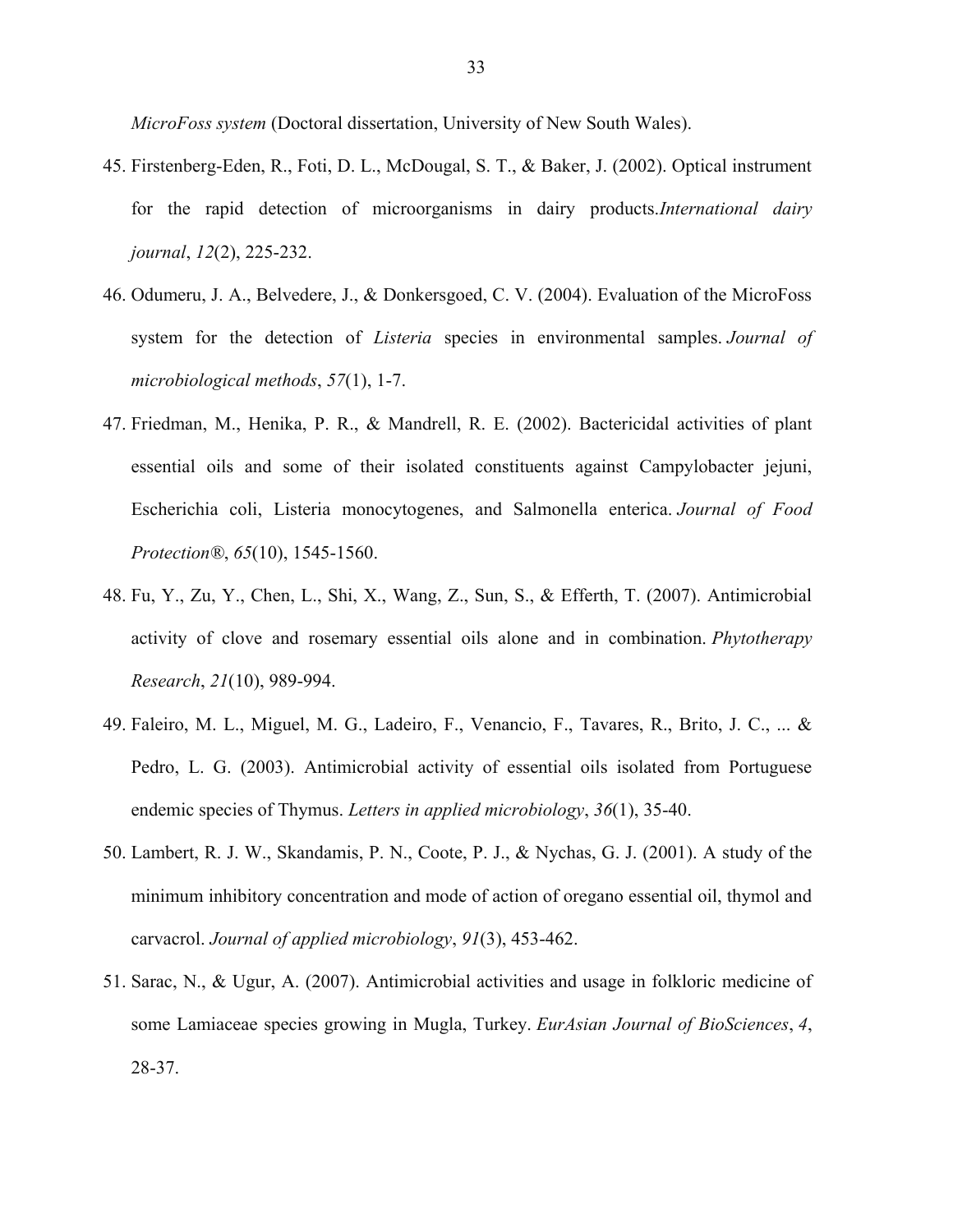- 52. Al-Bayati, F. A. (2008). Synergistic antibacterial activity between *Thymus vulgaris* and *Pimpinella anisum* essential oils and methanol extracts. *Journal of Ethnopharmacology*, *116*(3), 403-406.
- 53. Sarac, N., & Ugur, A. (2007). Antimicrobial activities and usage in folkloric medicine of some Lamiaceae species growing in Mugla, Turkey. *EurAsian Journal of BioSciences*, *4*, 28-37.
- 54. Weissinger, W. R., McWatters, K. H., & Beuchat, L. R. (2001). Evaluation of volatile chemical treatments for lethality to Salmonella on alfalfa seeds and sprouts. *Journal of Food Protection®*, *64*(4), 442-450.
- 55. Sarac, N., & Ugur, A. (2008). Antimicrobial activities of the essential oils of Origanum onites L., Origanum vulgare L. subspecies hirtum (Link) Ietswaart, Satureja thymbra L., and Thymus cilicicus Boiss. & Bal. growing wild in Turkey.*Journal of medicinal food*, *11*(3), 568-573.
- 56. Karapinar, M., & Esen Aktuǧ, Ş. (1987). Inhibition of foodborne pathogens by thymol, eugenol, menthol and anethole. *International Journal of Food Microbiology*, *4*(2), 161- 166.
- 57. Dadalioglu, I., & Evrendilek, G. A. (2004). Chemical compositions and antibacterial effects of essential oils of Turkish oregano (Origanum minutiflorum), bay laurel (Laurus nobilis), Spanish lavender (Lavandula stoechas L.), and fennel (Foeniculum vulgare) on common foodborne pathogens. *Journal of agricultural and food chemistry*, *52*(26), 8255- 8260.
- 58. Cox, S. D., Mann, C. M., Markham, J. L., Bell, H. C., Gustafson, J. E., Warmington, J. R., & Wyllie, S. G. (2000). The mode of antimicrobial action of the essential oil of Melaleuca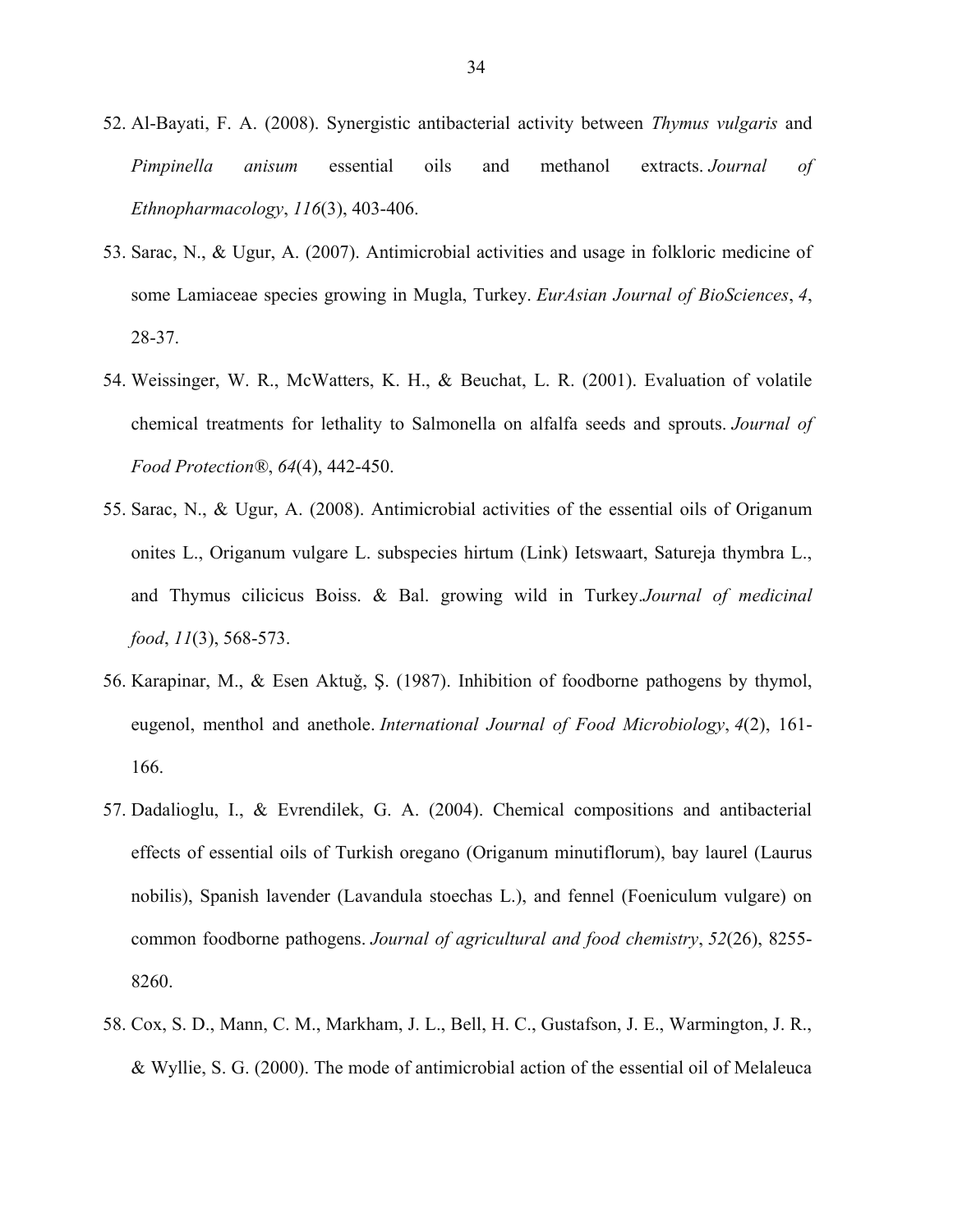alternifolia (tea tree oil). *Journal of applied microbiology*, *88*(1), 170-175.

- 59. Felten, A., Grandry, B., Lagrange, P. H., & Casin, I. (2002). Evaluation of three techniques for detection of low-level methicillin-resistant Staphylococcus aureus (MRSA): a disk diffusion method with cefoxitin and moxalactam, the Vitek 2 system, and the MRSA-screen latex agglutination test. *Journal of clinical microbiology*, *40*(8), 2766-2771.
- 60. Broekema, N. M., Van, T. T., Monson, T. A., Marshall, S. A., & Warshauer, D. M. (2009). Comparison of cefoxitin and oxacillin disk diffusion methods for detection of mecAmediated resistance in Staphylococcus aureus in a large-scale study. *Journal of clinical microbiology*, *47*(1), 217-219.
- 61. Marano, N. N., Rossiter, S., Stamey, K., Joyce, K., Barrett, T. J., Tollefson, L. K., & Angulo, F. J. (2000). The National Antimicrobial Resistance Monitoring System (NARMS) for enteric bacteria, 1996-1999: surveillance for action.*Journal of the American Veterinary Medical Association*, *217*(12), 1829.
- 62. Food and Drug Administration. (2010). National Antimicrobial Resistance Monitoring System-Enteric Bacteria (NARMS): 2007 Executive Report.*Rockville, MD, US: Department of Health and Human Services, US FDA*.
- 63. White, D., Fedorka-Cray, P., & Chiller, C. (2006, January). The national antimicrobial resistance monitoring system (NARMS). In *NMC-Annual Meeting Proceedings* (pp. 56- 60).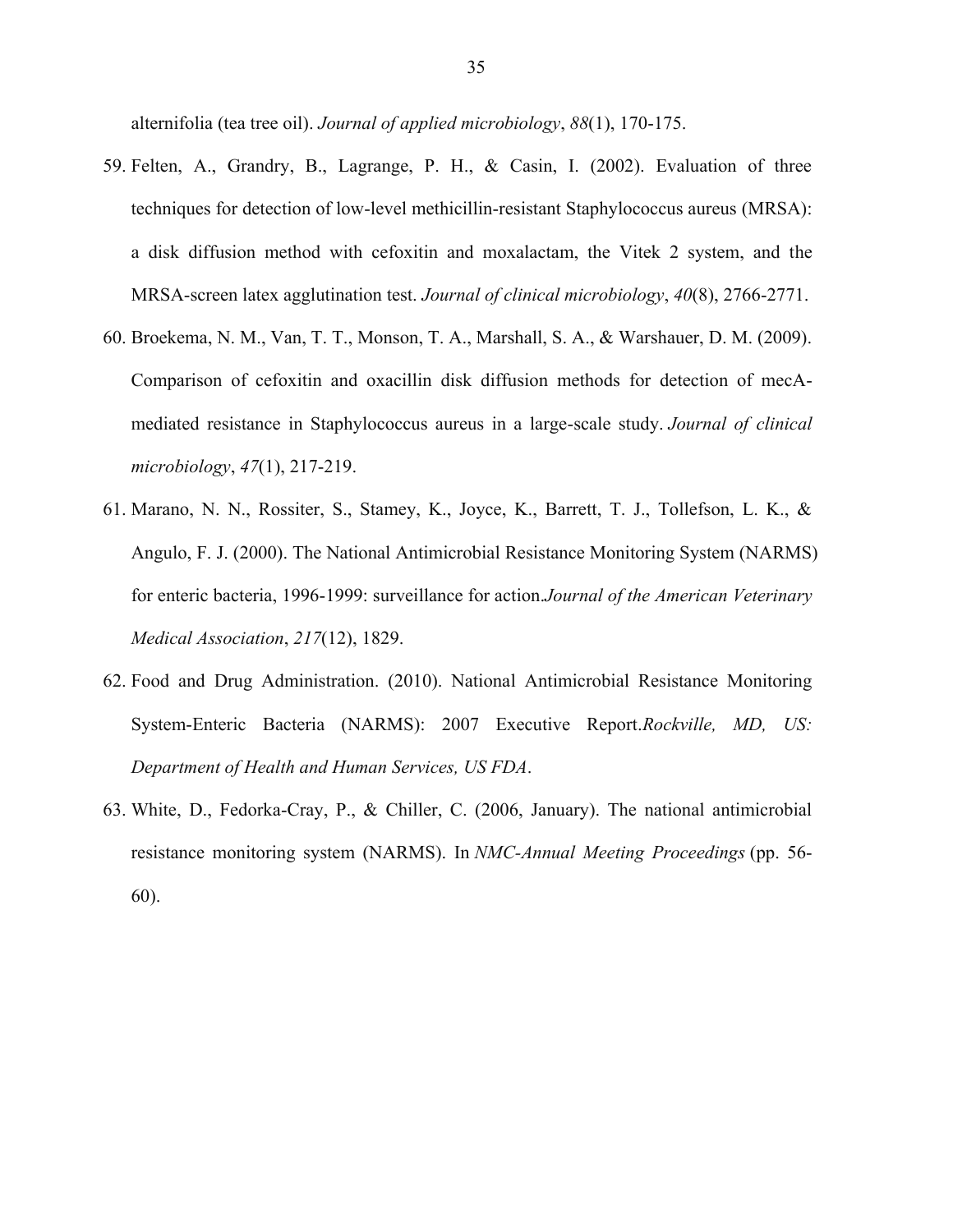#### **ABSTRACT**

# **SCREENING OF NATURAL ANTIMICROBIAL AGENTS AND ANTIMICROBIAL - RESISTANT BACTERIA USING A SOLERIS SYSTEM**

by

# **MINGYANG HUANG**

#### **May 2014**

**Advisor:** Dr. Yifan Zhang

**Major:** Food Science and Nutrition

**Degree:** Master of Science

Traditional broth micro-dilution method is a common assay of measuring Minimum Inhibitory Concentration (MIC) to determine the antimicrobial activity of an antimicrobial agent. However, this method is generally time-consuming and labor intensive. Alternatively, an automated optical method using the Soleris system was applied in this study. The system was compared to the traditional broth micro-dilution 96 well assay to test the antimicrobial activity of 11 essential oils and 2 plant-derived compounds against *Escherichia coli* and *Staphylococcus aureus*. We also used the system to differentiate antimicrobial-resistant and –susceptible bacteria based on their antimicrobial resistance phenotypes. MIC values of cefoxitin against 5 strains of methicillin-resistant *S. aureus* (MRSA) and 8 strains of methicillin-susceptible *S. aureus* (MSSA) were tested. MIC values were also determined on cefoxitin, ampicilin and tetracycline against 11 ß-lactam-resistant *E. coli* and 3 susceptible *E. coli*. Most of the selected essential oils revealed strong antimicrobial effects against the tested microorganisms. Cinnamon oil and carvacrol compound were found to be more active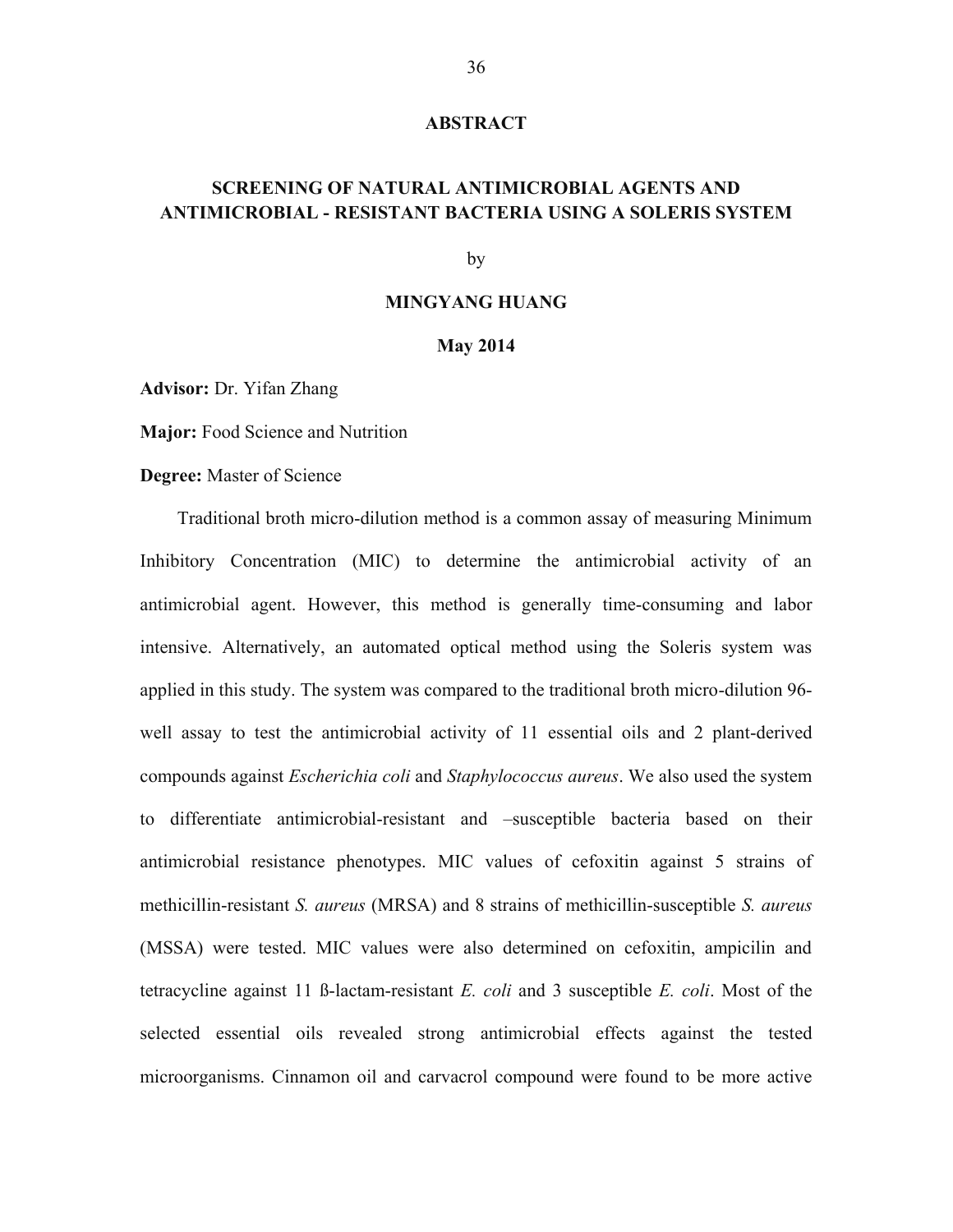against the test strains than any other selected antimicrobial agents. MICs obtained by Soleris system were comparable to those determined by standard micro-dilution method with respect to susceptibility testing of antimicrobial agents. The advantage of the Soleris system is its time efficiency and ease to perform. It provides a rapid and cost-efficient alternative for screening antimicrobial agents and antimicrobial-resistant bacteria.

.